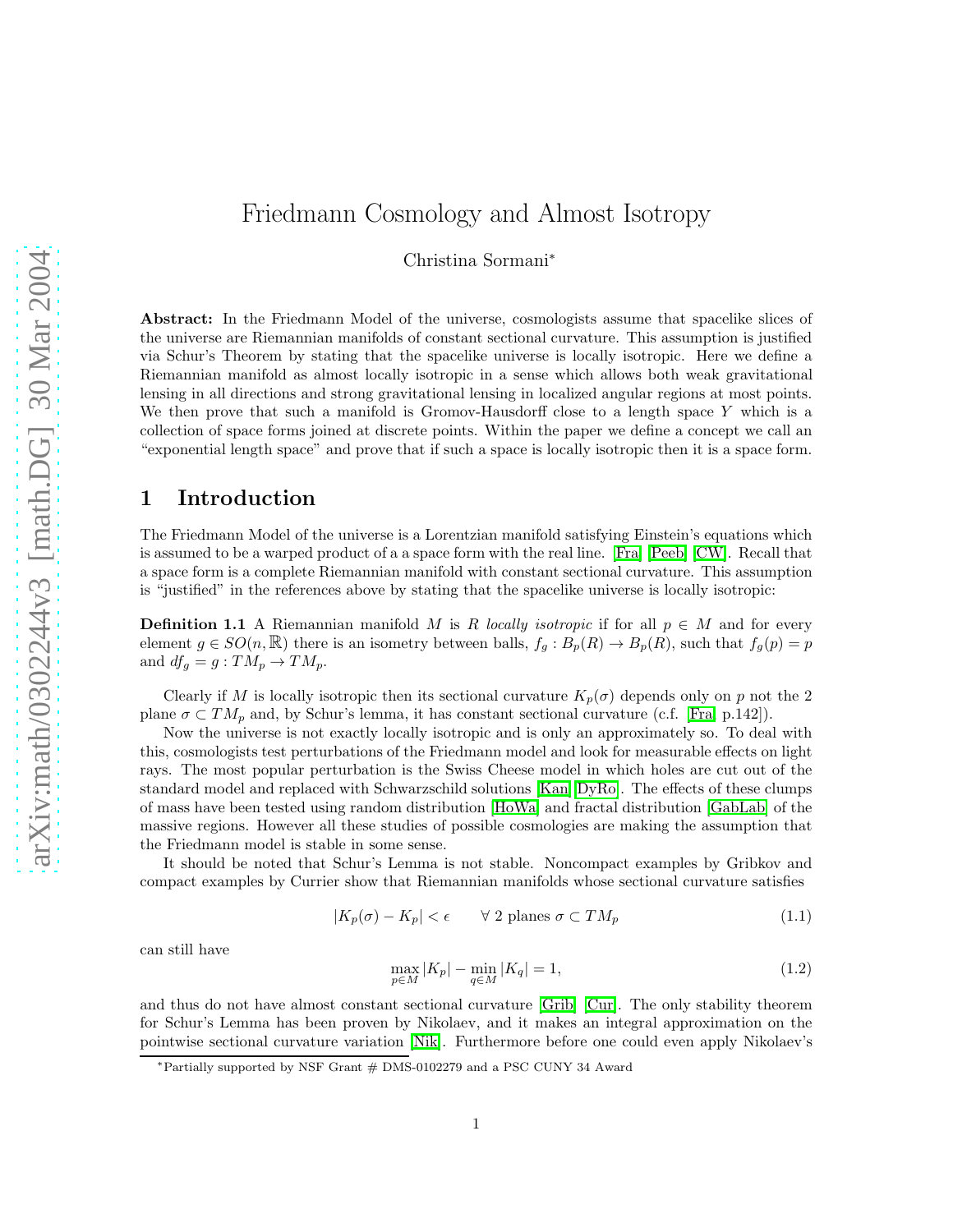Stability Theorem in our situation, one would need to investigate whether a space which is almost isotropic in some sense has almost constant sectional curvature at each point.

In this paper we show that the implication that a locally isotropic Riemannian manifold is a space form is stable with respect to the Gromov Hausdorff topology on Riemannian manifolds. This stability uses a definition of almost isotropy which the author has constructed to allow observed inhomogeneities in the universe including strong and weak gravitational lensing as long as the weak lensing is very weak and the strong lensing is localized in an angular sense. [Theorem [1.2](#page-5-0) and Theorem [1.1\]](#page-3-0). Furthermore the Swiss Cheese models of the universe are almost isotropic in the sense that will be used in this paper [\[Kan\]](#page-43-1)[\[DyRo\]](#page-42-2).

We will begin by providing a more angular rephrasing of the definition of local isotropy which is equivalent to Definition [1.1.](#page-0-0)

**Definition 1.2** A Riemannian manifold M is R locally isotropic if for all  $p \in M$  there is a radius  $R_p > 0$  less than the injectivity radius at p and a function  $F_p : [0, \pi] \times [0, R) \times [0, R)$  such that for all unit vectors  $v, w \in S^{n-1} \subset TM_p$  and for all  $s, t \in (0, R_p)$  we have

$$
d_M(exp_p(sv), exp_p(tw)) = F_p(d_S(v, w), s, t). \tag{1.3}
$$

where  $d_S(v, w)$  is the angle between v and w. We will call  $F_p$  the *isotropy function* about p and  $R_p$ the radius of isotropy at p. Furthermore M is uniformly isotropic on a region  $U$ , if  $F_p$  is constant for  $p \in U$ .

Note that as described above, a locally isotropic manifold is a space form. Thus  $F_p$  must increase in its first variable and  $F_p(\pi, t, t) = 2t$  for t sufficiently small. While  $F_p$  is not assumed to be constant here, by Schur's Lemma, it must be constant and in fact

$$
F_p(\theta, s, t) = F_K(\theta, s, t) \tag{1.4}
$$

where  $F_K(\theta, s, t)$  is the length of the third side of a triangle with angle  $\theta$  between sides of lengths s and t in  $\mathbb{H}^n$ ,  $\mathbb{S}^n$  or  $\mathbb{E}^n$  of constant sectional curvature K. This is a well known function, e.g.

$$
F_0(\theta, s, t) = s^2 + t^2 - 2st \cos \theta.
$$
 (1.5)

We have now defined local isotropy as a property of geodesics emanating from a point, a property that can be measured astronomically if one assumes that light travels along spacial geodesics. This is true if we have given the spacelike slice of the universe the Fermat metric (which incidentally is proportional to the restricted metric in the Friedmann model) c.f. pages 90-92 and 141-143 in [\[Fra\]](#page-42-0).

In the following definition we approximate local stability in a sense which will allow weak gravitational lensing of some geodesics and strong gravitational lensing of those that enter a region  $W \subset M$ . Since geodesics entering W behave unpredictably, we will restrict our relatively good behavior to geodesics emanating from p outside a tubular neighborhood  $T_{\epsilon}(W)$  of W.

<span id="page-1-2"></span>**Definition 1.3** Given  $\epsilon < 1$ ,  $R > 1$ , a Riemannian manifold  $M^n$  and a subset  $W \subset M^n$ , we say that  $M^n$  is locally  $(\epsilon, R)$ -almost isotropic off of W if for all  $p \in M \setminus T_{\epsilon}(W)$ , we have a set of tangent vectors

<span id="page-1-1"></span>
$$
T_p = T_{p,W} = \{ v \in B_0(R) \subset TM_p : exp_p([0,1]v) \cap W = \emptyset \}
$$
\n(1.6)

<span id="page-1-0"></span>and a function  $F_p : [0, \pi] \times [0, R) \times [0, R) \rightarrow [0, 2R)$  satisfying

$$
(a) \quad F_p(\theta_1, a, b) < F_p(\theta_2, a, b) \quad \forall \theta_1 < \theta_2 \tag{1.7}
$$

$$
(b) \tF_p(\pi, t, t) > t \t(1.8)
$$

(c)  $F_p(0, 0, R) = R$  (1.9)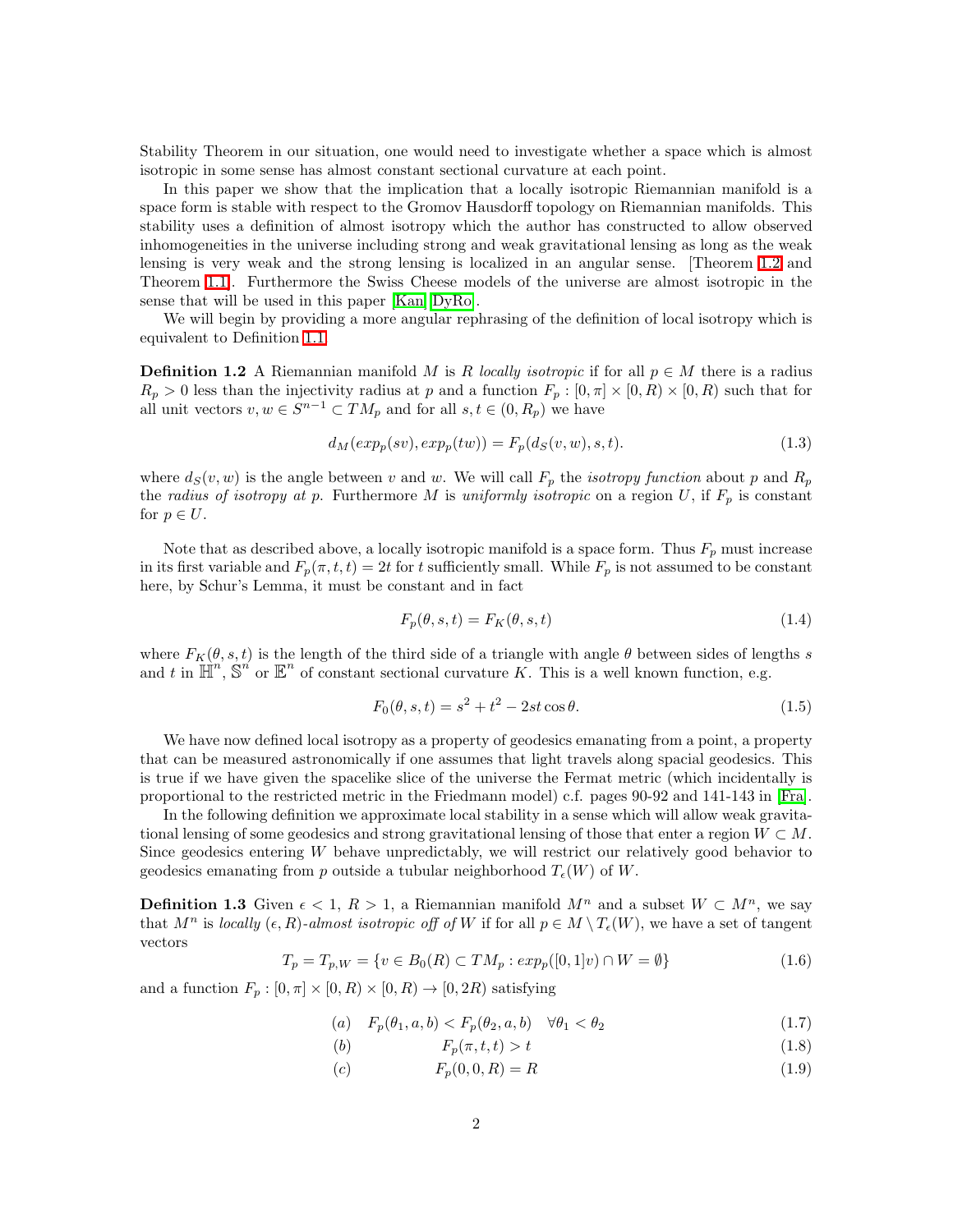<span id="page-2-1"></span>such that

$$
|d_M(exp_p(v), exp_p(w)) - F_p(d_S(v/|v|, w/|w|), |v|, |w|)| < \epsilon \qquad \forall v, w \in T_p.
$$
 (1.10)

We will call  $F_p$  the *almost isotropy function* about p and R the *isotropy radius*. We will say that  $M^n$  is uniformly almost isotropic on a region U if  $F_p$  can be taken to be constant for  $p \in U$ . See Figure [1.](#page-2-0)



<span id="page-2-0"></span>Figure 1: We've filled  $W \subset M^2$  in black and outlined  $exp_p(T_p)$ .

This definition captures the concept that the universe looks almost the same in many directions as an angular view,  $T_p$ , but allows for some directions to be poorly behaved after they pass through a region, W, with strong gravitational lensing effects. Small gravitational lensing is absorbed in the flexibility of  $(1.10)$ . Note that assumptions (a) (b) and (c) on F all hold on isotropy functions. Condition (b) guarantees that there is a geodesic  $exp_p(tv)$  whose end points are at least a distance R apart. This condition will replace the standard injectivity radius condition often imposed on Riemannian manifolds when studying their limits. By only requiring that  $d_M(exp_p(-Rv), exp_p(Rv)) > R$ and not  $= 2R$ , we are not demanding that p be a midpoint of any long minimizing geodesic as is the case with an injectivity radius bound. This is not a strong assumption to make for certainly it would seem that there should be two opposing directions in the sky that are far apart from each other.

We now wish to impose some restrictions on the size of the set  $W$  where  $M$  fails to be almost isotropic using an angular measurement. The idea we are trying to capture is that very few directions in the sky exhibit strong gravitational lensing.

<span id="page-2-2"></span>**Definition 1.4** A subset W of M is  $(\epsilon, R)$ -almost unseen if for all  $p \in M \setminus T_{\epsilon}(W)$ , the set of directions from p passing through  $W \cap B_p(R)$ ,

$$
S_p = \{v/|v| : v \in B_0(R) \setminus T_{p,W} \subset TM_p\},\tag{1.11}
$$

where  $T_{p,W}$  was defined in [\(1.6\)](#page-1-0), is contained in a disjoint set of balls,

$$
S_p \subset \bigcup_{j=1}^N B_{w_j}(\epsilon_j) \subset S^{n-1} \subset TM_p \tag{1.12}
$$

where  $B_{w_j}(3\epsilon_j)$  are disjoint and  $\epsilon_j < \epsilon$ . See Figure [2.](#page-3-1)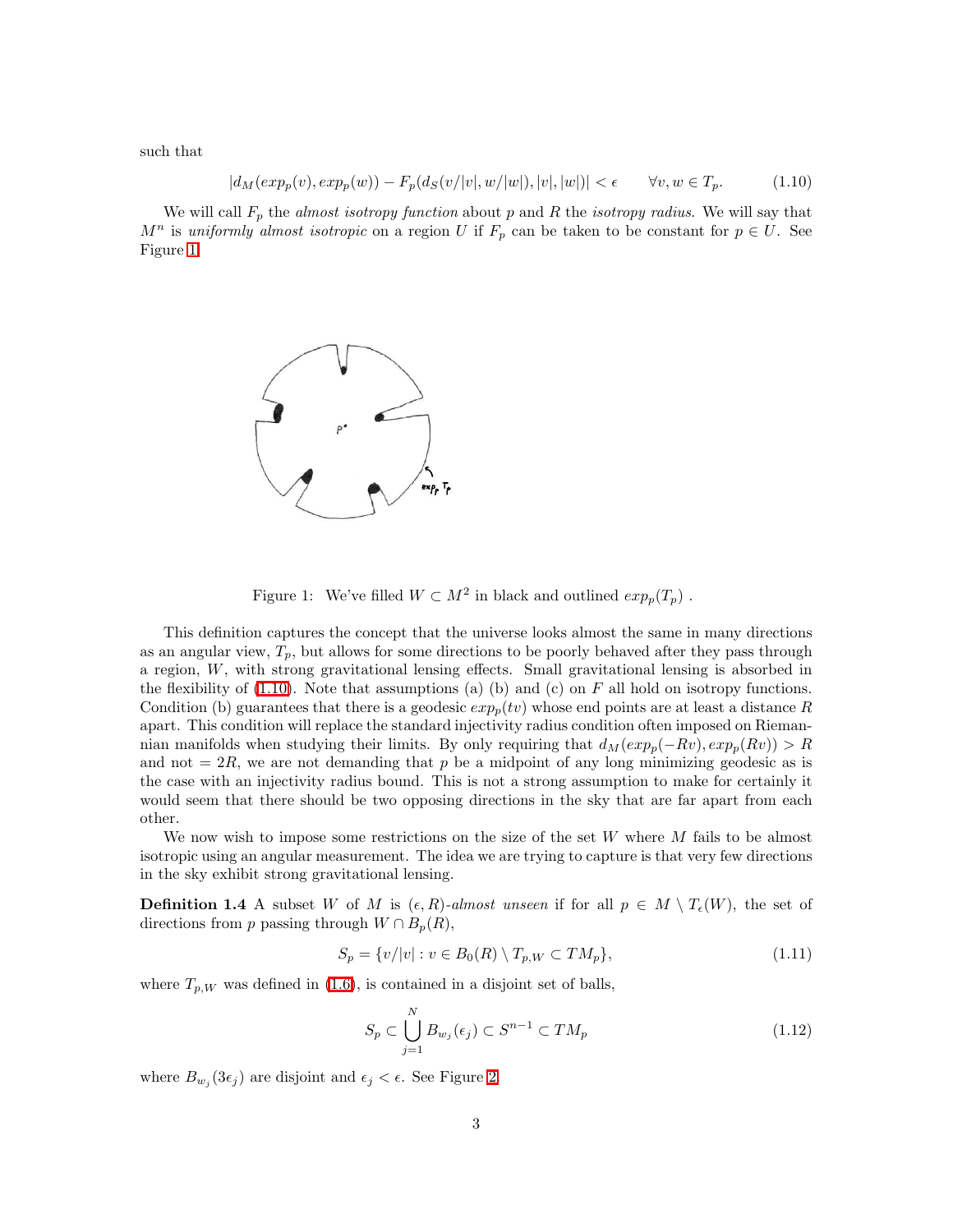

<span id="page-3-1"></span>Figure 2: We've drawn  $W \subset M^2$  in black,  $S_p \subset S^1 \subset TM_p$  marked as five intervals on a circle.

In our theorems we will also assume that  $W \subset \bigcup_k B_{q_k}(\epsilon)$  where  $d(q_k, q_j) > 2R$ . In some sense this means we are making the assumption that the "black holes" are small (which they appear to be from a cosmic perspective) and are far between. Ones which are closer together can be fit in a common  $\epsilon$  ball. Spaces with thin wormholes that are long do not satisfy this condition. To allow for such spaces we can cut off the worm holes and smooth them out. In which case we are really only concerned with the universe on "our side" of the wormholes, our connected region.

We may now state the main theorem and then its cosmological implications. Here  $d_{GH}(X_1, X_2)$ denotes the Gromov-Hausdorff distance between  $X_1$  and  $X_2$ . Section [2](#page-9-0) contains a description of this distance between spaces. We will also use the notation  $Ricci(M^n) \ge (n-1)H$  to denote that the standard assumption that Ricci curvature is bounded below in the sense that

$$
Ricci_p(v, v) \ge (n-1)Hg(v, v) \qquad \forall p \in M^n, \ \forall v \in TM_p. \tag{1.13}
$$

<span id="page-3-0"></span>**Theorem 1.1** Given  $H > 0$ ,  $n \in \mathbb{N}$ ,  $\overline{R}$ ,  $R > 0$ ,  $D > 0$  and  $\delta > 0$  there exists

$$
\epsilon = \epsilon(H, n, \bar{R}, R, D, \delta) > 0 \tag{1.14}
$$

such that if  $\bar{B}_p(D) \subset M^n$  is a closed ball in a complete Riemannian manifold with the  $Ricci(M^n) \geq$  $(n-1)H$  such that  $M^n$  is locally  $(\epsilon, R)$ -almost isotropic off of W where W is an  $(\epsilon, R)$ -almost unseen set contained in uniformly disjoint balls,

$$
W \subset \bigcup_{j} B_{q_j}(\epsilon) \text{ where } B_{q_j}(\bar{R}) \text{ are disjoint,}
$$
\n(1.15)

<span id="page-3-4"></span><span id="page-3-3"></span>then

$$
d_{GH}(B_p(D) \subset M^n, B_y(D) \subset Y) < \delta \tag{1.16}
$$

where Y is an n dimensional Riemannian manifold with constant sectional curvature  $K \geq H$  and injectivity radius greater than R. Furthermore  $M^n$  is uniformly  $(\epsilon + \delta)$ -almost isotropic on  $B_p(D)$ ,

$$
|F_q(\theta, s, t) - F_K(\theta, s, t)| < \delta \qquad \forall \, q \in B_p(D), \tag{1.17}
$$

<span id="page-3-2"></span>where  $F_K$  is the isotropy function of a simply connected space form of sectional curvature K.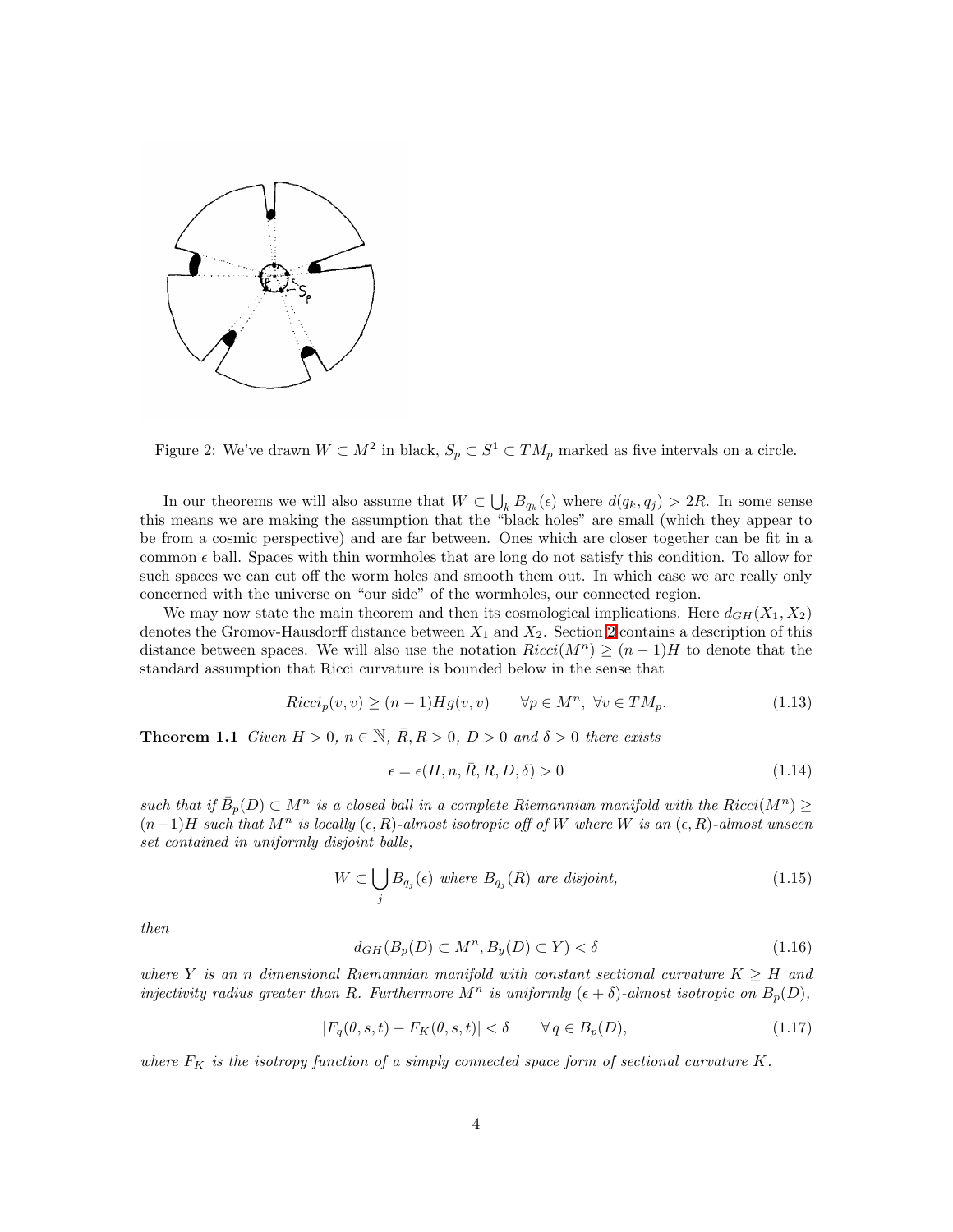

Figure 3: Here we see Weak Gravitational Lensing all over the bumpy almost isotropic  $M_i$ . There is Strong Gravitational Lensing at the necks of the  $M_i$  which is restricted to the the subsets,  $W_{M_i}$ , marked in black. These  $M_i$  converge in the Gromov Hausdorff sense to Y with a single point in  $W_Y$ .

Note that if M is compact then we can take  $D$  to be the diameter and we need not deal with the closed balls. In this case Y will be a compact space form. This does not require that Y has positive curvature since it may be a torus or a compact quotient of hyperbolic space. If one further adds the condition that  $M$  is a simply connected compact manifold, then  $Y$  must be a sphere (see Remark [2.1\)](#page-9-1).

If M is noncompact,  $F_q$  may change slowly from point to point in M such that the K in [\(1.17\)](#page-3-2) depends on the ball. See Example [2.1.](#page-11-0) Nevertheless one can use [\(1.17\)](#page-3-2) to control the growth of the change in K because the same  $\delta$  holds for all balls.

Cosmologically, Theorem [1.1](#page-3-0) says that if a space has sufficiently small weak gravitational lensing and sufficiently localized strong gravitational lensing as viewed from most points in space and if the strong gravitational lensing is caused by regions which are contained in sufficiently small balls then in fact one can estimate the distances between stars whose light has not passed through regions of strong gravitational lensing using the standard formulas involving only the angle between them as viewed from earth and the distance to the two stars  $(1.17)$ . Of course one must estimate K as usual, but this can be done using astronomical data measured from earth, and then the same  $K$  can be used in all directions and from any basepoint (not just earth).

The first equation [\(1.16\)](#page-3-3) is a bit more complicated to describe quickly other than to say in some rough, not smooth sense the space is close to a space of constant curvature. A discussion of the Gromov-Hausdorff distance, denoted  $d_{GH}$  can be found in Section [2](#page-9-0) and a good reference is [\[BBI\]](#page-42-7).

The following immediate corollary of Anderson's Smooth Convergence Theorem clarifies this closeness if one adds an additional upper Ricci curvature bound [\[And\]](#page-42-8).

<span id="page-4-0"></span>**Corollary 1.1** Given  $H > 0$ ,  $n \in \mathbb{N}$ ,  $R > 0$ ,  $D > 0$   $\delta > 0$  there exists  $\epsilon = \epsilon(H, n, R, D, \delta) > 0$  such that if  $B_p(D) \subset M^n$  is closed ball in a complete Einstein Riemannian manifold with the  $|Ricci| \leq H$  $injrad \geq i_0 \ diam(M^n) \leq D$  and  $M^n$  is locally  $(\epsilon, R)$ -almost isotropic, then  $B_p(D)$  is  $C^{\infty}$  close to a ball in a compact space form.

This  $C^{\infty}$  closeness allows one to study the properties of the universe using a smooth variation of the standard Friedmann model. That is, spaces which are  $C^{\infty}$  close to a space form can be studied just by smoothly varying the metric on a space form and do not have possible additional topology as might occur in the case when it is only Gromov-Hausdorff close to a space form.

In some sense these two results are not as natural as one would hope because one would like to permit a sequence of Schwarzschild universes that do not approach a Riemannian manifold but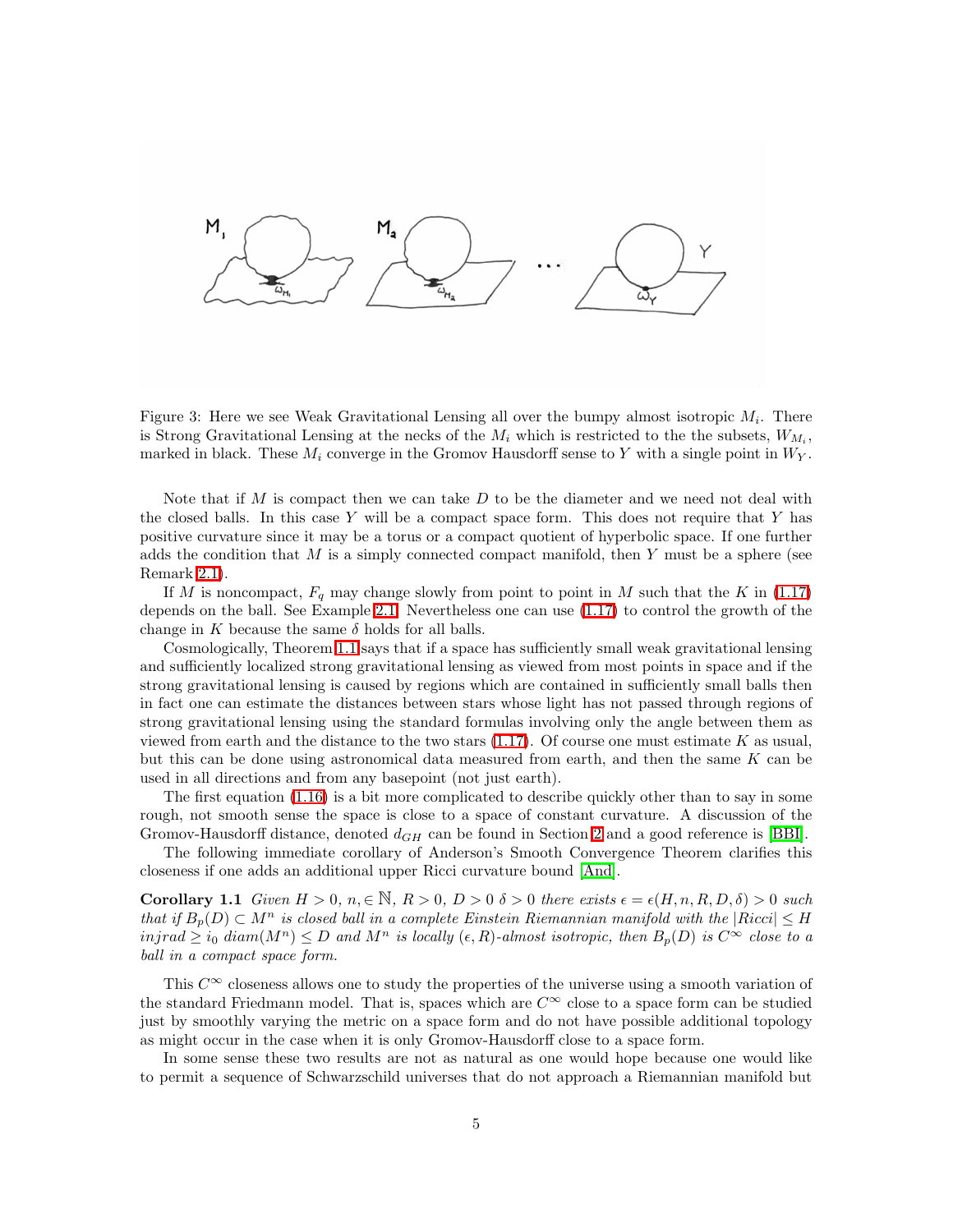rather a pair of planes joined at a point. Here we refer to a Riemannian Schwarzschild universe which is a spacelike slice with a 0 second fundamental form in a spherically symmetric static Lorentzian Schwarzschild universe. It is the universe which achieves equality in the Penrose inequality [\[SchYau\]](#page-43-3), and has one black hole with two asymptotically Euclidean ends (or two distinct 'cosmos') on either side. If one examines a sequence of such universes rescaled so that the black holes shrink to a point, the limit is a pair of planes joined at that point. Such sequences of universes do not have uniformly bounded Ricci curvature inside their 'black holes'.

To apply the above results to spaces which contain spherical black holes, like the Schwarzschild universes and the ones in the Swiss Cheese models, we can take our manifold to be an edited version of actual space in which all black holes have been cut out and replaced with Euclidean balls that have been smoothly attached with bounded Ricci curvature. These black holes would then be included in the region W with strong gravitational lensing so it does not matter that geodesics passing through them no longer behave the way they did before the editing process. The new manifold would still be almost isotropic and then Theorem [1.1](#page-3-0) and Corollary [1.1](#page-4-0) can be applied.

In the next theorem, we allow for an almost isotropic space which includes black holes and any other sort of region that is badly behaved without having to cut and paste the manifold. This has the advantage that one need not make any assumption on the local curvature of the space in these bad regions allowing for undiscovered phenomenon like short wormholes or networks of wormholes or any other distortion of space that is restricted to a collection of small balls. It also matches the conditions of the Swiss Cheese Models of the universe studied in [\[Kan\]](#page-43-1)[\[DyRo\]](#page-42-2).

We replace the Ricci bound in Theorem [1.1](#page-3-0) by a significantly more general ball packing assumption and obtain a slightly weaker result that neatly matches the idea of black holes joining pairs of universes.

**Definition 1.5** Given a Riemannian manifold and a map  $f : (0, R) \times (0, \infty) \to \mathbb{N}$  we say that M has the f ball packing property if for any  $s \in (0, R)$  and  $t \in (0, \infty)$  the maximum number of disjoint balls of radius s contained in a ball of radius t is bounded by  $f(s,t)$ .

Note that Gromov's compactness theorem says that a sequence of Riemannian manifolds has a converging subsequence iff there exists a function  $f$  such that all manifolds satisfy the same  $f$  ball packing property. When a Riemannian manifold has  $Ricci \geq -(n-1)H$  then by the Bishop-Gromov Volume Comparison Theorem, f is an explicit function of H involving  $sinh$  [\[BiCr\]](#page-42-9)[\[Gr\]](#page-42-10). The limits of sequences of manifolds which satisfy the same  $f$  ball packing property are not necessarily manifolds but are complete length spaces (see Definition [2.2\)](#page-9-2).

<span id="page-5-0"></span>**Theorem 1.2** Given  $n \in \mathbb{N}$ ,  $\overline{R}$ ,  $R > 0$ ,  $D > 0$   $\delta > 0$  and a map  $f : (0, R) \times (0, \infty) \to \mathbb{N}$  there exists  $\epsilon = \epsilon(n, R, R, D, \delta, f) > 0$  such that if  $\bar{B}_p(D) \subset M^n$  is a closed ball in a complete Riemannian manifold with the f ball packing property such that  $M^n$  is locally  $(\epsilon, R)$ -almost isotropic off an  $(\epsilon, R)$ -almost unseen set of the form described in [\(1.15\)](#page-3-4) then

$$
d_{GH}(B_p(D) \subset M^n, B_y(D) \subset Y) < \delta \tag{1.18}
$$

<span id="page-5-2"></span>where Y is a complete length space with a subset  $W_Y = \{y_1, y_2, ...\}$ , such that  $d_Y(y_j, y_k) \geq 2R$  and such that if Y' is a connected component of  $Y \setminus W_Y$  then the closure  $Cl(Y')$  is isometric to an n dimensional space form with injectivity radius  $> R$ .

Furthermore a connected region of  $M\setminus W_M$ ,  $M'$ , is uniformly  $(\epsilon+\delta)$ -almost isotropic everywhere,

$$
d_{GH}(B_p(D) \cap Cl(M'), B_y(D) \cap Cl(Y')) < \delta.
$$
\n(1.19)

<span id="page-5-1"></span>and

$$
|F_q(\theta, s, t) - F_K(\theta, s, t)| < \delta \qquad \forall \, q \in B_p(D) \cap M', \tag{1.20}
$$

where  $F_K$  is the isotropy function of the space form  $Cl(Y')$  and K depends on Y'.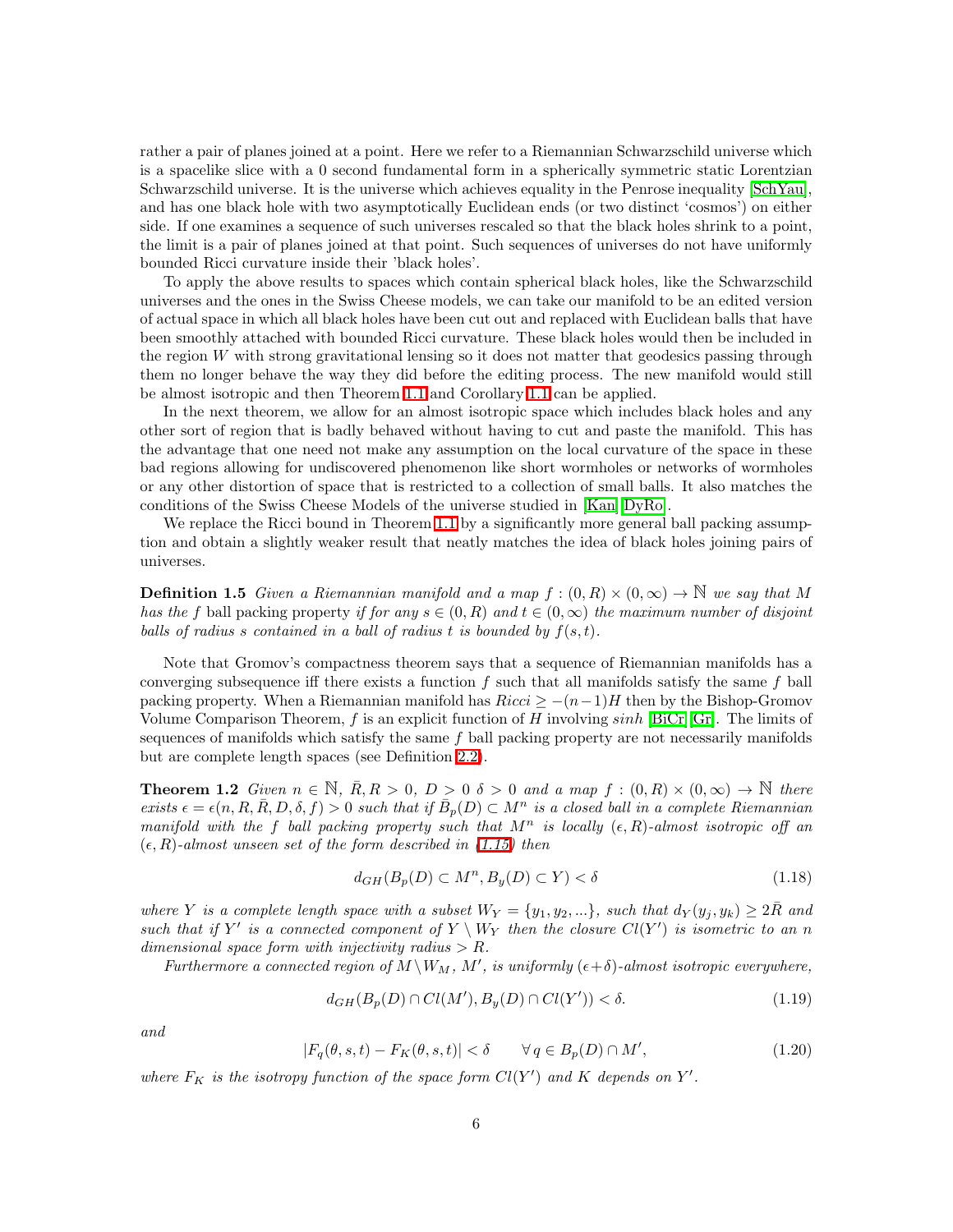The basic idea here is that the space  $Y$  is a space created by joining together space forms at single points. It is not a smooth manifold because at the points where the space forms are joined there is no local chart. Interestingly the space forms that are used to create  $Y$  do not need to have the same curvature: Y could be a sphere joined to a plane at a point. It is possible that more than two space forms are joined at a single point and that the space forms can be joined at multiple points. However only finitely many may meet at any given, as can be seen since the limit space must be locally compact. It is also possible that  $Y$  is a hyperbolic space joined to countably many spheres at countably many points. It is possible that  $Y$  could be a single space form with two points that are set equal to one another like a gateway.

Cosmologically, one can think of the points as black holes or gates or some unknown phenomenon and the different space forms as being the universe as seen on various sides of these points.

An example of a sequence of  $M_i$  converging to Y with a single bad point  $W_Y$  is a sequence of rescalings of the Schwarzschild metric which converges to a pair of planes joined at a point. It is easy to see how to extend this example using cutting and paste techniques to give examples where Y is any space which is of the form described in Theorem [1.2.](#page-5-0) See Lemma [3.2,](#page-15-0) Corollary [3.3](#page-15-1) and Example [3.1.](#page-16-0)

Note that the uniform almost isotropy achieved in  $(1.17)$  and  $(1.20)$  is not a consequence of the Gromov-Hausdorff closeness [\(1.16\)](#page-3-3) and [\(1.18\)](#page-5-2). These equations provide significant angular information about the Riemannian manifold while Gromov Hausdorff closeness can only be used to estimate distances. It is quite possible that two manifolds be very close in the Gromov Hausdorff sense and yet have very different formulas for the length of the third side of a triangle. Consider the surface of a smooth ball versus the surface of a golf ball and the wild behavior of geodesics on the latter. The proof [\(1.17\)](#page-3-2) and [\(1.20\)](#page-5-1) involves an extension of Grove Petersen's Arzela Ascoli theorem [\[GrPet\]](#page-42-11) and makes strong use of the almost isotropy condition.

We now provide a quick survey of the contents of this paper pointing out key results which may be useful to mathematicians who study length spaces and non-Euclidean geometry. We also provide the definition of a space we call and an *Exponential Length space* and relate it to the above project.

Section [2](#page-9-0) has a review of Gromov Hausdorff theory. In it we make the usual conversion of Theorem [1.2](#page-5-0) into a theorem regarding limits Y of sequences of Riemannian manifolds  $M_i$  which are locally  $(\epsilon_i, R)$ -almost isotropic off  $(\epsilon_i, R)$ -almost unseen sets  $W_{M_i}$  where  $\epsilon_i \to 0$  [Theorems [2.1\]](#page-9-3). Ordinarily, even with an assumption of  $Ricci \ge (n-1)H$ , such a limit space Y is a complete length space with no well defined exponential map. Gromov proved that between every pair of points in the limit space there is at least one length minimizing curve which achieves the distance between the points [\[Gr\]](#page-42-10). However, it is quite possible to have two length minimizing curves which overlap for some time and then diverge. This makes it very difficult to control what happens to the  $(\epsilon_i, R)$ almost isotropy in the limit process. To prepare for this difficulty, we extend the Grove-Petersen Arzela-Ascoli Theorem [\[GrPet\]](#page-42-11) to a theorem concerning the limits of almost equicontinuous functions on converging spaces [Definition [2.5](#page-14-0) and Theorem [2.3\]](#page-14-1).

Section [3](#page-14-2) has examples of Riemannian manifolds which are almost isotropic off almost unseen sets and contains a couple of technical lemmas regarding such Riemannian manifolds which are used in subsequent sections.

Section [4](#page-17-0) studies the limiting behavior of the exponential maps of the sequences  $M_i$  proving Theorem [4.1.](#page-17-1) These limit exponential maps are not defined on a set  $W_Y \subset Y$  [Definition [4.1\]](#page-17-2) but are homeomorphisms onto their images and describe length minimizing curves. Note that in this section no assumption is made that the almost unseen sets  $W_{M_i}$  need to be contained in unions of uniformly disjoint balls as in [\(1.15\)](#page-3-4).

In Section [5](#page-20-0) we add this last condition (e.g.[\(1.15\)](#page-3-4) with  $\epsilon = \epsilon_i$ ) on the  $W_{M_i}$  and use it to prove that  $W_Y$  is discrete [Lemma [5.1\]](#page-20-1). We then show that the exponential maps constructed on Y are locally surjective onto balls in  $Y$  as long as they avoid  $W_Y$ .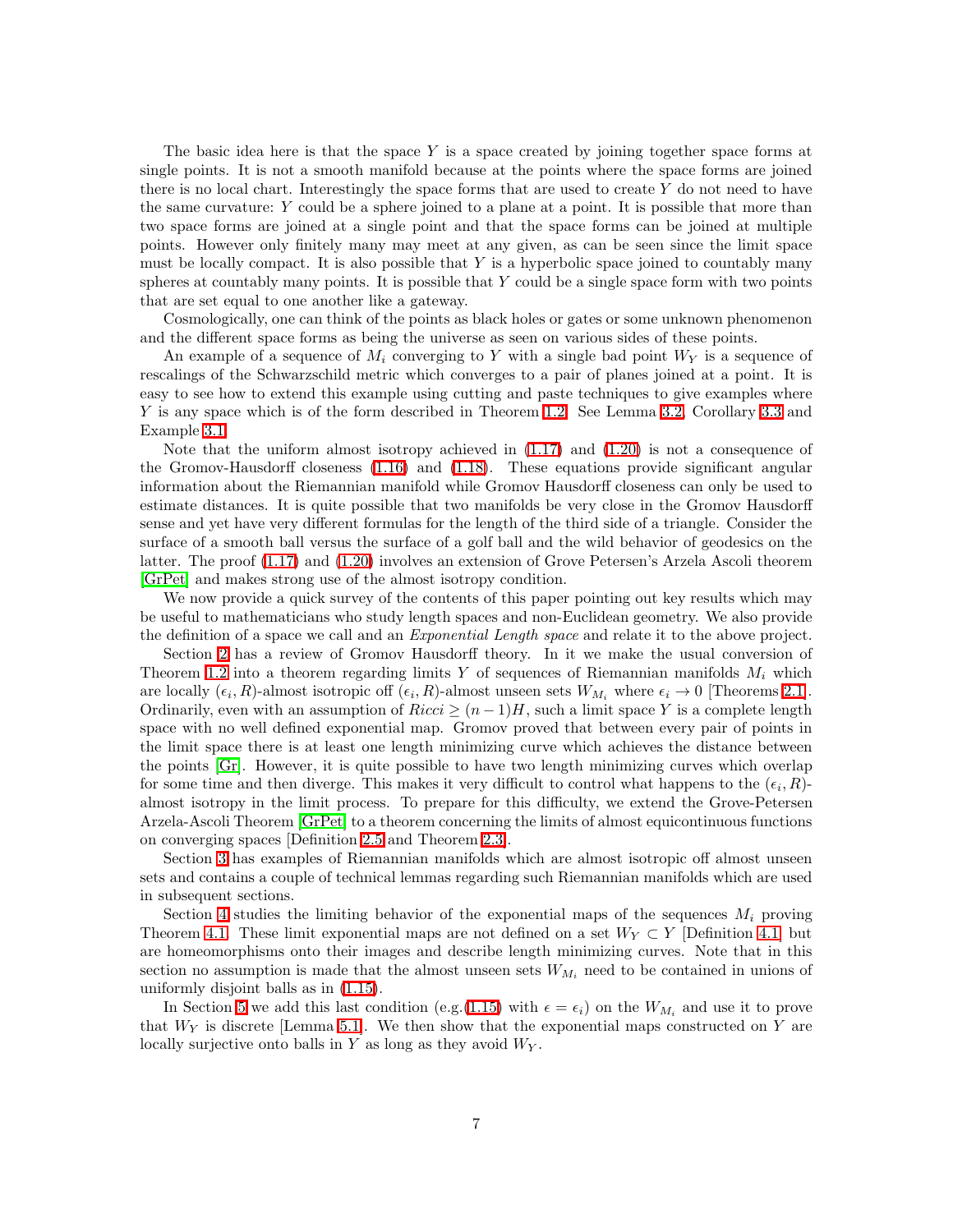At this point in the paper, enough properties of the limit space  $Y$  will have been proven to proceed and we will no longer need to refer to the sequence of  $M_i$ . Thus the remaining sections will be written about complete length spaces that share these properties. We make the following definition.

<span id="page-7-3"></span>**Definition 1.6** A complete length space Y is called an *exponential length space* off a set of points  $W_Y$ , if there exists a continuous function  $R_y > 0$  and an exponential dimension  $n \in \mathbb{N}$  such that for all  $y \in Y \setminus W_Y$ , there is a continuous 1:1 function,  $exp_y : B_0(R_y) \to B_y(R_y)$ , and

$$
\exists r_y = d_Y(y, W_Y) \in (0, R_y] \text{ such that } exp_y : B_0(r_y) \to B_y(r_y) \text{ is onto.}
$$
 (1.21)

Furthermore for fixed  $v \in S^{n-1}$ ,  $exp<sub>y</sub>(tv)$  is a length minimizing curve for  $t \in [0, R_y)$ . If  $inf_y(R_y) = R > 0$  exists we call R the exponential radius.

It should be noted that there is no assumption that the exponential functions  $exp_x$  vary continuously in the variable  $x$  and that this allows us to avoid the issues involved in defining a tangent bundle. Note that the exponential radius plays a role similar to the injectivity radius of a Riemannian manifold. Zhongmin Shen has informed the author that complete Finsler spaces are also exponential length spaces and in fact the exponential map is a  $C<sup>1</sup>$  diffeomorphism in that case. Example [6.1](#page-22-0) is an exponential length space off a single point.

In Section [6](#page-22-1) we prove a few lemmas concerning exponential length spaces  $Y$  off discrete subsets  $W_Y$  with positive exponential radius. In Lemma [6.4](#page-23-0) we prove that if  $Y'$  is a connected component of  $Y \setminus W_Y$ , then for any  $y \in Y'$  the exponential map,  $exp_y$ , is a homeomorphism from  $B_0(R)$  onto  $B_y(R) \cap Cl(Y')$ . The proof of this theorem involves the Invariance of Domain Theorem, a strong topological result stating that a subset of  $\mathbb{R}^n$  which is homeomorphic to a ball in  $\mathbb{R}^n$  is an open subset of  $\mathbb{R}^n$  (c.f. [\[EilSt\]](#page-42-12)).

<span id="page-7-4"></span>In Section [7](#page-24-0) we add in the condition of local isotropy which was proven to hold on the limit spaces Y of the  $M_i$  in Theorem [4.1.](#page-17-1) Once again we make a definition to describe such spaces.

<span id="page-7-0"></span>**Definition 1.7** An exponential length space Y is *locally isotropic* off  $W<sub>Y</sub>$  if it has exponential radius greater than  $R > 0$  and for all  $x \in Y \setminus W_Y$  there is a function  $F_x : [0, \pi] \times [0, R] \times [0, R]$  which is continuous and satisfies

$$
a) \quad F_x(\theta_1, a, b) \le F_x(\theta_2, a, b) \quad \forall \theta_1 < \theta_2 \tag{1.22}
$$

$$
F_x(\pi, t, t) \ge t \tag{1.23}
$$

c) 
$$
F_x(0,0,R) = R
$$
 (1.24)

<span id="page-7-1"></span>such that

$$
d_Y(exp_x(tv), exp_x(sw)) = F_x(d_S(v, w), t, s) \qquad \forall v, w \in S^{n-1}, \ \forall s, t \in [0, R). \tag{1.25}
$$

We will call R the *isotropy radius* and  $F_x$  the isotropy function about x.

Note that  $(1.22)-(1.24)$  $(1.22)-(1.24)$  and  $(1.25)$  are the natural limits of  $(1.7)-(1.9)$  $(1.7)-(1.9)$  and  $(1.10)$  in the definition [Defn [1.3\]](#page-1-2) of a locally  $(\epsilon, R)$ -almost isotropic Riemannian manifold as  $\epsilon$  is taken to 0.

In Sections [7](#page-24-0) through [12](#page-38-0) we prove the following theorem and its corollary.

<span id="page-7-2"></span>**Theorem 1.3** If Y is a locally isotropic exponential length space off of a discrete set  $W_Y$  then the closure of any connected component Y' of  $Y \setminus W_Y$  is a space form and its exponential structure matches that of the space form. In particular  $F_y(\theta, s, t) = F_K(\theta, s, t)$  for all  $y \in Y'$  where K is the sectional curvature of that space form.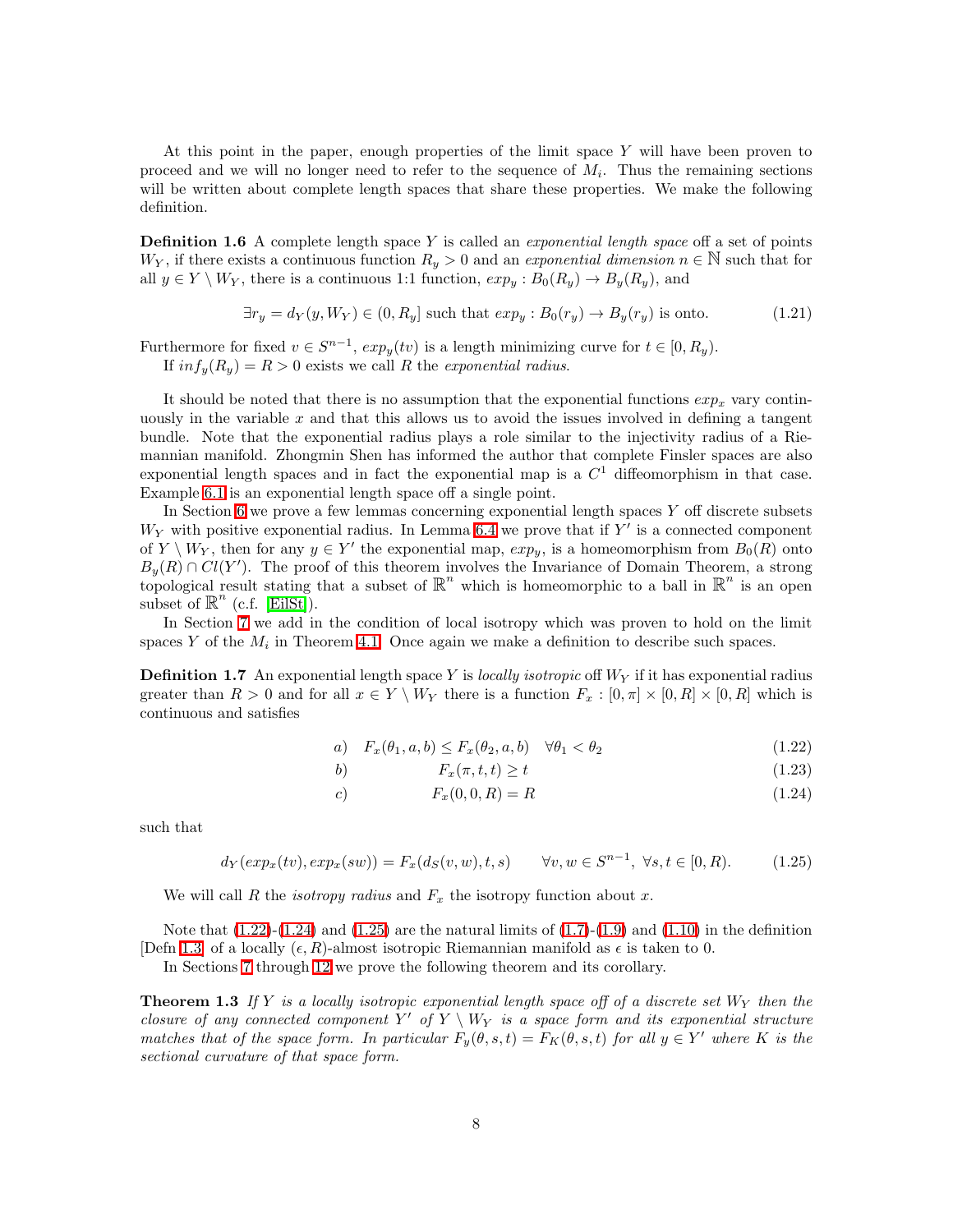**Corollary 1.2** If Y is an exponential length space which is locally isotropic then it is a complete Riemannian manifold with constant sectional curvature.

Theorem [1.3](#page-7-2) implies Theorem [1.2](#page-5-0) when combined with the work in the earlier sections. The proof of Theorem [1.3](#page-7-2) is broken into sections which focus on different properties of exponential length spaces. We hope that they will prove interesting to mathematicians who study length spaces and non-Euclidean geometry.

In Section [7](#page-24-0) we first prove that a locally isotropic exponential length space is uniformly locally minimizing [Definition [7.2,](#page-24-1) Lemma [7.1\]](#page-24-2). That is there is a uniform distance such that pairs of points which are less than that distance apart have unique length minimizing curves running between them. We then construct local isometries between balls centered in  $Y'$  [Lemma [7.5](#page-26-0) and Corollary [7.7\]](#page-27-0) and then show that  $Cl(Y')$  is isometric to a locally isotropic exponential length space everywhere whose isotropy functions do not depend upon the base point [Lemma [7.8\]](#page-27-1). In some weak sense we now know have that  $Cl(Y')$  has constant sectional curvature but we do not yet have smoothness.

In Section [8](#page-28-0) we prove that uniformly locally minimizing exponential length spaces are extended exponential length spaces [Definition [9.1\]](#page-29-0). That is, the exponential maps on these spaces are not just defined on balls but can be extended to maps on all of  $\mathbb{R}^n$  with good properties. There is no assumption of local isotropy made in this section. To extend the exponential map continuously to all of  $\mathbb{R}^n$  we introduce the concept of *exponential curves* [Definition [8.1,](#page-28-1) Lemma [8.3](#page-28-2) and Lemma [8.4\]](#page-29-1). We show that in such spaces, all length minimizing curves are exponential curves [Lemma [8.2\]](#page-28-3) and all exponential curves are locally length minimizing.

In Section [9](#page-29-2) we study the concept of a *conjugate point* on an *extended exponential length space*. [Definition [9.1](#page-29-0) and Definition [9.2\]](#page-30-0). Through a series of lemmas, we show that, in such a space, if a ball has no conjugate points then it is mapped by the exponential map as a local homeomorphism [Theorem [9.1\]](#page-32-0). This extends the traditional theorem in Riemannian geometry which obtains a local diffeomorphism using the Inverse Function Theorem in regions without conjugate points. We apply the Invariance of Domain Theorem here to replace the Inverse function theorem because we do not yet have smoothness.

In Section [10](#page-32-1) we reintroduce the hypothesis of local isotropy. We prove that we can extend isometries between subsets to isometries of balls [Lemma [10.2\]](#page-33-0) and use them to prove that the distances between points on closely located pairs of exponential curves depends only on the angle between them [Lemma [10.4\]](#page-34-0). We then show that the distance to conjugate points is a constant on Y [Lemma [10.6\]](#page-35-0).

In Section [11](#page-36-0) we add the condition that Y is simply connected. We then prove Y is homeomorphic to  $\mathbb{R}^n$ ,  $\mathbb{S}^n$  or  $\mathbb{H}^n$  via the exponential map [Theorem [11.1\]](#page-36-1). In Lemma [11.3](#page-37-0) we extend Lemma [7.4](#page-25-0) to triangles of all sizes. Then we construct global isometries in Lemmas [11.1](#page-37-1) and [11.2.](#page-38-1)

In Section [12](#page-38-0) we complete the proof of Theorem [1.3.](#page-7-2) The key ingredient is Birkhoff's Theorem which states that if a space  $X$  has locally unique length minimizing curves and any isometry on subsets of X extends to a global isometry then the space must be  $\mathbb{S}^n$ ,  $\mathbb{H}^n$  or  $\mathbb{E}^n$  [\[BiCr\]](#page-42-9). We then prove Lemma [12.2](#page-38-2) matching the exponential structure of the length space to that of the space form and complete the proof of Theorem [2.1.](#page-9-3)

Finally in Section [13](#page-41-0) we prove Theorem [1.1](#page-3-0) by demonstrating that when a lower bound on Ricci curvature is assumed one cannot have a limit space which contains pairs of space forms joined at a point. The proof consists of a careful measurement of the volumes of balls using the Bishop-Gromov Volume Comparison Theorem. Recall that such a comparison holds on the limit space Y by Colding's Volume Convergence Theorem [\[Co\]](#page-42-13).

The author would like to thank Gregory Galloway for being a guide to general relativity, Jeffrey Weeks for his inspiring presentation on the Friedmann model at Lehigh University and P.J.E. Peebles for his excellent webpage and textbook [\[Peeb\]](#page-43-0). She would especially like to thank Richard Schoen for suggesting a stronger conclusion should hold for Theorem [1.1](#page-3-0) than Theorem [1.2.](#page-5-0) She would like to thank Al Vasquez for the reference to the Invariance of Domain Theorem and mathscinet for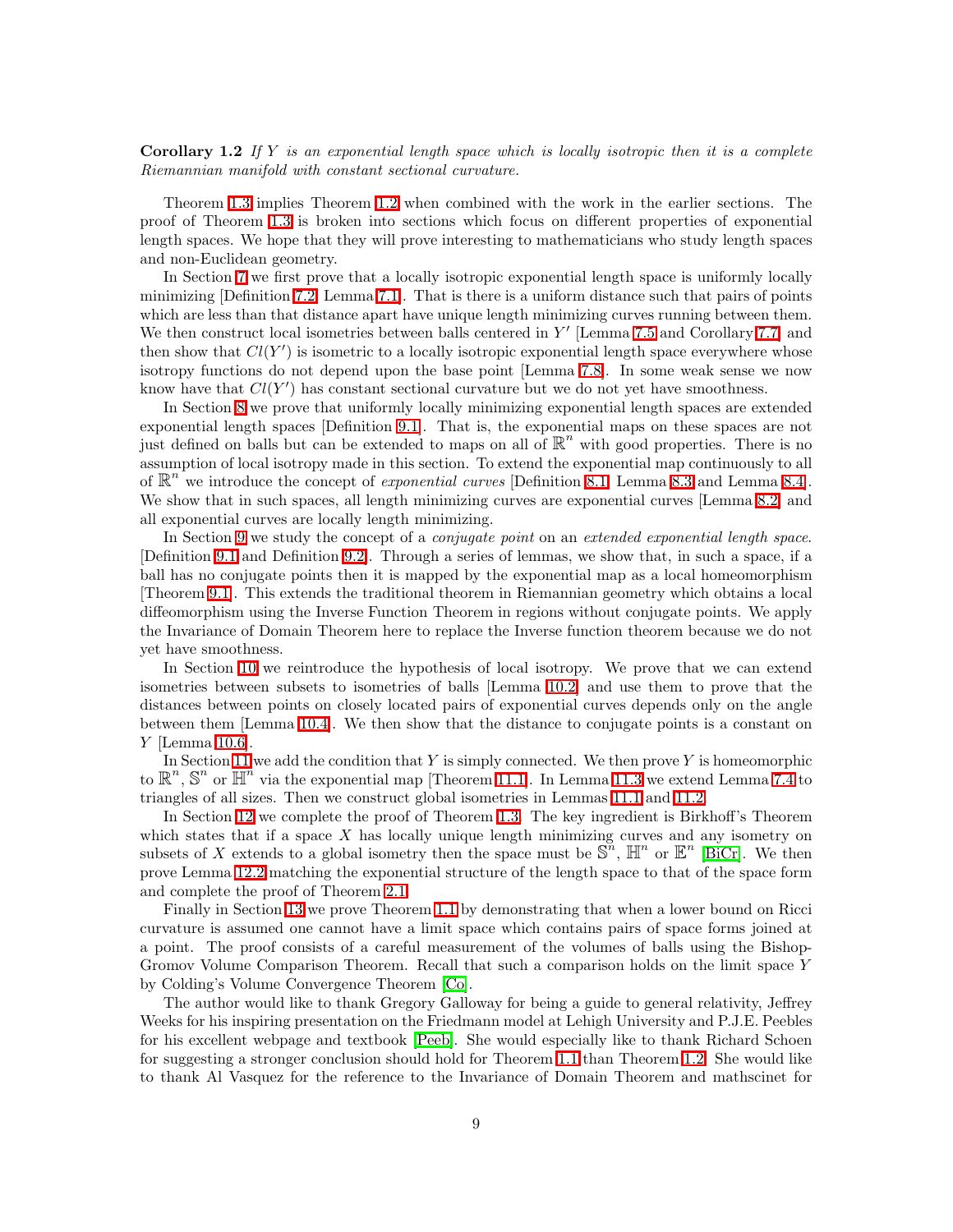producing Birkhoff's paper when searching with the words "spherical", "hyperbolic" and "characterized". She would like to thank Professors Cornish, Uzan, Souradeep and Labini for references and information about cosmology and Ivan Blank and Penelope Smith for discussions regarding the concept of almost unseen sets.

# <span id="page-9-0"></span>2 Limits

In this section we review the definition of Gromov-Hausdorff convergence, Gromov's compactness theorems [\[Gr\]](#page-42-10) and Grove-Petersen's Arzela-Ascoli Theorem [\[GrPet\]](#page-42-11) and some other key concepts. We extend this Arzela Ascoli Theorem to functions which are only almost equicontinuous [Definition [2.5](#page-14-0) and Theorem [2.3\]](#page-14-1). Finally we reduce Theorem [1.2](#page-5-0) to the following theorem.

<span id="page-9-3"></span>**Theorem 2.1** Given  $n \in \mathbb{N}$ ,  $\overline{R}$ ,  $R > 0$ ,  $\delta > 0$  and a map  $f : (0, R) \times (0, \infty) \to \mathbb{N}$ ,  $\epsilon_i \to 0$ , if  $M_i^n$ are complete Riemannian manifolds with the f ball packing property such that  $M_i^n$  is locally  $(\epsilon_i, R)$ . almost isotropic off an  $(\epsilon_i, R)$ -almost unseen set  $W_{M_i}$  of the form described in [\(1.15\)](#page-3-4) with  $\epsilon = \epsilon_i$ respectively then a subsequence of the  $M_i$  converges to a complete length space Y with a countable collection of points  $W_Y = \{y_1, y_2, ...\}$ , such that  $d_Y(y_j, y_k) \ge 2R$  and such that if Y' is a connected component of  $Y \setminus W_Y$  then  $Cl(Y')$  is isometric to an n dimensional space form.

Furthermore if  $M'_i$  are connected regions of  $M_i \setminus W_{M_i}$  containing points  $q_i$  converging to  $x \in Y$ , then GH  $\lim_{i\to\infty}(Cl(M'_i), q_i) = (Cl(Y'), x)$  For fixed  $s, t \in [0, R), \theta \in [0, \pi]$ , the almost isotropy functions converge,

<span id="page-9-4"></span>
$$
\lim_{i \to \infty} F_{q_i}(\theta, s, t) = F_K(\theta, s, t)
$$
\n(2.1)

where K is the sectional curvature of  $Cl(Y')$ .

<span id="page-9-1"></span>**Remark 2.1** Note that in [\[SoWei\]](#page-43-4), it is proven that if the  $M_i$  are compact and simply connected, then the limit space  $Y$  is its own universal cover. So in that case  $Y'$  is not just a space form but it must be  $\mathbb{S}^2$ , as the sphere is the only compact simply connected space form. Thus compact simply connected M in Theorems [1.2](#page-5-0) and [1.1](#page-3-0) are close to spaces where  $Y'$  and  $Y$  are spheres respectively.

Those who are experts in this theory will immediately see why this theorem implies Theorem [1.2](#page-5-0) and can skip ahead to the next section. The discussion of equicontinuity [Defn [2.5](#page-14-0) and Thm [2.3\]](#page-14-1) can be referred to as needed later on.

We now provide the necessary background for following the remainder of this paper. We recommend [\[BBI\]](#page-42-7) as a reference for non-experts.

**Definition 2.1** A metric space is a set of points, X, and a distance function  $d: X \times X \rightarrow [0, \infty)$ such that  $d(x, y) = 0$  iff  $x = y$ ,  $d(x, y) = d(y, x)$  and  $d(x, y) + d(y, z) = d(x, z)$  for all  $x, y, z \in X$ .

<span id="page-9-2"></span>**Definition 2.2** A complete length space is a metric space such that between every pair of points there is a length minimizing (rectifiable) curve joining them whose length is the distance between the points.

Gromov's definition of the Gromov-Hausdorff distance between two spaces involves infima of the Hausdorff distances between all possible embeddings of these spaces. We will not be using this definition but rather a very useful property of the Gromov-Hausdorff distance which relates the concept to maps between the two spaces.

**Definition 2.3** A function  $\phi: X \to Y$  is an  $\epsilon$ -almost isometry if it is

$$
\epsilon\text{-almost distance preserving: } |d_Y(\phi(x_1), \phi(x_2)) - d_X(x_1, x_2)| < \epsilon \tag{2.2}
$$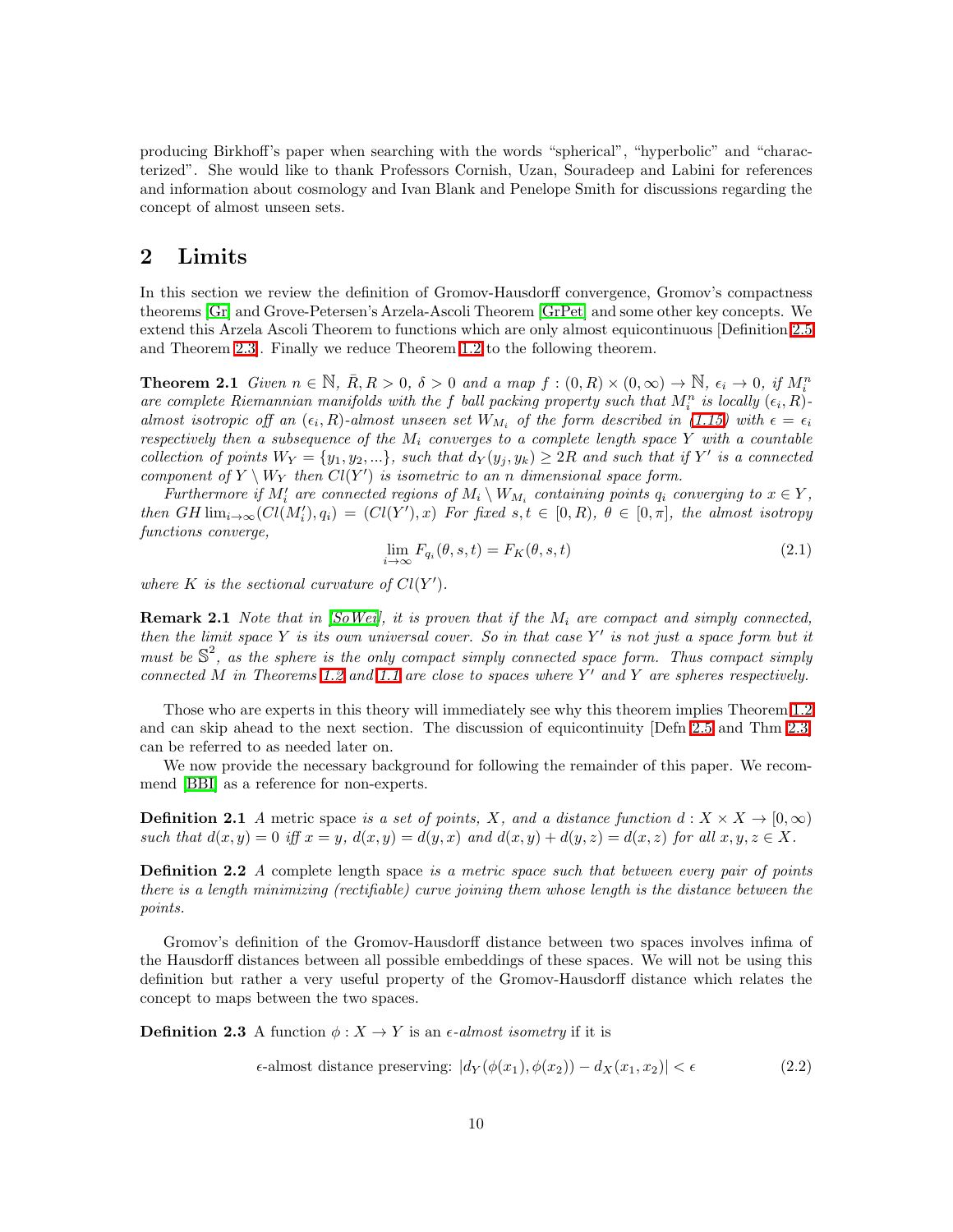$$
\epsilon\text{-almost onto }T_{\epsilon}(\phi(X)) \supset Y. \tag{2.3}
$$

Note that  $\phi$  need not be continuous.

Recall that two spaces are isometric when there is a map, called an isometry, between them which is 1:1, onto and distance preserving. Actually the fact any map that is distance preserving is 1:1. So an almost isometry is an approximation of the concept of an isometry. The fact that the almost isometry is neither continuous nor onto not 1:1 allows the two spaces to be shaped quite differently. For example  $X$  could be a circle and  $Y$  could be a thin torus and we would get an almost isometry from X to Y by embedding X in Y and an almost isometry from Y to X by mapping rings to single points. Notice that both the topology and the dimensions of  $X$  and  $Y$  are quite different.

<span id="page-10-0"></span>The following lemma [c.f. [\[BBI\]](#page-42-7)], will be used in place of a definition both when proving and when applying Theorem [1.2.](#page-5-0)

**Lemma 2.2** Suppose X and Y are metric spaces then

if 
$$
d_{GH}(X, Y) < \epsilon
$$
 then there is a  $(2\epsilon)$ -almost isometry from X to Y,  $(2.4)$ 

and

if there is an  $\epsilon$ -almost isometry from X to Y then  $d_{GH}(X, Y) < 2\epsilon$ . (2.5)

If it were not for the annoyance of the change of  $\epsilon$  to  $2\epsilon$  the existence of an almost isometry between 2 spaces would make a wonderful definition of Gromov-Hausdorff distance.

Cosmologically, Theorem [1.1](#page-3-0) then says that we have an almost isometry between an almost isotropic manifold,  $M$  and a space form  $Y$ . This means that distances between points can be estimated using an almost isometry to the space form. The actual almost isometry is not produced in this paper which makes this difficult to apply cosmologically. Nevertheless there are implications. Space forms have lots of isometries. In fact all balls whose radius is less than the injectivity radius are isometric to each other. Using the almost isometry between  $M$  and  $Y$  we get the fact that all balls of this size are almost isometric in  $M$ , that space looks pretty much the same from point to point. This is a stronger fact than  $(1.17)$  because some balls may contain components of W where there is strong gravitational lensing and now one can estimate the distances between stars which cannot see each other without passing through W. In fact, one can use the region of space near earth as a sample ball (which does not contain any strong gravitational lensing) and then know that distant regions (even those containing strong gravitational lensing) are almost isometric. The actual black hole would have to be on the scale of the error,  $\epsilon$ , in the almost isometry but on the cosmological scale things could be well understood. It is often assumed that regions around black holes look just like Euclidean space, here we have proven that they must be close to a space form but not necessarily in a smooth way. Theorem [1.2](#page-5-0) essentially has the same result where we compare  $M'$  the connected component of  $M$  (the part of space which can be reached without passing through  $W$ ) to a space form  $Y'$ .

Once one has an understanding of Gromov-Hausdorff distance, one can define the convergence of metric spaces. That is metric spaces  $X_i$  converge to a metric space Y iff  $d_{GH}(X_i, Y)$  converges to 0. This definition is too restricted for applications with unbounded limit spaces so Gromov defined the following pointed Gromov Hausdorff convergence.

**Definition 2.4** [Gromov] If each  $x_i$  is in a complete metric space  $X_i$ , we say  $(X_i, x_i)$  converges to  $(X_0, x_0)$  in the pointed Gromov Hausdorff sense if for all  $D > 0$  the closed balls  $B(x_i, R) \subset X_i$ converge in the Gromov Hausdorff sense to  $B(x_0, D) \subset X_0$ .

He then proved the Gromov Compactness Theorem:

and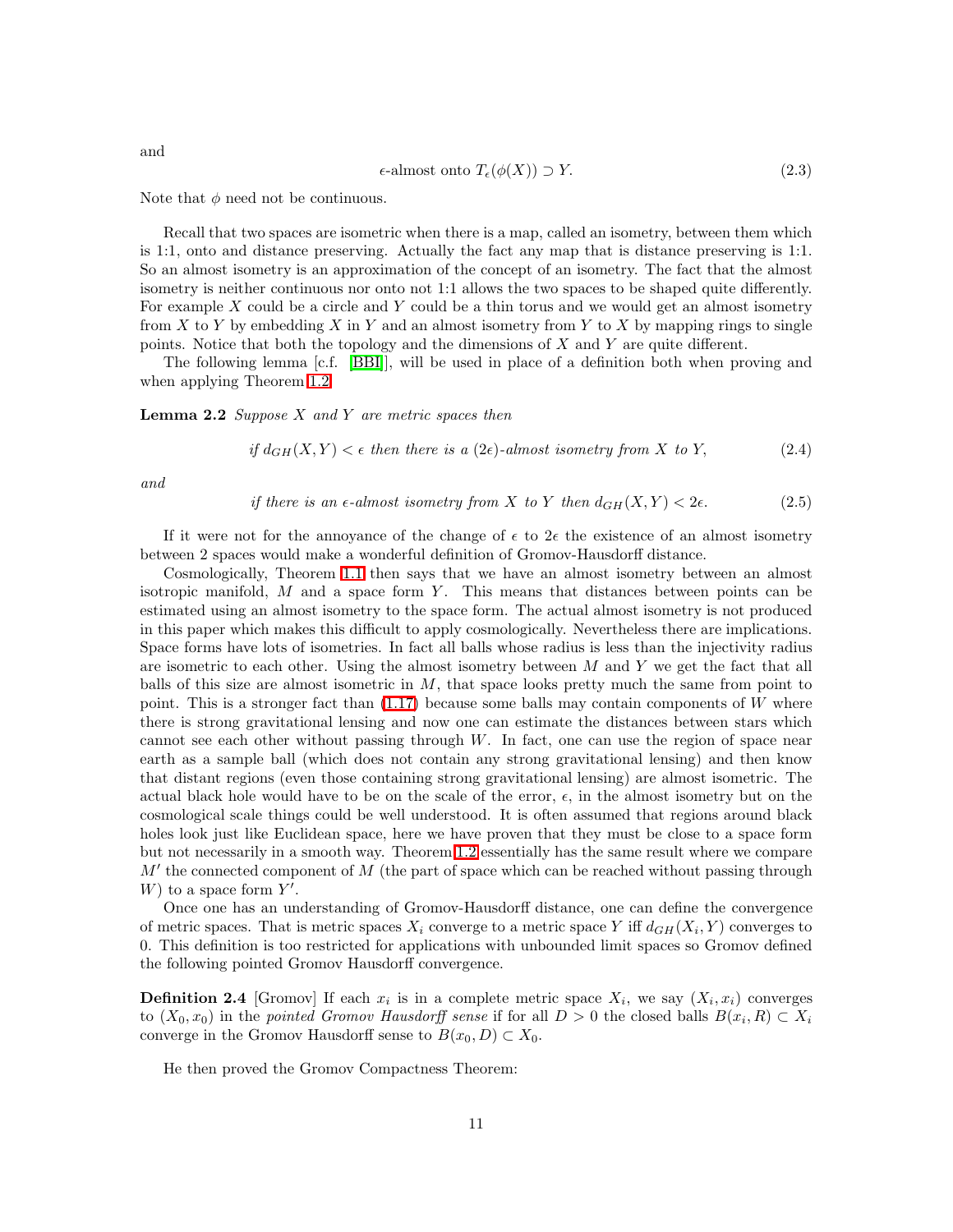**Theorem 2.2** [Gromov] If  $X_i$  are complete length spaces that satisfy a uniform f ball packing condition, then for any  $x_i \in X_i$  a subsequence of  $(X_i, x_i)$  converges to a complete length space  $(Y, y)$ in the pointed Gromov-Hausdorff sense. Conversely, if  $(X_i, x_i)$  converge to a complete length space  $(Y, y)$  then they satisfy a uniform f ball packing condition.

As a consequence any sequence of complete Riemannian manifolds with a uniform lower bound on Ricci curvature converges to a complete length space. Note, however, that in general the limit space will not be a manifold. For example a sequence of hyperboloids can converge to a cone and a sequence of paraboloids to a half line.

Note also that the closeness in Gromov's compactness theorem is on compact regions, not on the whole manifold at once. This is why there are balls  $B_p(D)$  mentioned in the Theorem's [1.2](#page-5-0) and [1.1.](#page-3-0) This condition is necessary in the statement of these theorems as can be seen in the following example.

<span id="page-11-0"></span>**Example 2.1** Suppose  $M_s^2$  are warped product manifolds with the metrics,

$$
g = dt2 + sinh2(Ks(t)t)g0,
$$
\n(2.6)

where  $K_s(t)$  is increasing and smooth such that  $K_s(t) = 1$  on [0, 1] and  $K_s(t) = 1 + (Ln(t))^{1/3}(1/s)$  on  $[2, e^{27s^3}]$  and  $K_s(t) = 4+1/(se^{27s^3}+s)$  on  $[e^{27s^3}+1,\infty)$ . Note that this can be done smoothly keeping  $K'_{s}(t)$  and  $K''_{s}(t)$  both less than  $5/s$  on  $[0, 2]$  and both less than  $5/(se^{27s^{3}} + s)$  on  $[e^{27s^{3}}, e^{27s^{3}} + 1]$ . On a 2 dimensional warped product, the sectional curvature for  $q \in \partial B_p(t)$  is

$$
Sect_q = -\frac{\frac{\partial^2}{\partial t^2}(sinh(K_s(t)t))}{(sinh(K_s(t)t))}
$$
  
\n
$$
= -\frac{\frac{\partial}{\partial t}(cosh(K_s(t)t)(K'_s(t)t + K_s(t))}{(sinh(K_s(t)t))}
$$
  
\n
$$
= -\frac{(sinh(K_s(t)t)(K'_s(t)t + K_s(t))^2}{(sinh(K_s(t)t))}
$$
  
\n
$$
- \frac{(cosh(K_s(t)t)(K''_s(t)t + K'_s(t) + K'_s(t))}{(sinh(K_s(t)t))}
$$
  
\n
$$
= -(K_s(t) - K'_s(t)t)^2 - (K''_s(t)t + K'_s(t) + K'_s(t)) (coth(K_s(t)t)).
$$
  
\n
$$
= -(K_s(t))^2 + 2K_s(t)K'_s(t)t - (K'_s(t)t)^2 - (K''_s(t)t + 2K'_s(t)) (coth(K_s(t)t)).
$$

Suppose we fix a number  $R > 0$ . For any  $p \in M_s^2$ , let  $r = d(p, p_0)$  then  $q \in B_p(R) \subset Ann_{p_0}(r R, r + R$ , so  $t = d(q, p_0) \in (r - R, r + R)$ . Then the sectional curvature at q is close to a constant  $-(K_s(r))^2$  for sufficiently large s as follows:

$$
|Sect_q + K_s(r)^2| \leq |K_s(t)^2 - K_s(r)^2| + |2K_s(t)K'_s(t)t| + |(K'_s(t)t|^2 + |K''_s(t)t| + |2K'_s(t)|
$$
  

$$
\leq 2 \max_{a \in [r-R,r+R]} (2K_s(a)K'_s(a)R)
$$
  

$$
+ |2K_s(t)K'_s(t)t| + |(K'_s(t)t|^2 + |K''_s(t)t| + |2K'_s(t)|,
$$

which can be shown to be small by examining the following sets of cases: First, we have

$$
2K_s(a)K'_s(a)R = 0 \text{ for } a \in [0,1],
$$
  
\n
$$
2K_s(a)K'_s(a)R \le 2(1 + (Ln(2))^{1/3}(1/s))(5/s)R \text{ for } a \in [1,2],
$$
  
\n
$$
2K_s(a)K'_s(a)R \le |2(1 + (Ln(a))^{1/3}/s)((1/3)(Ln(a))^{-2/3}/(as))R
$$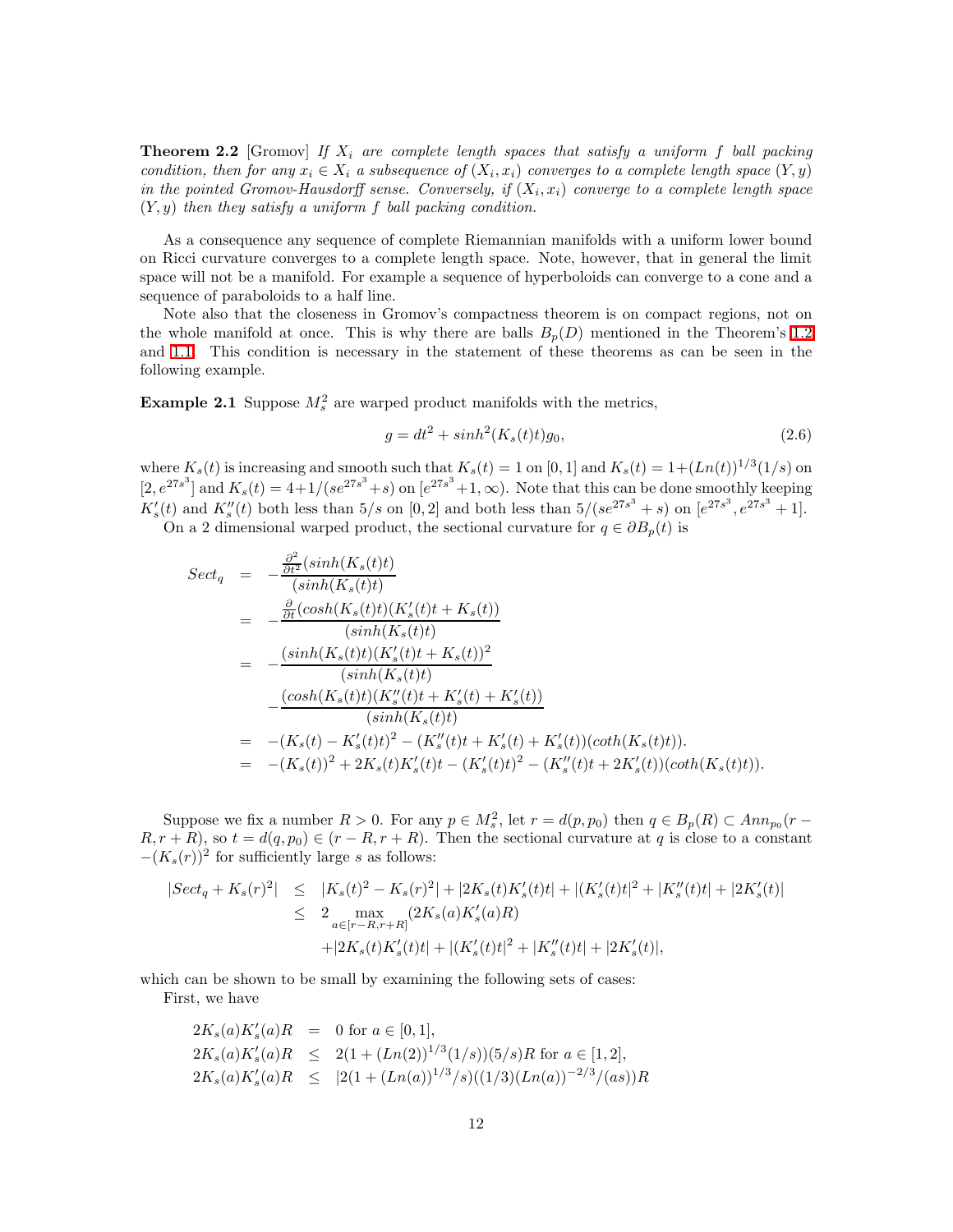$$
\leq |2(1 + (Ln(2))^{1/3}/s)((1/3)(Ln(2))^{-2/3}/(2s))R \text{ for } a \in [2, e^{27s^3}]
$$
  
\n
$$
2K_s(a)K'_s(a)R \leq 2(5)(5/(se^{27s^3} + s))(R) \text{ for } a \in [e^{27s^3}, e^{27s^3} + 1],
$$
  
\n
$$
2K_s(a)K'_s(a)R \leq 0 \text{ for } a \in [e^{27s^3} + 1, \infty).
$$

Then we bound

$$
|2K_s(t)K'_s(t)t| + |(K'_s(t)t|^2 + |K''_s(t)t| + |2K'_s(t)| \le
$$
  
\n
$$
\leq 0 \text{ for } t \in [0,1],
$$
  
\n
$$
|2K_s(t)K'_s(t)t| + |(K'_s(t)t|^2 + |K''_s(t)t| + |2K'_s(t)| \le
$$
  
\n
$$
\leq 2(1 + (Ln(2))^{1/3}(1/s))(5/s)2 + 100/s^2 + 10/s + 10/s \text{ for } t \in [1,2],
$$
  
\n
$$
|2K_s(t)K'_s(t)t| + |(K'_s(t)t|^2 + |K''_s(t)t| + |2K'_s(t)| \le
$$
  
\n
$$
\leq |2(1 + (Ln(t))^{1/3}/s)((1/3)(Ln(t))^{-2/3}/(ts))t + ((1/3)(Ln(t))^{-2/3}/(s))^2
$$
  
\n
$$
+|-2(Ln(t))^{-5/3}/(9ts) - (Ln(t))^{-2/3}/(3ts)| + |2(Ln(t))^{-2/3}/(3ts)|
$$
  
\n
$$
\leq |2(1 + (Ln(2))^{1/3}/s)((1/3)(Ln(2))^{-2/3}/(s)) + (1/3)(Ln(2))^{-2/3}/(s))^2
$$
  
\n
$$
+|(-2)(Ln(2))^{-5/3}/(18s) - (Ln(2))^{-2/3}/(6s)|
$$
  
\n
$$
+|2((1/3)(Ln(2))^{-2/3}/(2s))| \text{ for } t \in [2, e^{27s^3}],
$$
  
\n
$$
|2K_s(t)K'_s(t)t| + |(K'_s(t)t|^2 + |K''_s(t)t| + |2K'_s(t)| \le
$$
  
\n
$$
\leq 2(5)(5/(se^{27s^3} + s))(e^{27s^3} + 1) + (5/(se^{27s^3} + s))^2(e^{27s^3} + 1)^2 +
$$
  
\n
$$
+ (5/(se^{27s^3} + s))(e^{27s^3} + 1) + 2(5/(se^{27s^3} + s))
$$
  
\n
$$
+100/s^2 + 10/s + 10/s \text{ for } t \in [e^{27s^3},
$$

That is, for all  $R > 0$  and  $\epsilon > 0$ , there exists s sufficiently large that  $|sect_q - K_s(d(p, p_0))|^2| < \epsilon$ for all  $q, p \in M_s^n$  such that  $d(p, q) < R$ . Since the distance between geodesics emanating from p can be estimated from above and below by integrating the curvature, this implies that there exists s sufficiently large depending only on  $R$  and  $\epsilon'$  such that

$$
|d_{M_s}(exp_p(tv), exp_p(sw)) - F_{K_s(d(p, p_0))^2}(d_S(v, w), t, s)| < \epsilon'
$$
\n(2.7)

for all  $t, s < R$ , for all  $p \in M_s^n$ .

Since the  $M_s$  also have curvature uniformly bounded below by  $-25$ , they satisfy the conditions of Theorem [1.1](#page-3-0) and so balls of a fixed radius D approach a space form. However different balls in  $M_s$  will approach different space forms. In particular, the ball near the center of  $M_s$  is a space of constant curvature 1 while a ball far away from the center will have constant curvature greater than 16.

Now it is common to refer to the concept of points  $p_i$  in the  $X_i$  converging to a point z in the limit Y. This is made rigorous if one uses the almost isometries  $\phi_i : X_i \to Y$  from Lemma [2.2.](#page-10-0) We first choose the isometries  $\phi_i$  to fix a particular convergence onto the limit space. For example when a hyperboloid converges to a cone the  $\phi_i$  can be rotated many different ways. We need to fix the  $\phi_i$  to discuss particular points. Then we say  $p_i$  converge to z if  $\phi_i(p_i)$  converge to z as points in Z. Note that given any sequence of  $p_i \in B(x_i, D)$  we know a subsequence converges because  $B(y, D)$  is compact.

We can now prove that Theorem [2.1](#page-9-3) implies Theorem [1.2.](#page-5-0)

**Proof:** Suppose on the contrary that Theorem [1.2](#page-5-0) is false for some  $n \in \mathbb{N}$ ,  $R, R > 0$ ,  $D > 0$   $\delta > 0$ and a map  $f:(0,R)\times(0,\infty)\to\mathbb{N}$ . So there is a sequence of  $\epsilon_i$  converging to 0 and a sequence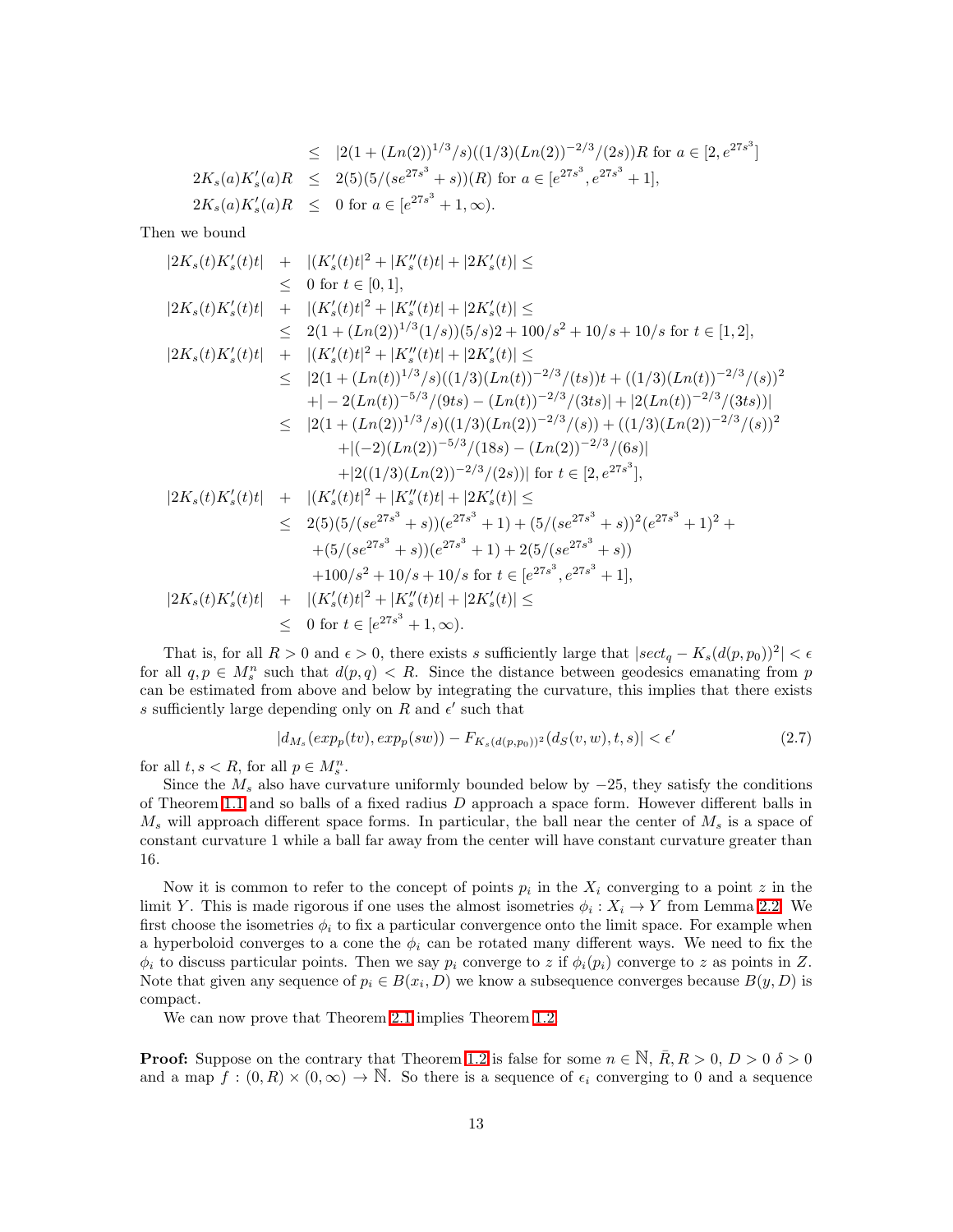of manifolds  $M_i$  which satisfy the f ball packing property and are locally  $(\epsilon_i, R)$ -almost isotropic off  $(\epsilon_i, R)$ -almost unseen sets,  $W_i$  of the form described in [\(1.15\)](#page-3-4) with  $\epsilon = \epsilon_i$  such that for all i,  $(1.18)$  and  $(1.20)$  don't hold for any complete length space Y of the form described in the theorem. However Theorem [2.1](#page-9-3) states that they must converge in the pointed Gromov-Hausdorff sense to exactly such a space Y, which means that for i sufficiently large, depending on  $\delta$ , we do in fact have a length space Y satisfying [\(1.18\)](#page-5-2) and [\(1.20\)](#page-5-1) which contradicts the above.  $\Box$ 

Example 2.2 The ball packing condition is necessary in Theorem [2.1](#page-9-3) because one can take a sequence of hyperbolic manifolds with constant curvature  $K$  and take  $K$  to negative infinity. Each space is actually isotropic but the sequence does not have a converging subsequence approaching a length space Y .

It is an open question as to whether the ball packing condition is necessary in Theorem [1.2.](#page-5-0) To try to prove this theorem without the ball packing condition would involve adapting the Gromov Compactness Theorem to say something about sequences of manifolds which don't have converging subsequences, a daunting task.

Clearly the first step towards proving Theorem [2.1](#page-9-3) will be to apply Gromov's Compactness Theorem to obtain a limit space  $Y$ . However, to study the isotropy on  $Y$  we will need an exponential map. We will construct such an exponential map by taking the limit of a subsequence of the exponential maps defined on  $M_i$ .

There is already an extension of Arzela Ascoli Theorem to Gromov Hausdorff situations by Grove and Petersen [\[GrPet\]](#page-42-11), which states that if a sequence of continuous functions  $f_i: X_i \to Y_i$ are equicontinuous and  $(X_i, x_i) \to (X, x)$  and  $(Y_i, f(x_i)) \to (Y, y)$  in the pointed Gromov Hausdorff sense then a subsequence of the  $f_i$  converge to a limit function  $f : X \to Y$ . This implies that curves which are parametrized by arclength converge and that length minimizing curves converge to length minimizing curves but it does not control the angular behavior of the exponential maps.

In general the exponential maps are not well controlled under Gromov-Hausdorff convergence. For example, take a length spcae  $Y$  consisting of 3 line segments meeting at a point. Suppose we have a sequence of Riemannian surfaces  $M_i$  which converge to a Y shaped Y. Note that the exponential maps must converge to functions which are no longer injective and that there are minimizing curves which diverge from one another after initially overlapping. See Figure [4.](#page-13-0)



<span id="page-13-0"></span>Figure 4: Pairs of geodesics running from  $p_i$  to  $x_i$  and from  $p_i$  to  $y_i$  converge to a pair of minimizing curves in Y running from  $p_{\infty}$  to  $x_{\infty}$  and from  $p_{\infty}$  to  $y_{\infty}$ . This limit pair start as an identical curve and then diverge.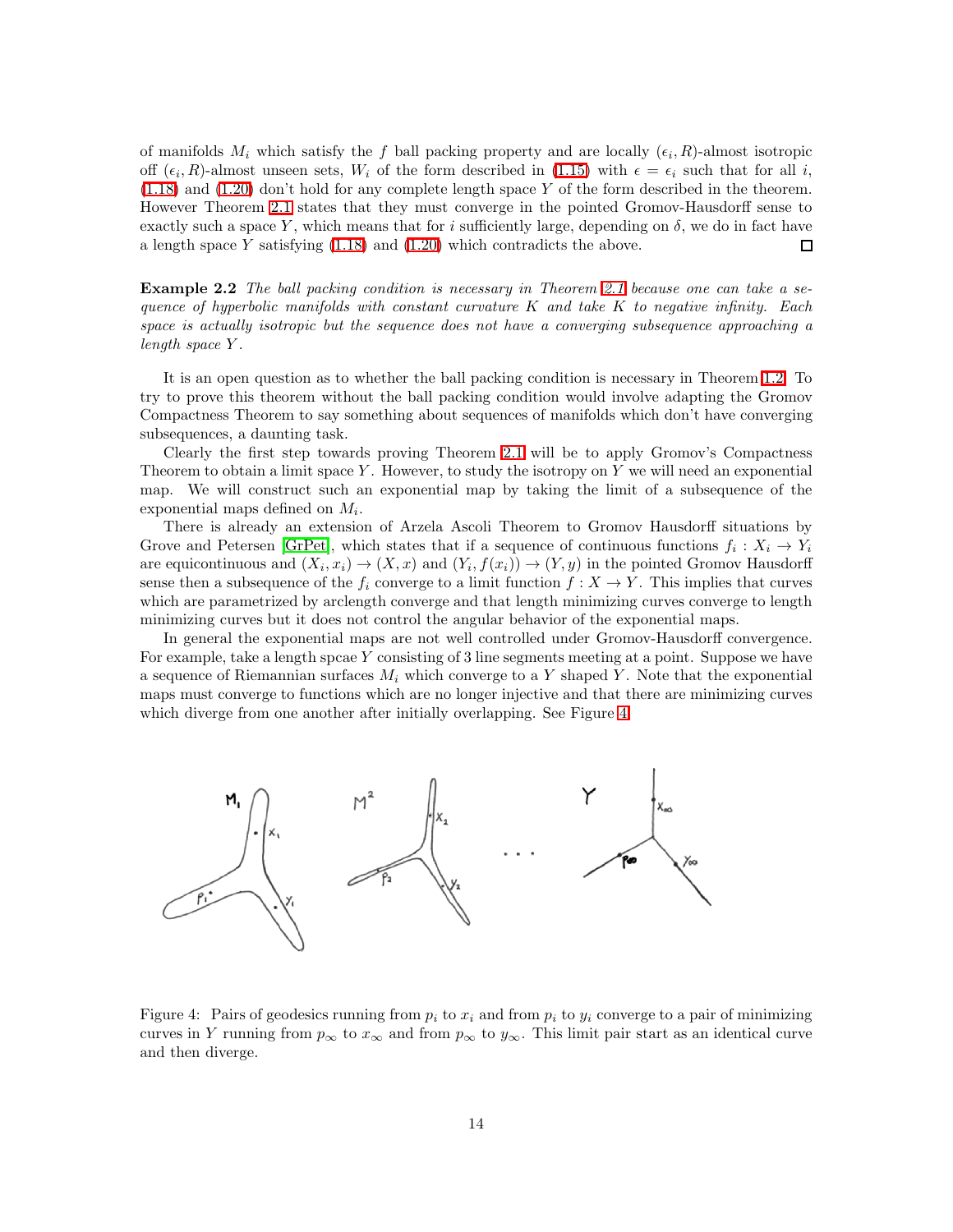In this paper we can use almost isotropy to control the exponential maps to some extent and this will allow us to create better exponential maps on our limit spaces. To do so we need the following more general theorem which will allow the maps  $f_i$  not to be continuous.

<span id="page-14-0"></span>**Definition 2.5** A sequence of functions between compact metric spaces,  $f_i: X_i \to Y_i$ , is said to be uniformly almost equicontinuous if there exists  $\epsilon_i$  decreasing to 0 such that for all  $\epsilon > 0$  there exists  $\delta_{\epsilon} > 0$  such that

$$
d_{Y_i}(f_i(x_1), f_i(x_2)) < \epsilon + \epsilon_i \text{ whenever } d_{X_i}(x_1, x_2) < \delta_{\epsilon}.
$$
\n
$$
(2.8)
$$

<span id="page-14-1"></span>**Theorem 2.3** If  $f_i: X_i \to Y_i$ , is uniformly almost equicontinuous between complete length spaces  $(X_i, x_i) \to (X, x)$  and  $(Y_i, f_i(x_i)) \to (Y, y)$  converge in the Gromov Hausdorff sense where X and Y are compact, then a subsequence of the  $f_i$  converge to a continuous limit function  $f: X \to Y$ .

**Proof:** As in Petersen, choose countable dense subsets  $A_i = \{a_1^i, a_2^i...\} \subset X_i$ , such that  $a_j^i \to a_j \in X$ where  $A = \{a_1, a_2, ...\}$  is dense in X. Then subsequences of  $f_i(a_j^i)$  converge using the pointed convergence of the  $Y_i$  and the precompactness of balls in the  $Y_i$ . So we can thus apply the standard diagonalization argument to get a subsequence of the  $f_i$  which converges on these countable dense sets to some function  $f : A \to Y$ .

We need only show  $f$  is continuous on  $A$  and then we can extend it to a continuous function on X. For all  $\epsilon > 0$  take N sufficiently large that  $\epsilon_N < \epsilon/2$  and  $\delta < \delta_{\epsilon/2}$  so

$$
d_{Y_i}(f_i(x_1), f_i(x_2)) < \epsilon \text{ whenever } d_{X_i}(x_1, x_2) < \delta, \ i \geq N. \tag{2.9}
$$

So now given  $a_j, a_k \in A$  such that  $d_X(a_j, a_k) < \delta/2$ , taking  $i \geq N$  sufficiently large that  $d_{X_i}(a_j^i, a_k^i) <$  $\delta$ , so

$$
d_{Y_i}(f_i(a_k^i), f_i(a_j^i)) < \epsilon. \tag{2.10}
$$

Then taking  $i \to \infty$  we get

$$
d_Y(f(a_k), f(a_j)) < \epsilon. \tag{2.11}
$$

 $\Box$ 

 $\Box$ 

#### <span id="page-14-2"></span>3 Almost Isotropy off Almost Unseen Sets

In this section we provide some examples of Riemannian manifolds which are almost isotropic off almost unseen sets [Definition [1.4\]](#page-2-2). We also prove two technical lemmas regarding such Riemannian manifolds which will be needed later.

<span id="page-14-4"></span>**Lemma 3.1** A ball of radius r in a space form N of constant sectional curvature K will be  $(\epsilon, R)$ almost unseen if

<span id="page-14-3"></span>
$$
r < F_K(\epsilon, \epsilon, \epsilon) \tag{3.1}
$$

where  $F_K$  is the almost isotropy function of N and  $R <$  the injectivity radius of N.

**Proof:** If  $p \in M_r \setminus T_e(B_q(r))$  then by our choice of R and the symmetry of space forms  $S_p$  is exactly one ball. Now let v be such that  $exp_p(d(p,q)v) = q$  and let  $w \notin S_p$ . Then

$$
F_K(d_S(v, w), d(p, q), d(p, q)) \ge r,
$$
\n(3.2)

and the radius,  $\theta$ , of  $S_p$  must satisfy

$$
F_K(\theta, d(p, q), d(p, q)) \ge r,\tag{3.3}
$$

as well. So by  $(3.1)$ ,

$$
F_K(\theta, \epsilon, \epsilon) < F_K(\theta, d(p, p_i), d(p, p_i)) = r < F_K(\epsilon, \epsilon, \epsilon),\tag{3.4}
$$

which implies that  $\theta < \epsilon$  by the monotonicity of F.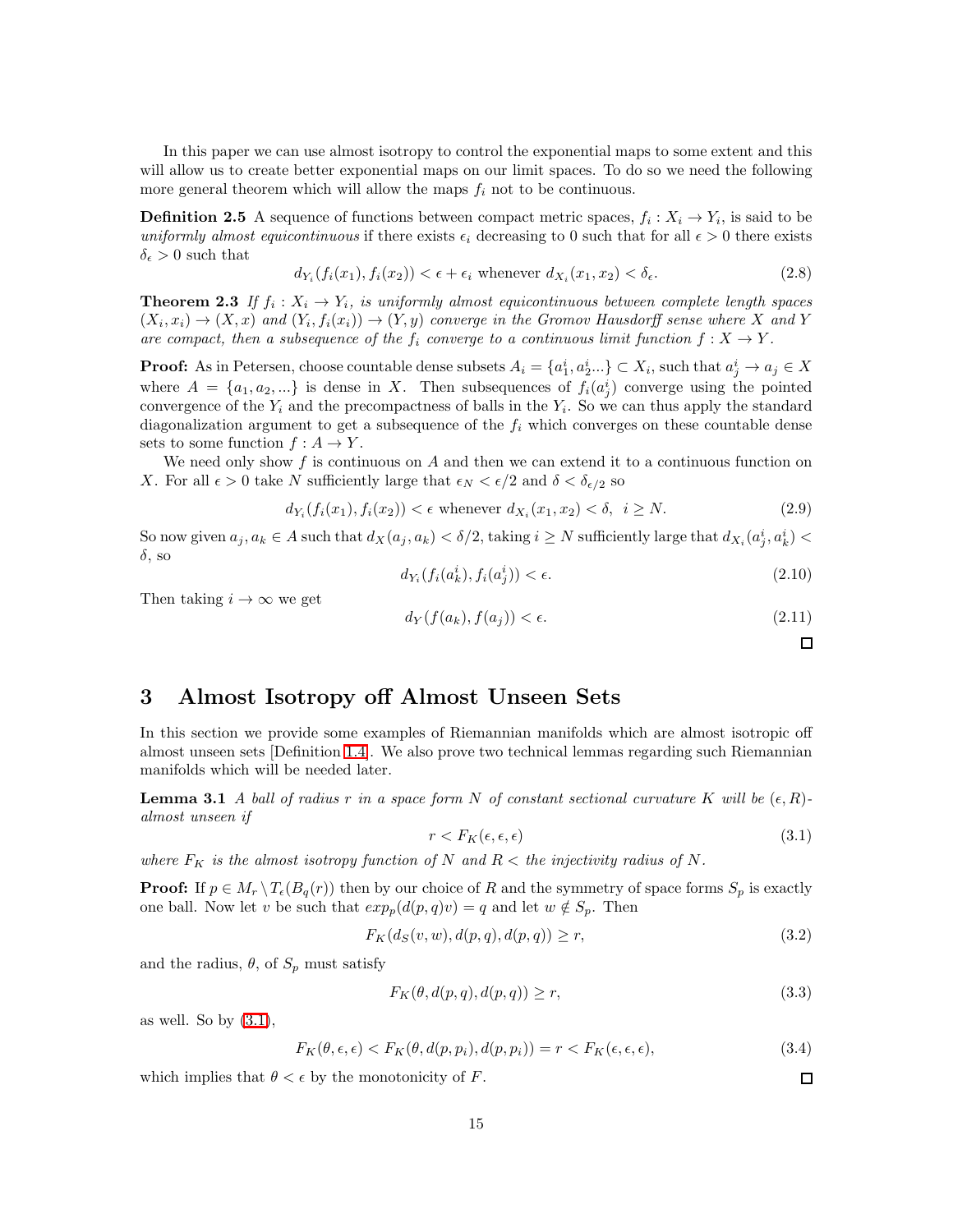<span id="page-15-0"></span>We can now apply this lemma to construct examples of spaces with almost unseen Schwarzschild necks and interesting limit spaces Y .

**Lemma 3.2** For any fixed pair of space forms  $N_1^3$  and  $N_2^3$  and points  $p_i \in N_i$  and given any r sufficiently small, we can construct a Riemannian manifold  $M_r$  which is isometric to  $N_i \setminus B_{p_i}(r)$  on two regions and has a Schwarzschild neck of diameter less than  $16(r + 4r^2)$  so that taking r to zero we get a sequence of Riemannian manifolds satisfying the conditions of Theorem [2.1](#page-9-3) which converge to a length space  $Y = N_1 \cup N_2 / p_1 \sim p_2$ .

**Proof:** Recall that on a ball of sufficiently small radius r the metric in a space form  $N_i$  may be described as a warped product metric  $dt^2 + f_K(t)^2 g_0$  where  $t \in [0, r)$ ,  $g_0$  is the standard metric on the sphere and  $f_K$  is either  $sinh(\sqrt{-Kt})$ , t or  $sin(\sqrt{Kt})$ .

Recall that the Schwarzschild metric on  $\mathbb{R}^3 \setminus \{0\}$  can also be described with a warped product metric as

$$
g_{sch} = (1 + \frac{m}{2t})^4 g_{Euch} = (1 + \frac{m}{2t})^4 (dt^2 + t^2 g_0).
$$
 (3.5)

 $(c.f.$  [\[SchYau\]](#page-43-3) [\[Br\]](#page-42-14))

Setting  $s = m^2/(4t)$ , we see that we get an isometric inversion so that the Schwarzschild solution is asymptotically flat in both directions. In fact we can describe how to glue our Schwartzchild neck for  $t \geq m/2$  into  $N_1$  and then repeat the process to glue in  $s \geq m/2$  into  $N_2$ .

Given  $r > 0$  as above and such that  $f_K(r) < 2r$ , let  $m_r < r$  such that So for radii  $t \geq m/2$  on  $\mathbb{R}^3$  define the metric

$$
g_r = h_r(t)(dt^2 + f_r(t)^2 g_0)
$$
\n(3.6)

where  $h_r(t)$  is a smooth function with values in  $[1,(1+\frac{m_r}{2t})^4]$  that is 1 for  $t \geq r$  and  $(1+\frac{m_r}{2t})^4$  for  $t < r/2$  and  $f_r(t)$  is a smooth function with values between t and  $f_K(t)$  which is  $f_{K_1}(t)$  for  $t \ge r$  and t for  $t \leq r/2$ . Then  $g_r$  and its corresponding metric to glue in  $M_2$  define a metric for a Schwarzschild neck (with  $t \leq r$  and  $s \leq r$ ) that can be glued smoothly to  $N_i \setminus B_{p_i}(r)$  to create  $M_r$ . The diameter of the neck is then bounded above by

$$
(\max h_r) \qquad 2(r - m_r/2) + (\max h_r)(\max f_r)^2 \pi = \qquad (3.7)
$$

$$
= (1 + r/(2r))^4 (2r - r) + (1 + r/(2r))^4 (2r)^2 \pi \le 16(r + 4r^2). \tag{3.8}
$$

It is easy to verify that as r decreases to 0,  $M_r$  converges in the Gromov Hausdorff sense to Y and thus by Gromov's Compactness Theorem, they satisfy a uniform f ball packing property. Furthermore if we set  $W_{M_r}$  to be the neck, it is clearly contained in a ball of radius  $16(r + 4r^2)$ . If we set R less than the minimum of the two injectivity radii of the  $M_i$ , then it is easy to see that  $M_r$ is  $(0, R)$ -almost isotropic off  $W_{M_r}$ .

Lastly taking any  $\epsilon > 0$  and setting r according to the isotropy functions of the  $N_i$  as follows,

$$
r < \min_{i=1,2} F_{K_i}(\epsilon, \epsilon, \epsilon),\tag{3.9}
$$

 $\Box$ 

we can verify that  $w_{M_r}$  is  $(\epsilon, R)$ -almost unseen from each  $N_i$  by using the fact that any geodesic entering the neck from  $N_i$  passes into  $B_{p_i}(r)$  and then applying Lemma [3.1.](#page-14-4)

<span id="page-15-1"></span>Note that if we take  $N_i$  to be spheres we could even choose  $f_r$  and  $h_r$  so that  $M_r$  had nonnegative scalar curvature.

**Corollary 3.3** Given any countable collection of space forms  $N_i^n$  and points  $p_{i,j} \in N_i$ , such that  $d_{M_i}(p_{i,j},p_{i,k}) = d_{i,j,k} > 2R$  and a bijective map without fixed points  $P: \{p_{i,j}\} \rightarrow \{p_{i,j}\}\$ , we can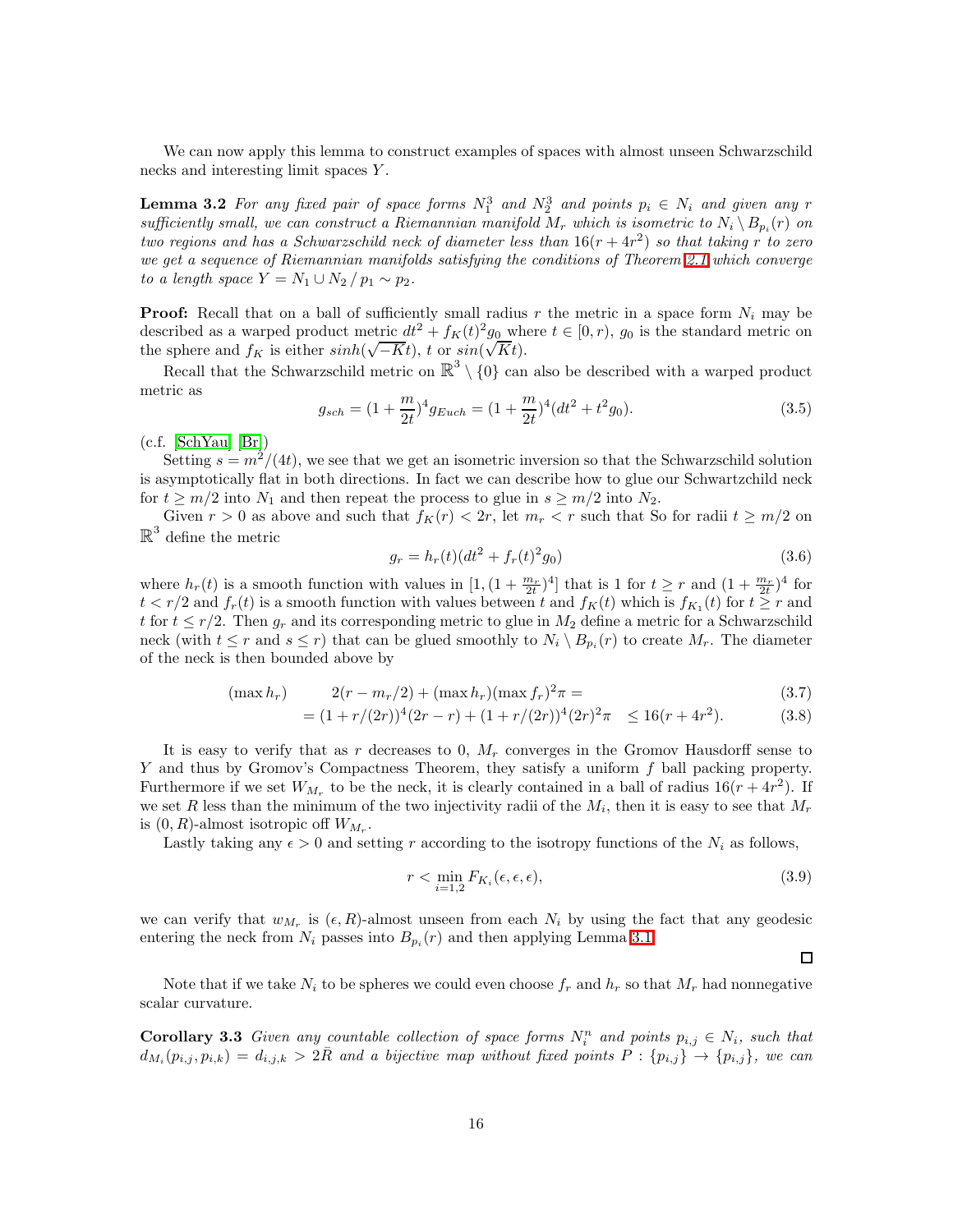construct a sequence of smooth Riemannian manifolds  $M_r$  (locally as above) satisfying the conditions of Theorem [2.1](#page-9-3) which converge to the space

$$
Y = \bigcup N_i / p_{i,k} P(p_{i,k}) \tag{3.10}
$$

<span id="page-16-0"></span>This includes the possibility of a single  $N_i$  with an even number of points.

**Example 3.1** In order to construct limit spaces Y with many space forms meeting at a single point we don't use the Schwartzchild metric as a model. Instead we can take any manifold with an arbitrary number of asymptotically flat ends and cut it off and rescale it down appropriately to glue it into a collection of small balls.

We now prove some technical lemmas regarding almost unseen sets.

<span id="page-16-2"></span>We begin by noting that most directions in terms of the volume of  $S^{n-1}$  behave in an almost isotropic manner when a space is almost isotropic off of an almost unseen set (recall Definition [1.4\)](#page-2-2).

**Lemma 3.4** Given  $n \in \mathbb{N}, R > 0$ , and a map  $f : (0, R) \times (0, \infty) \to \mathbb{N}$ . For all  $h > 0$ , and for all

$$
\epsilon \in (0, \min\{\frac{h}{2}, \frac{\pi}{4f(h/2, R+h/2)}\},\tag{3.11}
$$

there exists

$$
\theta(n, f, R, h) := \frac{\pi}{2f(h/2, R + h/2)}
$$
\n(3.12)

such that if  $M^n$  is  $\epsilon, R$  almost isotropic off an  $(\epsilon, R)$ -almost unseen set and satisfies the f ball packing property then for all  $t \in [0, R)$ ,

$$
F_q(\theta, t, t) < h \qquad \forall t \in [0, R), \, \forall \theta < \theta(n, f, R, h). \tag{3.13}
$$

Note that one cannot expect to control F better than  $\epsilon$  because its behavior is defined by  $\epsilon$ . Note also that the bound on  $\theta$  does not depend on  $\epsilon$ .

Proof: Suppose on the contrary that

$$
F_q(\theta, t, t) \ge h. \tag{3.14}
$$

<span id="page-16-1"></span>Since F is nondecreasing in  $\theta$  and M is almost isotropic this means that

$$
d_M(exp_q(tv), exp_q(tw)) > h - \epsilon > h/2,
$$
\n(3.15)

whenever  $v, w \in S_q$  such that  $d_S(v, w) \geq \theta$ . Recall that

$$
S_q \subset \bigcup_{j=1}^N B_{w_j}(\epsilon_j) \subset S^{n-1} \subset TM_q \tag{3.16}
$$

in Definition [1.4.](#page-2-2)

Now in  $S^{n-1}$  with the standard metric  $d_S$ , there are at least

$$
N_{\theta} = \frac{\pi}{(\theta + 2\epsilon)}\tag{3.17}
$$

disjoint balls of radius  $\theta/2 + \epsilon$ . If any of these balls is centered in  $S_q$ , then it is centered in a ball  $B_{w_j}(\epsilon_j)$ , and so it contains a ball of radius  $\theta/2 < \theta/2 + \epsilon - \epsilon_j$  centered in

$$
B_{w_j}(3\epsilon_j) \setminus B_{w_j}(\epsilon_j) \subset S^{n-1} \setminus S_q. \tag{3.18}
$$

Let  $v_1, v_2, ... v_{N_\theta}$  be the centers of these balls. Then by [\(3.15\)](#page-16-1),  $B_{exp_q(tv_i)}(h/2)$  are disjoint as well and contained in  $B_q(t + h/2) \subset B_q(R + h/2)$ . But by the f ball packing property there are at most  $f(h/2, R + h/2)$  disjoint balls of radius  $h/2$  in a ball of radius  $R + h/2$ . Thus  $f(h/2, R + h/2) \ge$  $N_{\theta} \geq \pi/(\theta + 2\epsilon)$ , and

$$
\theta \ge \frac{\pi}{f(h/2, R+h/2)} - 2\epsilon \ge \frac{\pi}{2f(h/2, R+h/2)}.\tag{3.19}
$$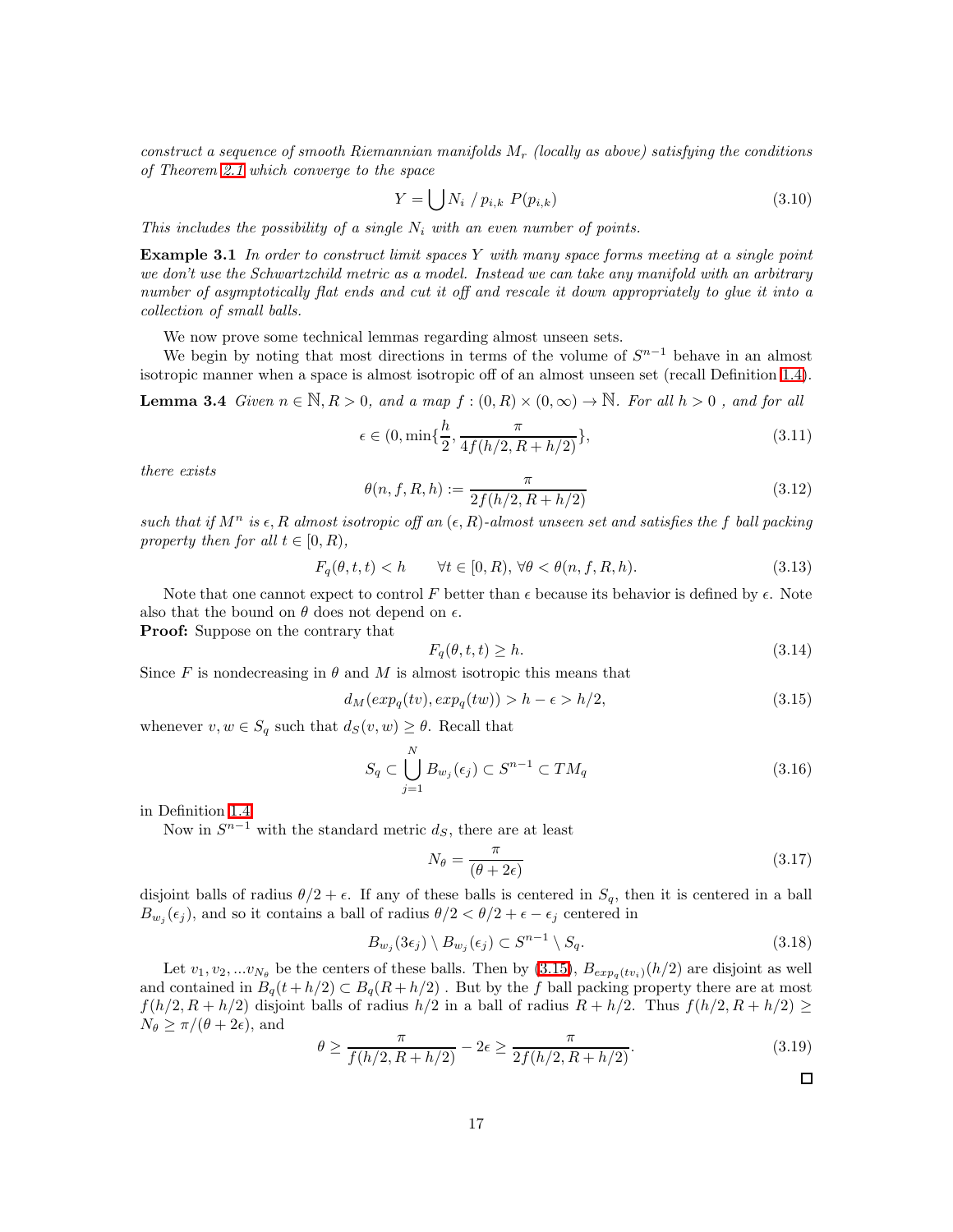# <span id="page-17-0"></span>4 Almost Isotropy and Exponential Maps

<span id="page-17-2"></span>We begin with a definition.

#### Definition 4.1 Let

$$
W_Y := \{ y \in Y : \text{ there exist } x_i \in W_{M_i} \text{ converging to } y \},\tag{4.1}
$$

and let

$$
W_{\infty} := \{ y \in Y : \text{ there does not exist } x_i \in M_i \setminus W_{M_i} \text{ converging to } y \} \subset W_Y. \tag{4.2}
$$

Note that  $W_{\infty}$  are the points that cannot be examined using the almost isotropy properties of the  $M_i$ . To prove Theorem [1.2](#page-5-0) we will show  $W_Y$  is discrete using the fact that the  $W_{M_i}$  consist of uniformly disjoint balls [\(1.15\)](#page-3-4), however, in this section we will make no assumption on the  $W_{M_i}$ other than the fact that they are "almost unseen". We prove the following theorem.

<span id="page-17-1"></span>**Theorem 4.1** Let  $M_i$  be a sequence of Riemannian manifolds possibly with boundary that are  $(\epsilon_i, R)$ -almost isotropic off an  $(\epsilon_i, R)$ -almost unseen set  $W_{M_i}$  which includes the boundary of  $M_i$ if it exists. Suppose further that  $M_i, p_i$  converge to a complete length space  $Y, y$  in the pointed Gromov-Hausdorff sense.

For all  $x \in Y \setminus W_\infty$ , there is a continuous map  $exp_x : B_0(R) \subset \mathbb{R}^n \to B_y(R) \subset Y$  which is a homeomorphism onto its image  $exp_x(B_0(R))$ . Furthermore, the curves  $exp_x(tv)$  for  $t \in [0, R]$ are length minimizing. Furthermore there is isotropy in the sense that there exist functions  $F_x$ :  $[0, \pi] \times [0, R] \times [0, R] \rightarrow [0, 2R)$  satisfying [\(1.22\)](#page-7-0)-[\(1.24\)](#page-7-0) and [\(1.25\)](#page-7-1).

Note that  $(1.22)-(1.24$  $(1.22)-(1.24$  are just the natural limits of  $(1.7)-(1.9)$  $(1.7)-(1.9)$  of Definition [1.3.](#page-1-2)

In general the exponential map won't be surjective, as can be seen in the case where  $Y$  is a sphere and a plane joined at a point. In that case  $exp_x$  will only map onto the intersection of  $B_x(R)$  with the plane containing  $x$ .

We prove this theorem through a series of lemmas.

One of the special properties of Gromov-Hausdorff Convergence is that if we have a sequence of curves,  $C_i : [0, L_i] \to M_i$ , parametrized by arclength with  $L_i \leq L$ , then a subsequence has a limit  $C_{\infty} : [0, L_{\infty}] \to Y$  which is a curve parametrized by arclength (although  $L_{\infty} = \lim_i L_i$  might be 0). This follows from the generalized Arzela Ascoli Theorem [\[GrPet\]](#page-42-11). Furthermore if the  $C_i$  are length minimizing, so is  $C_{\infty}$ .

This allows us to make the following definition.

**Definition 4.2** Let  $v_i \in S^{n-1} \setminus S_{q_i}$  such that the curves  $exp_{q_i}(tv_i)$  for  $t \in [0, R]$  converge to a limit curve, then  $C_{\{v_i\}}:[0,R] \to Y$  is their limit curve.

There is no natural relationship between the  $v_i$  from the different tangent cones  $TM_{q_i}$ . For this reason we fix an identification between all the  $TM_{q_i}$ . Each identification is determined only up to  $SO(n-1)$  but we need to make a choice. Thus all the  $S^{n-1} \setminus S_{q_i}$  can be thought of as subsets of the same  $S^{n-1}$ . By Definition [1.4](#page-2-2) it is easy to see that the  $S^{n-1} \setminus S_{q_i}$  converge to this  $S^{n-1}$ .

**Lemma 4.1** Suppose  $v \in S^{n-1}$  and  $v_i, w_i \in S^{n-1} \setminus S_{q_i}$  are both sequences converging to v, such that the curves  $exp_{q_i}(tv_i)$  converge to a limit curve  $C_{\{v_i\}}(t)$ , then  $exp_{q_i}(tw_i)$  also converges to the same limit curve without having to take a subsequence. In particular

<span id="page-17-3"></span>
$$
\limsup_{i \to \infty} F_{q_i}(\theta_i, t, t) = 0 \text{ if } \theta_i \to 0.
$$
\n(4.3)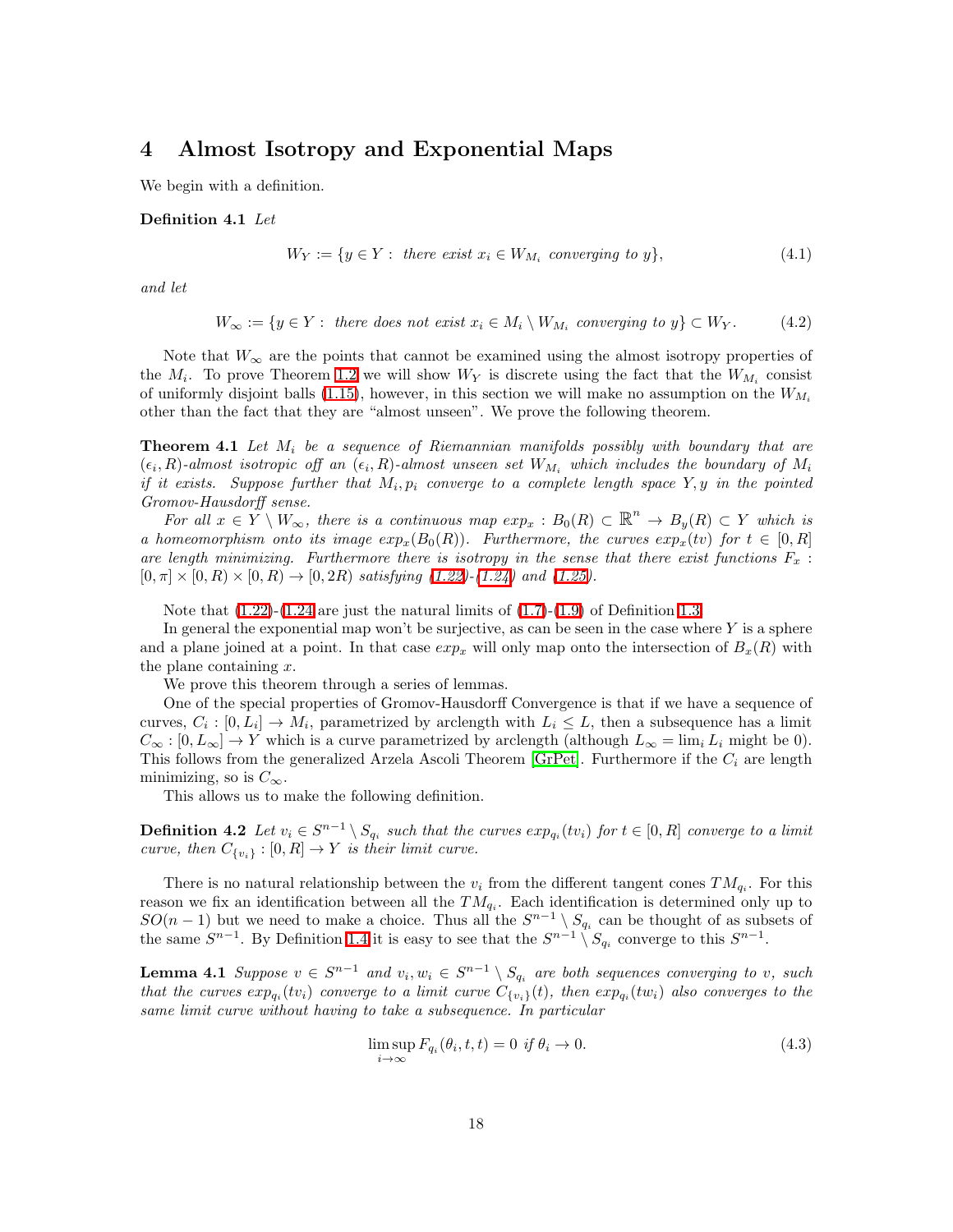**Proof:** By the  $(\epsilon_i, R)$ -almost isotropy

$$
d_{M_i}(exp_{q_i}(tv_i)), exp_{q_i}(tw_i)) < F_{q_i}(d_S(v_i, w_i), t, t) + \epsilon_i \qquad \forall t \in [0, R].
$$
\n(4.4)

Now we know a subsequence of  $exp_{q_{i_j}}(tw_{i_j})$  must converge to a limit curve  $C_{\{w_{i_j}\}}$ . We need only show that  $C_{\{w_{i_j}\}} = C_{\{v_i\}}$ .

Using the subsequence and taking the liminf as  $i_j \to \infty$  on both sides we get:

$$
d_Y(C_{\{v_i\}}(t), C_{\{w_{i_j}\}}(t)) \le \liminf_{i_j \to \infty} F_{q_i}(d_S(v_i, w_i), t, t) \qquad \forall t \in [0, R].
$$
\n(4.5)

Now  $d_S(v_i, w_i)$  converges to  $d_S(v, v) = 0$ , so we are done if we can show [\(4.3\)](#page-17-3) which follows from Lemma [3.4.](#page-16-2)  $\Box$ 

We can now apply Theorem [2.3](#page-14-1) to our exponential functions.

<span id="page-18-1"></span>**Lemma 4.2** If we assume that  $M_i \to Y$  are locally  $(\epsilon_i, R)$ -almost isotropic off sets  $W_{M_i}$  which are  $(\epsilon_i, R)$ -almost unseen and  $\epsilon_i$  converges to 0, then we can show that the maps,

$$
exp_{q_i} : [0, R] \times (S^{n-1} \setminus S_{q_i}) \to B_{q_i}(R), \tag{4.6}
$$

are uniformly almost equicontinuous for all  $q_i \in M_i \setminus W_{M_i}$ . Thus for any  $x \in Y \setminus W_\infty$ , there is a subsequence of the *i* with a continuous limit map  $exp_x : [0, R] \times S^{n-1} \to B_y(R)$  such that  $exp_x(0v) = x$  for all  $v \in S^{n-1}$  and,

$$
d_Y(exp_x(av), exp_x(bv)) \le |b-a|.
$$
\n(4.7)

It should be noted that at this stage the limit exponential map is not necessarily an exponential map in the sense that  $exp_x(tv)$  is a minimizing curve parametrized proportional to arclength. Nor is it known to be surjective. It is also possible that this exponential map depends on the choice of the sequence of  $q_i \in M_i$  converging to  $x \in Y$ . Nevertheless we can set up a local isotropy of sorts using these exponential maps.

**Proof:** Let  $f_i : [0, R) \times (S^{n-1} \setminus S_{p_i}) \to M_i$  be defined  $f_i(s, v) = exp_{p_i}(sv)$ . See Figure [5.](#page-18-0)



<span id="page-18-0"></span>Figure 5: Here we see  $f_i([0,R) \times (S^{n-1} \setminus S_{p_i})) \subset M_i$ , each looking like a disk with a wedge removed to avoid  $W_{M_i}$ , converging to a limit  $exp_x(B_0(R)) \subset Y$ , which is a disk in a plane but not a ball in  $Y$  .

By the  $(\epsilon_i, R)$ -almost unseen property,  $([0, R) \times (S^{n-1} \setminus S_{q_i}), (0, v_0))$  converges to  $([0, R] \times S^{n-1} \setminus S_{q_i})$  $S^{n-1}$ ,  $(0, v_0)$  in the pointed Gromov Hausdorff sense. Furthermore  $f_i(0, v_0) = q_i$  and we are already given  $(M_i, p_i) \to (Y, y), q_i \to x$  so  $(M_i, q_i)$  converges to  $(Y, x)$ . So we need only verify that  $f_i$ are uniformly equicontinuous and can use the functions  $F_i$  of the almost isotropy to do so.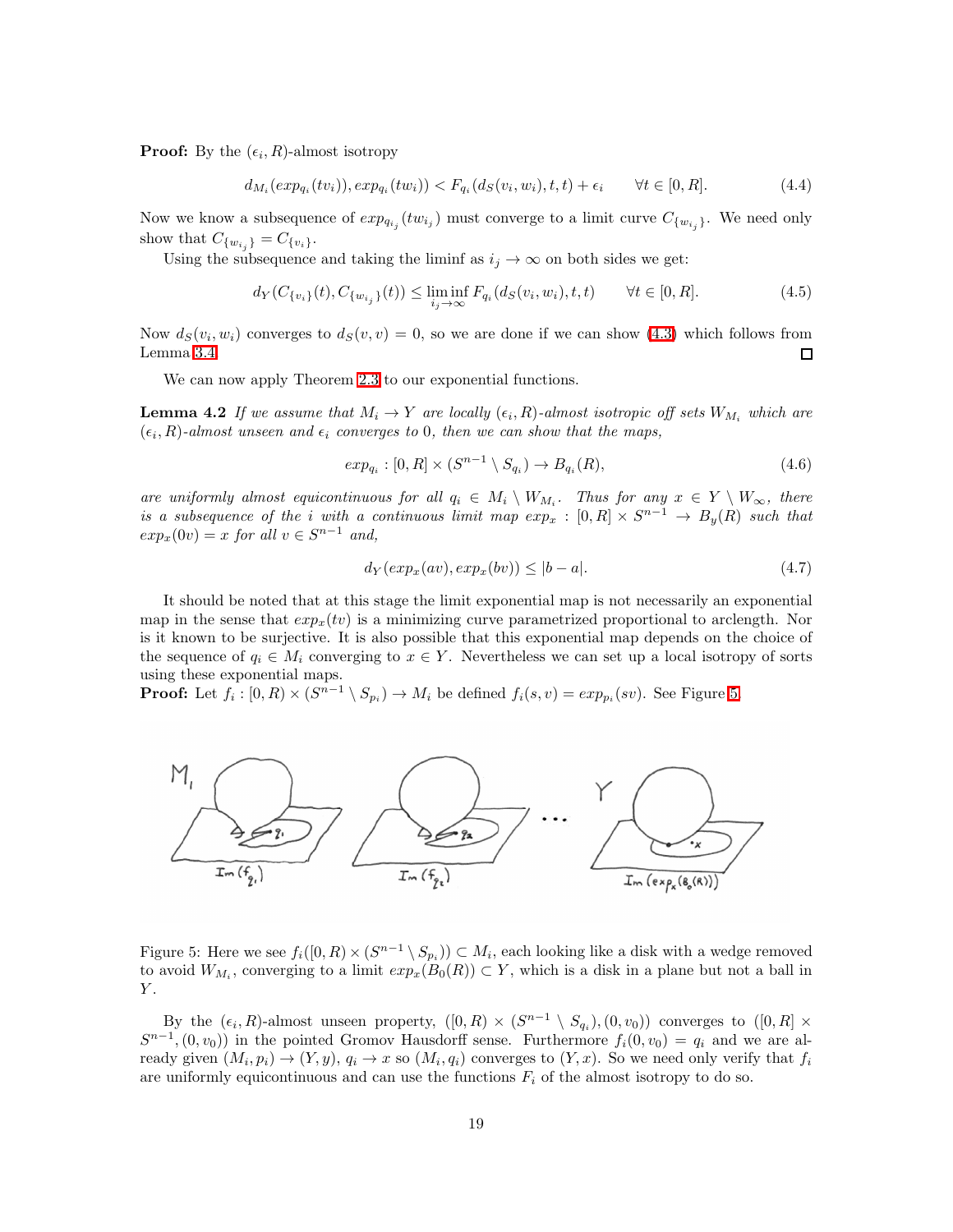Given any  $h > 0$ , let  $\theta < \theta(n, f, R, h/2)$  of Lemma [3.4,](#page-16-2) so for i sufficiently large that

$$
\epsilon_i < \min\{\frac{h}{4}, \frac{\pi}{4f(h/4, R + h/4)}\}\tag{4.8}
$$

we have

$$
F_q(\theta, t, t) < h/2 \qquad \forall t \in [0, R). \tag{4.9}
$$

So

$$
d_{M_i}(f_i(s_1, v_1), f_i(s_2, v_2)) \leq d_{M_i}(f_i(s_1, v_1), f_i(s_1, v_2)) + d_{M_i}(f_i(s_1, v_2), f_i(s_2, v_2)) \quad (4.10)
$$

$$
\langle F_i(d_S(v_1, v_2), s_1, s_1) + (\epsilon_i + |s_1 - s_2|) \tag{4.11}
$$

$$
\langle h/2 + \epsilon_i + h/2, \tag{4.12}
$$

<span id="page-19-0"></span>as long as  $d_S(v_1, v_2) < \theta$  and  $|s_1 - s_2| < h/2$ .

Thus we are uniformly almost equicontinuous and the rest follows from Lemma [4.2.](#page-18-1)

**Lemma 4.3** For Y as in Lemma [4.2](#page-18-1) there are continuous functions  $F_x : [0, R] \times S^{n-1} \to R$  defined at each point  $x \in Y \setminus W_{\infty}$ , such that F satisfies conditions [\(1.22\)](#page-7-0)-[\(1.24\)](#page-7-0) and

$$
F_x(d_S(v, w), t, s) = d_Y(exp_x(tv), exp_x(sw)) = \lim F_{q_i}(d_S(v_i, w_i), t, s)
$$
\n(4.13)

for any v, w in  $S^{n-1}$ . Here  $v_i, w_i \in S^{n-1} \times S_{q_i}$  converge to v and w respectively and  $exp_x$  and  $F_x$ are defined using the same sequence of  $q_i$ .

**Proof:** First let  $q_i \in M_i \setminus W_{M_i}$  converge to x and let  $v_i \to v$  and  $w_i \to w$ . Then by Lemma [4.2](#page-18-1)  $exp_{q_i}(tv_i) \rightarrow exp_x(tv)$  and so

$$
d_Y(exp_x(tv), exp_x(sw)) = \lim_{i \to \infty} d_{M_i}(exp_{q_i}(tv_i), exp_{q_i}(sw_i)) = \lim_{i \to \infty} F_{q_i}(d_S(v_i, w_i), t, s).
$$
 (4.14)

In particular the limit on the right hand side exists. However this limit clearly depends only on the angle and the lengths, so

$$
d_Y(exp_x(tv), exp_x(sw)) = F_x(d_S(v, w), t, s). \tag{4.15}
$$

Furthermore, since  $F_{q_i}$  satisfy [\(1.7\)](#page-1-1)-[\(1.9\)](#page-1-1) of the definition of almost isotropy,  $F_x$  satisfies [\(1.22\)](#page-7-0)-[\(1.24\)](#page-7-0).  $\Box$ 

<span id="page-19-1"></span>**Lemma 4.4** For Y and exp<sub>y</sub> as in Lemma [4.2,](#page-18-1)  $d(exp_y(tv), y) = t$  for all  $t \in [0, R)$  and so  $exp_y(tv)$ is a minimizing curve parametrized proportional to arclength.

Note the geodesics in the  $M_i$  were not assumed to be length minimizing but that the almost isotropy implies that they are almost length minimizing.

**Proof:** Fix  $v \in S^n$  and  $t \leq R$  and let  $z = exp_y(tv)$ . Then there exists  $v_i \to v$ , such that  $z_i = exp_{q_i}(tv_i) \in B_{q_i}(R)$  converge to z by Lemma [4.2.](#page-18-1) First note that,

$$
d_Y(y, z) = \lim_{i \to \infty} d_{M_i}(q_i, z_i) \le t.
$$
\n(4.16)

On the other hand by the triangle inequality and (c) in the definition of almost isotropy,

$$
d_Y(y, z) = \lim_{i \to \infty} d_{M_i}(q_i, z_i) \tag{4.17}
$$

$$
\geq \lim_{i \to \infty} d_{M_i}(exp_{q_i}(Rv_i), q_i) - (R - t) \tag{4.18}
$$

$$
\geq \lim_{i \to \infty} F_{q_i}(0, 0, R) - (R - t) = R - R + t = t. \tag{4.19}
$$

 $\Box$ 

 $\Box$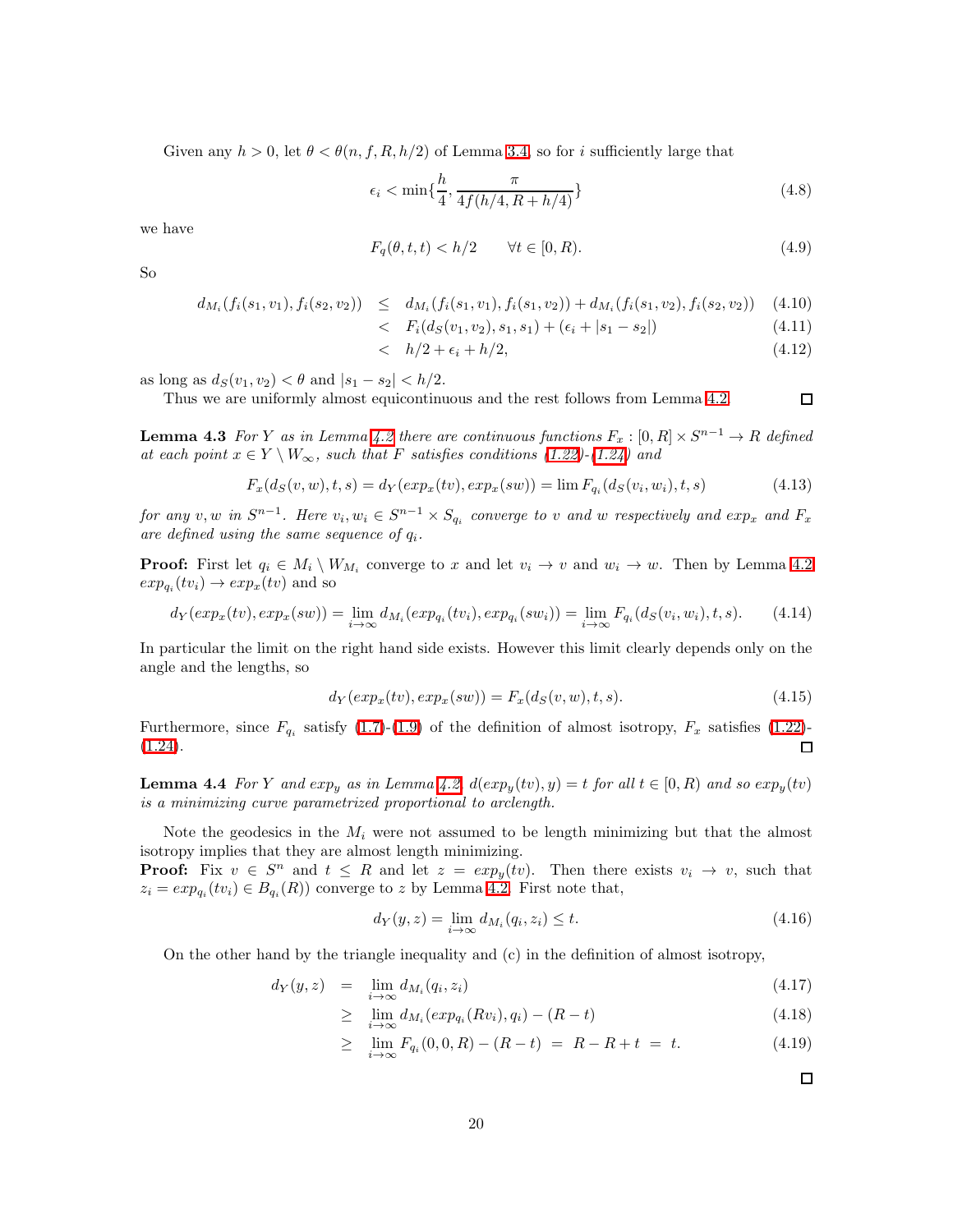We also get some interesting properties from the triangle inequality.

<span id="page-20-2"></span>Lemma 4.5  $F_x(\theta_1, t_1, s) + F_x(\theta_2, s, t_2) \ge F_x(\theta_1 + \theta_2, t_1, t_2)$ 

<span id="page-20-3"></span>**Proof:** Just apply the triangle inequality to  $exp_y(t_1v_1)$ ,  $exp_y(t_2v_2)$  and  $exp_y(sw)$  where  $d_S(v_i, w)$  $\theta_i$ .  $\Box$ 

Corollary 4.6  $F_x(\pi/k, t, t) > t/k$ .

**Proof:** Apply Lemma [4.5](#page-20-2) repeatedly, so that  $kF_x(\pi/k, t, t) \geq F_x(\pi, t, t)$  and then apply property (b) of Lemma 4.3. (b) of Lemma [4.3.](#page-19-0)

Although we have defined  $exp_x$  as a function of two variables, a length and a unit vector, we know  $exp_x(0v) = exp_x(0w)$  for all v and w, so we can consider it as a function of  $\mathbb{R}^n$ .

**Lemma 4.7** For fixed  $x \in Y$ ,  $exp_x : B_0(R) \to B_x(R)$  is a one to one map.

**Proof:** Suppose not, then there exists  $v, w \in S^{n-1}$  and  $t, s \in (0, R]$  such that  $exp_x(tv) = exp_x(sw)$ . By Lemma [4.4,](#page-19-1)  $t = s$ . So by Lemma [4.3](#page-19-0) we have  $F_x(\theta, t, t) = 0$  for some  $\theta > 0$ . Since  $F_x$ is nondecreasing in its first variable and there exists k sufficiently large that  $\theta > \pi/k$  we have  $F_x(\pi/k, t, t) = 0$ . This contradicts Corollary [4.6.](#page-20-3)  $\Box$ 

Putting these lemmas together we have Theorem [4.1.](#page-17-1)

We need only show that  $W_{\infty}$  is discrete to prove that Y is an exponential length space. To prove this we need additional conditions on the sequence  $M_i$ . This can be seen because the  $M_i$  could be a pair of planes which are connected by Schwarzschild solutions at an increasingly dense set of points and still satisfy all the conditions used in this section. In the next two sections we show how additional conditions can be found and satisfied.

# <span id="page-20-0"></span>5 Local Surjectivity

In this section we use the condition that the bad sets  $W_{M_i}$  which are avoided in the definition of the almost isotropy are each contained in a union of balls of decreasing radii that are a uniform distance apart [\(1.15\)](#page-3-4).

<span id="page-20-1"></span>Recall the definitions of  $W_{\infty} \subset W_Y$  in Definition [4.1](#page-17-2) and the exponential map defined in Theorem [4.1.](#page-17-1)

**Lemma 5.1** If  $M_i$  converge to a space Y in the Gromov Hausdorff sense and subsets  $W_{M_i}$  satisfy [\(1.15\)](#page-3-4), then  $W_Y$  is a countable collection of points  $\{y_i\}$  such that  $D_Y(y_j, y_k) \geq 2R$  and so  $W_\infty$  is an empty set.

**Proof:** Given  $y_1, y_2 \in W_\infty$ . By the definition of  $W_\infty$ , we know there exists  $x_i \to y_1$  and  $z_i \to z_2$  $y_2$  where  $x_i, z_i \in W_{M_i}$ . Since the radius of the balls in  $W_{M_i}$  decreases to 0, but  $d_{M_i}(x_i, z_i) \to$  $d_Y(y_1, y_2) > 0$ , eventually  $x_i$  and  $z_i$  will be in distinct balls, and thus  $d_{M_i}(x_i, z_i) \geq 2R$  and the lemma follows.

<span id="page-20-4"></span>**Lemma 5.2** Suppose  $M_i \to Y$  satisfy all the conditions of Theorem [1.2,](#page-5-0) then for all  $x \in Y \setminus W_Y$ , there is an  $r_x > 0$  such that  $exp_x : B_0(r_x) \to B_x(r_x)$  is onto.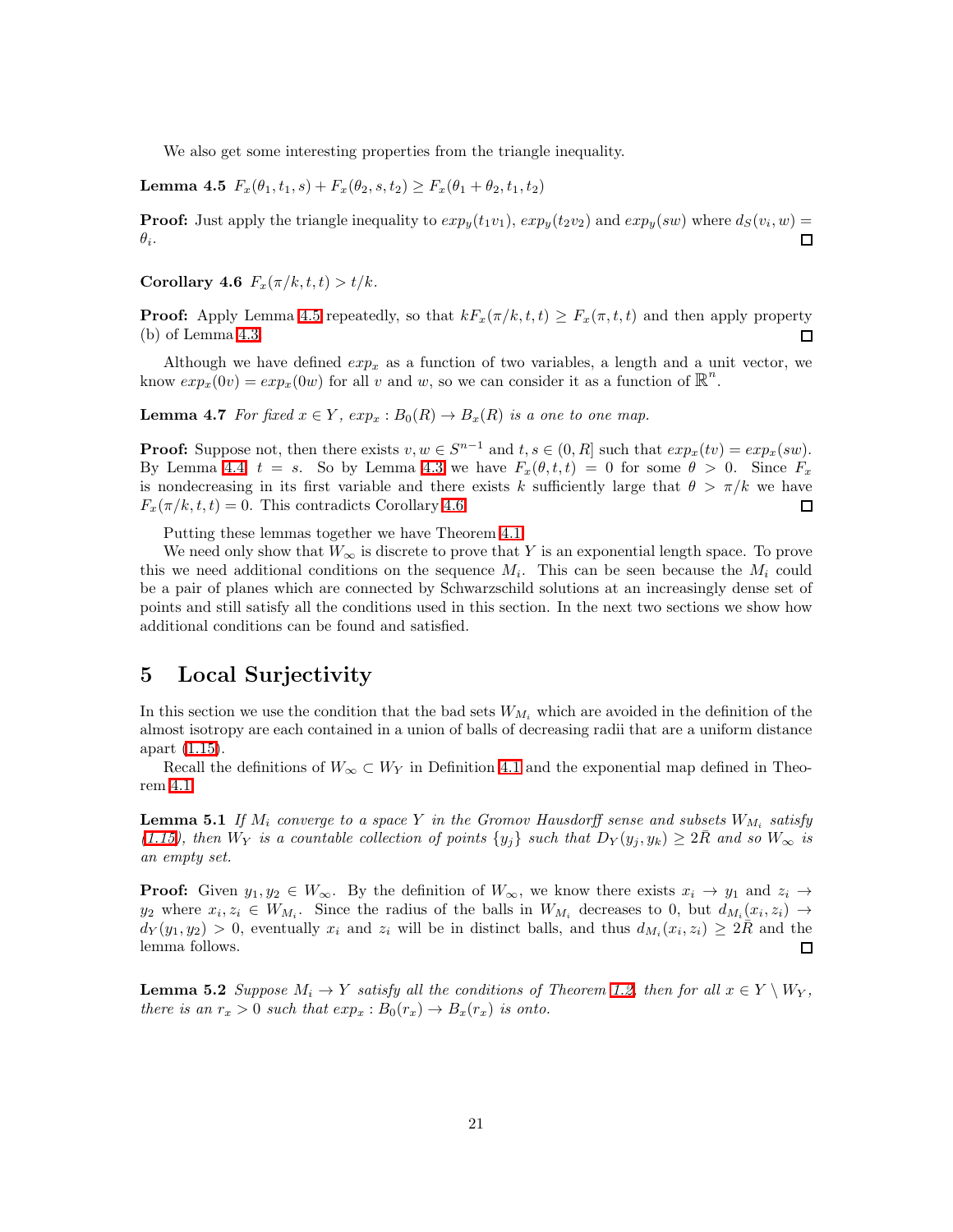

<span id="page-21-0"></span>Figure 6: Here we see that  $exp_x$  does not map  $B_0(R)$  onto  $B_x(R)$  because it's image is a limit of  $f_i([0,R)\times (S^{n-1}\setminus S_{p_i}))\subset M_i$ , depicted here as disks with wedges removed, which avoid the  $W_{M_i}$ [Lemma [4.2\]](#page-18-1).

Recall that in general it does not map onto  $B_x(R)$  as seen in Figure [6.](#page-21-0) Note also that  $exp_x$  is not shown to map onto any balls about  $x$  if  $x$  is in  $W_Y$ .

**Proof:** First by Lemma [4.2,](#page-18-1) we know that for all  $x \in Y \setminus W_Y \subset Y \setminus W_\infty$  we have an exponential function  $exp_x$  which is the limit of some selected subsequence  $exp_{q_i}$  restricted to almost isotropic directions where  $q_i \in M_i$  converge to x.

To prove this lemma we first take  $r_x = d_Y(x, W_\infty)/2 > 0$  since  $W_\infty$  is discrete (by Lemma [5.1\)](#page-20-1). Taking  $q_i \in M_i$  as above converging to x eventually  $d_{M_i}(q_i, W_{M_i}) > r_x$  as well, so  $tv, sw \in T_{q_i}$  of Definition [1.3](#page-1-2) for all  $v, w \in S^{n-1} \subset TM_{q_i}$  as long as  $t, s \leq r_x$ . So we have

$$
|d_{M_i}(exp_{q_i}(tv), exp_{q_i}(sw)) - F_{p_i}(d_S(v, w), t, s)| < \epsilon_i.
$$
\n(5.1)

Thus we can have almost equicontinuity for  $f_i(t, v) = exp_{q_i}(tv)$ ,  $f_i : [0, r_x) \times S^{n-1}$  and a subsequence converges. Since we already had  $f_i(tv)$  restricted to  $[0, r_x) \times S_{q_i}$  converges to a continuous function  $exp_p(tv)$ , these limits must agree. So in fact for any  $v_i$  converging to  $v \in S^{n-1}$  and  $t_i \to t$  in  $[0, r_x)$ , we have,

$$
exp_x(tv) = \lim_{i \to \infty} exp_{q_i}(t_i v_i). \tag{5.2}
$$

Now for any  $z \in B_x(r_x)$  there exist

$$
z_i \in B_{q_i}(r_x) \subset M_i \setminus W_{M_i} \tag{5.3}
$$

 $\Box$ 

converging to z and there exist

$$
v_i \in B_0(r_x) \cap T_{q_i} \text{ such that } exp_{q_i}(v_i) = z_i,
$$
\n
$$
(5.4)
$$

so a subsequence of the  $v_i$  converge to some  $v \in B_0(r_x)$  such that  $exp_x(v) = z$ .

Note that the uniformly disjoint ball condition, [\(1.15\)](#page-3-4), is required for this lemma to hold as can be seen here.

**Example 5.1** Let  $M_i$  be a pair of planes each with i balls removed,  $B_{(0,1/k)}(1/(ik^2))$  where  $k =$ 1..i. Replace the pairs of corresponding balls with smoothly attached Schwarzschild solutions as in Lemma [3.2.](#page-15-0) Then  $M_i$  are locally  $(\epsilon_i, 1)$ -almost isotropic off  $W_{M_i}$  equal to the collection of edited balls. These  $W_{M_i}$  are  $(\epsilon_i, 1)$ -almost unseen but do not satisfy [\(1.15\)](#page-3-4). The limit space Y is a pair of planes joined at the points  $(0, 1/k)$  where  $k = 1, 2, ...$  This set of points is  $W_{\infty}$ . The limit exponential map based at  $(0,0)$  on one plane does not map onto any points in the other plane except for those in  $W_{\infty}$ , and so  $exp_{(0,0)}$  does not map onto any balls no matter how small.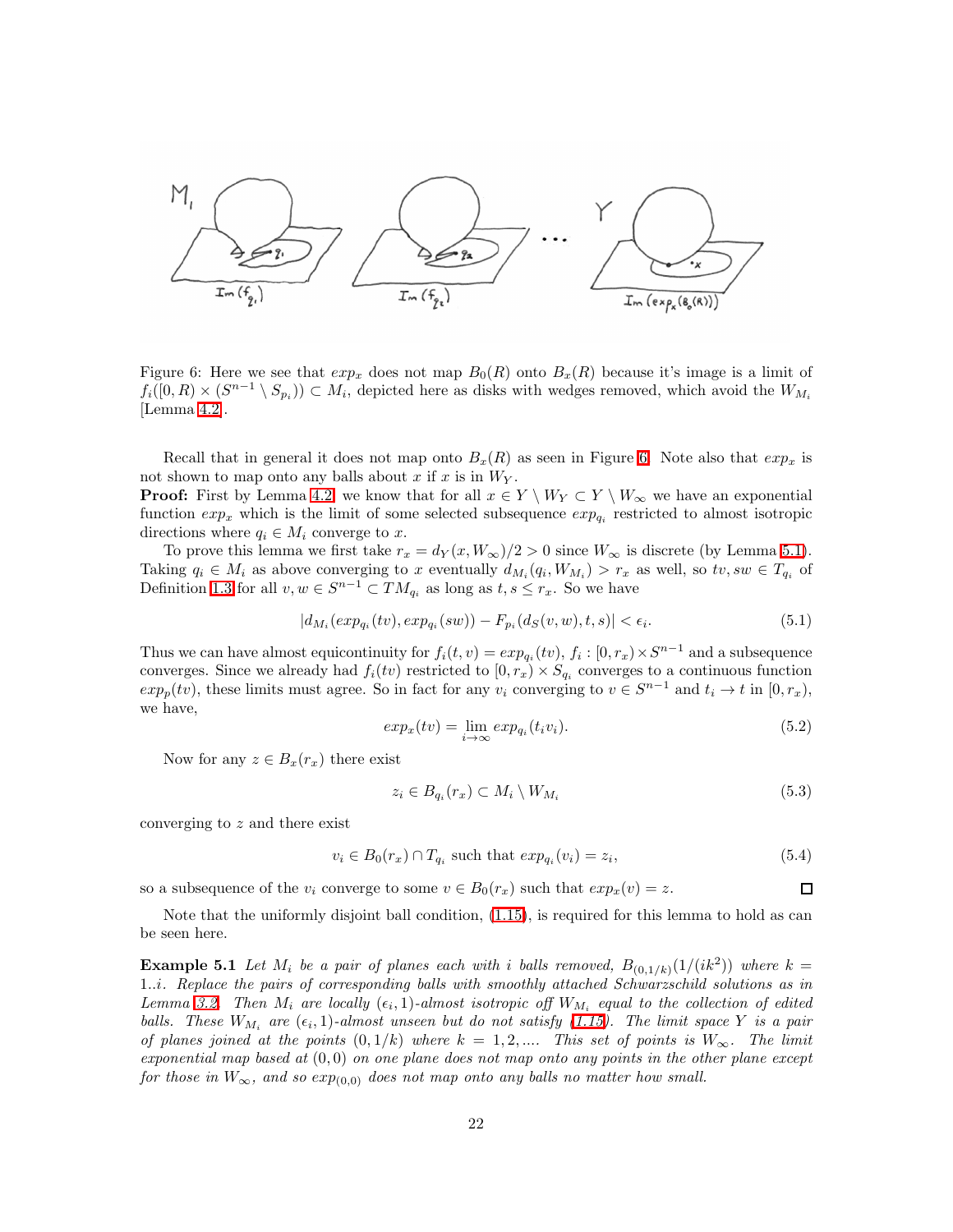Note that Lemma [5.2](#page-20-4) and Theorem [4.1](#page-17-1) imply that the limit space Y of  $M_i$  satisfying the combined hypotheses is a locally isotropic exponential length space off of  $W<sub>Y</sub>$  where the exponential maps are chosen depending on the  $p_i \in M_i$  converging to  $x \in Y$  and the subsequences. Later we will show that in fact no subsequences or choices were necessary because the limit space will be a space form regardless of the choices made and the limit space is unique.

I conjecture that one could replace [\(1.15\)](#page-3-4) with a lower bound on Ricci curvature. Thus far all arguments possibly leading to such a statement are lengthy, and so this question has not been pursued in this paper.

#### <span id="page-22-1"></span>6 Exponential Length Spaces

This section focuses on exponential length spaces,  $Y$ , off a set of discrete points  $W_Y$ . Recall defini-tions [1.6](#page-7-3) and [1.7](#page-7-4) from the Introduction. To simplify notation, Y' will be a connected component of  $Y \setminus W_Y$  and its closure will be denoted  $Cl(Y')$ . Ultimately we will prove Theorem [1.3](#page-7-2) that  $Cl(Y')$ is a space form.

<span id="page-22-0"></span>**Example 6.1** A sphere  $\mathbb{S}^2$  and a plane  $\mathbb{E}^2$  joined at a point p is an exponential length space off that point. The exponential function can be taken to agree with the exponential function of each space form and is not defined at the point p. Note that the image of  $exp_q$  for  $q \in \mathbb{S}^2$  is contained in  $\mathbb{S}^2$ , so that in this sense the two components of the space with  $p$  removed don't "see" each other.

We now prove some lemmas about exponential length spaces that are not necessarily locally isotropic.

**Lemma 6.1** If Y is an exponential length space off of a set  $W_Y$  then for all  $y \in Y \setminus W_Y$ ,

$$
d_Y(exp_y(sv), exp_y(tw)) \ge |s-t| \qquad \forall s, t \in [0, R), v, w \in S^{n-1}.
$$
\n
$$
(6.1)
$$

**Proof:** If not, there exists  $s > t \in [0, R)$  and  $v, w \in S^{n-1}$  such that

$$
d_Y(exp_y(sv), exp_y(tw)) < s - t. \tag{6.2}
$$

But then by the triangle inequality,

$$
d_Y(exp_y(sv), y) < s - t + d_Y(y, exp_y(tw)) = s - t + t = s \tag{6.3}
$$

which contradicts the length minimizing property of the exponential map.

**Lemma 6.2** If Y is an exponential length space off a set  $W_Y$  then for all  $x \in Y \setminus W_Y$ ,  $exp_x$  is a homeomorphism from  $B_0(R_x)$  to its image  $exp_x(B_0(R_x))$ . In particular, if  $q_i, q \in exp_x(B_0(R_x))$  and  $q_i$  converge to q then

<span id="page-22-2"></span>
$$
\lim_{i \to \infty} \exp_x^{-1}(q_i) = \exp_x^{-1}(q). \tag{6.4}
$$

 $\Box$ 

**Proof:** Since  $exp_x : B_0(R_x) \to exp_x(B_0(R_x))$  is continuous and 1:1 and onto, we need only show that the inverse map is continuous in the sense described in [\(6.4\)](#page-22-2). This convergence is the same whether it is defined in the relative topology of  $exp_x(B_0(R_x))$  or on Y itself. Note that there exists an  $\epsilon > 0$  such that  $d_Y(q, x) < R_x - \epsilon$  so eventually the  $d(q_i, x) < R_x - \epsilon/2$ . Then  $v_i = exp_x^{-1}(q_i) \in B_0(R_x - \epsilon/2)$ have a converging subsequence to some  $v_{\infty} \in B_0(R_x)$ . By the continuity of  $exp_x$ ,

$$
exp_x(v_{\infty}) = \lim_{i \to \infty} exp_x(v_i) = \lim_{i \to \infty} q_i = q.
$$
\n(6.5)

So  $v_{\infty} = exp_x^{-1}(q)$  and this is true for any subsequence of the  $v_i$ . Thus the limit of the  $v_i$  exists and we get [\(6.4\)](#page-22-2).  $\Box$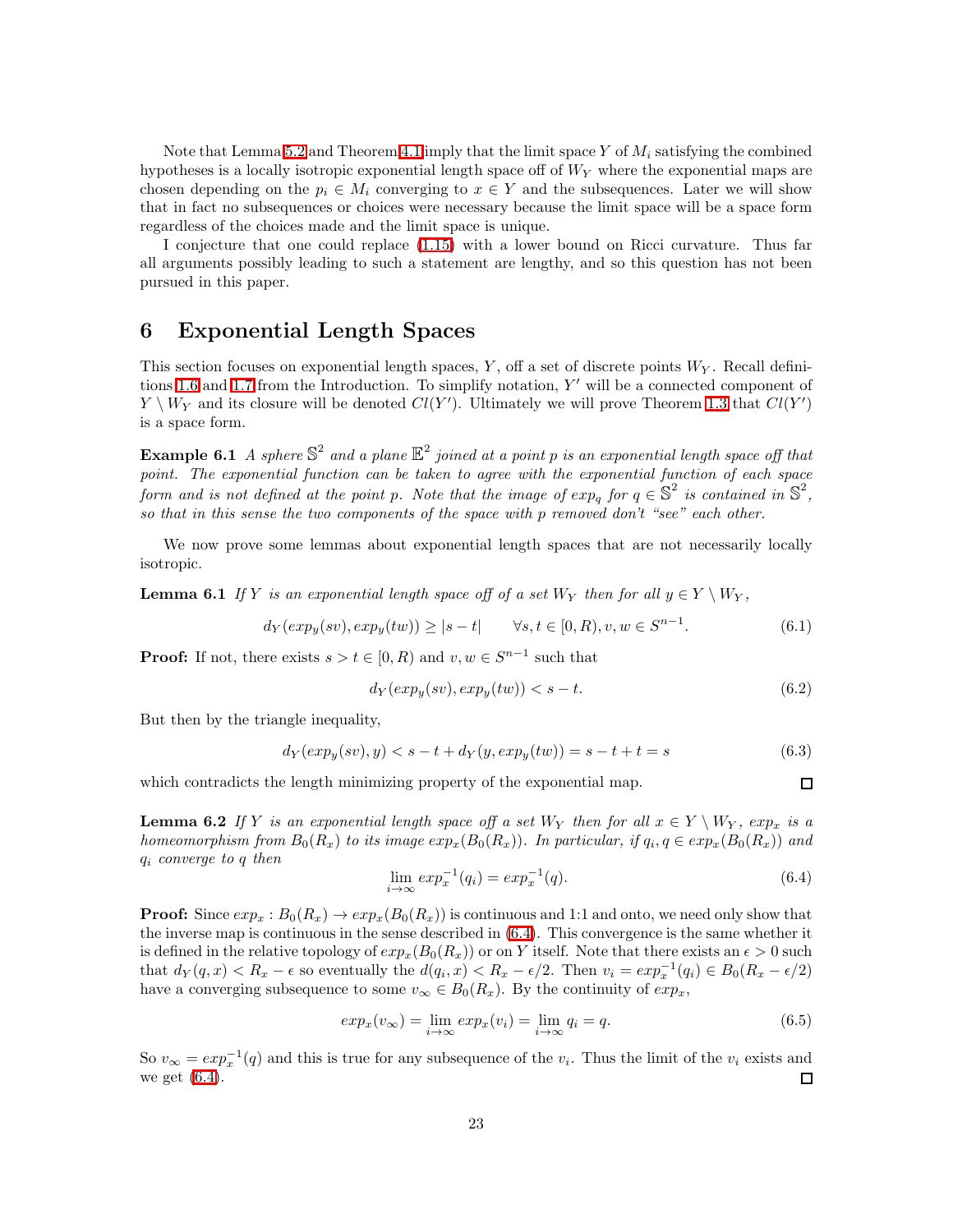Note that the images under  $exp_x$  of open sets are *relatively open* in  $exp_x(B_0(R_x))$  but are not necessarily open. In Example [6.1](#page-22-0) if  $x \in \mathbb{S}^2$  is taken to be within distance  $\pi/2$  of the plane, then  $exp_x(R_x)$  is contained completely in  $\mathbb{S}^2$  and yet it contains the point in  $W_Y$  which is not in its interior.

<span id="page-23-2"></span>By the definition of an exponential length space, we know that  $exp_x$  maps onto  $B_x(r_x)$  thus we have the following.

**Corollary 6.3** If Y is an exponential length space off a set  $W_Y$  then for all  $x \in Y \setminus W_Y$ ,  $exp_x$  is a homeomorphism from  $B_0(r_x)$  to  $B_x(r_x)$ .

<span id="page-23-0"></span>The following Lemma now describes the whole image of the exponential map proving that the images under  $exp_x$  of open sets are indeed *relatively open* in  $Y'$ .

**Lemma 6.4** If Y is an exponential length space off a discrete set  $W_Y$ , let Y' be a connected comp of  $Y \setminus W_Y$ . Then for all  $y \in Y'$ ,  $exp_y : B_0(R_y) \to B_y(R_y) \cap (Cl(Y'))$  is onto and is therefore a homeomorphism.

**Proof:** Let  $z \in B_y(R) \cap Y'$ . By the discreteness of  $W_Y$  and connectedness of Y', there is a continuous curve  $c : [0,1] \to B_y(R) \subset Y'$  which is not necessarily minimizing from  $c(0) = y$  to  $c(1) = z$ . Let

$$
T := c^{-1}(\exp_y(B_0(R_y))). \tag{6.6}
$$

We need only show that  $1 \in T$ .

Let  $t_0 = \sup T$ . So there exists  $t_i \in T$  such that  $c(t_i) = exp_y(v_i)$  where  $|v_i| = d_Y(c(t_i), y)$ converges to  $d_Y(c(t_0), y) < R_y$  by the continuity and location of c. Thus a subsequence of the  $v_i$ converges to  $v \in B_0(R_y)$  and, since  $exp_y$  is continuous,  $exp_y(v) = c(t_0)$  and  $t_0 \in T$ .

Let  $x = c(t_0)$  and let  $\delta > 0$  such that  $\delta < \min\{r_x, R - d(x, y)\}\)$ , so  $exp_x^{-1}$  is defined on  $B_x(\delta)$ . Please consult Figure [7](#page-23-1) while reading this proof.



<span id="page-23-1"></span>Figure 7: Applying the Invariance of Domain Theorem.

Since  $exp_y$  is continuous,  $exp_y^{-1}(B_x(\delta))$  is an open set in  $B_0(R)$  containing v, so there is  $\delta' > 0$ such that  $B_v(\delta') \subset exp_y^{-1}(B_x(\delta)).$ 

Let  $U = exp_x^{-1}(exp_y(B_v(\delta'))) \subset \mathbb{R}^n$ . We claim that U is homeomorphic to  $B_v(\delta') \subset \mathbb{R}^n$ . This would then imply that U is an open set by the Invariance of Domain Theorem  $(c.f.$  [\[EilSt\]](#page-42-12)) which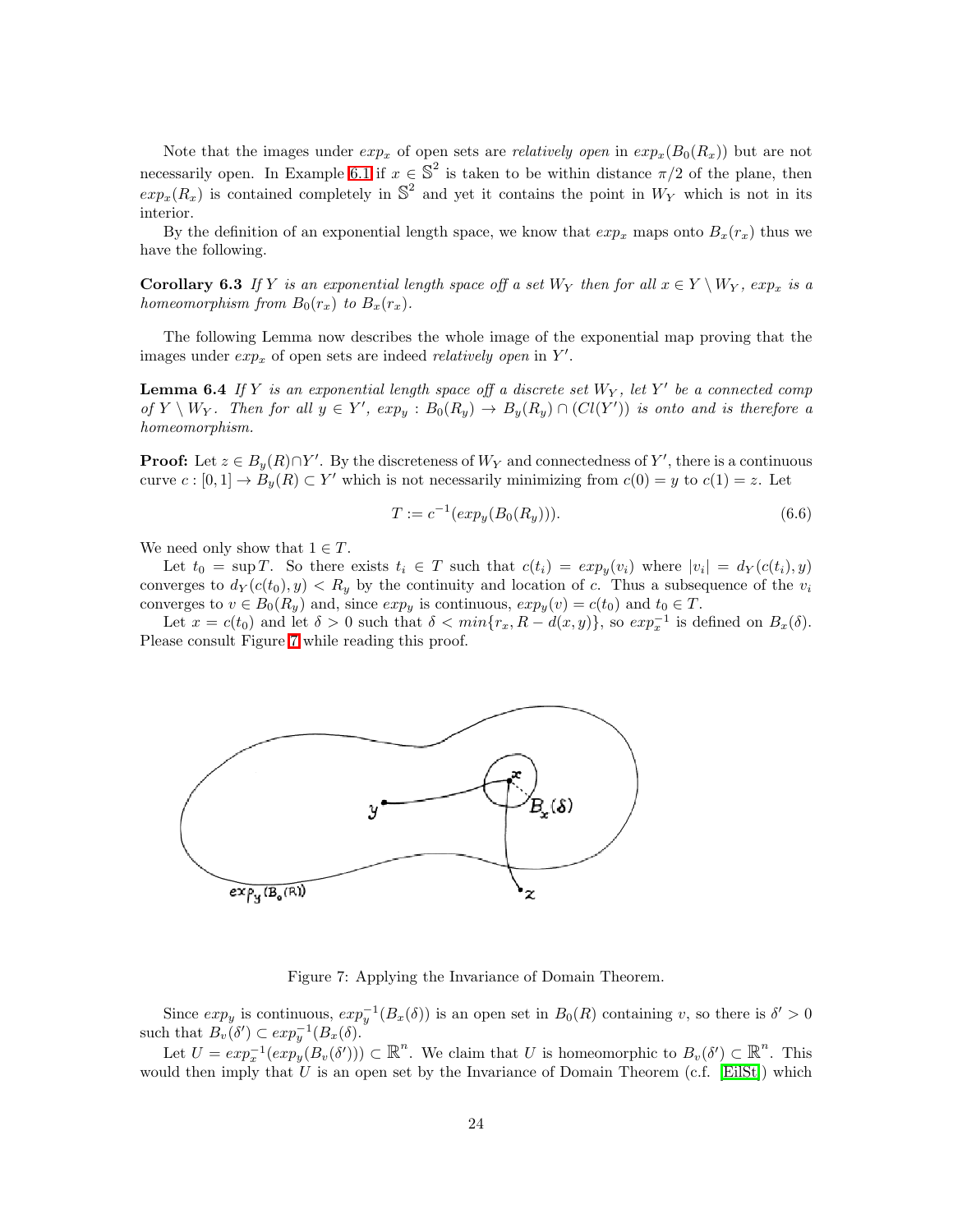states that if  $U_i$  are homeomomorphic subsets of  $\mathbb{R}^n$  then  $U_1$  open implies that  $U_2$  is open as well. Then  $exp_x(U)$  is open as well by Corollary [6.3.](#page-23-2) Since c is continuous,  $c^{-1}(exp_x(U))$  is open, but

$$
t_0 \in c^{-1}(exp_x(U)) \subset c^{-1}(exp_y(B_0(R_y))) = T,
$$
\n(6.7)

so  $t_0 = \sup T = 1$ .

Thus it suffices to prove our claim. To do so, we need only show that

$$
exp_x^{-1} \circ exp_y : B_v(\delta') \to U \tag{6.8}
$$

is continuous and so is its inverse (since we already know it is 1:1 and onto). Now,  $exp_u$  is continuous by definition and  $exp_x^{-1}$  is continuous by Corollary [6.3](#page-23-2) and the fact that  $exp_y(B_v(\delta')) \subset B_x(r_x)$ . On the other hand, if  $u_i \in U$  converge to  $u \in U$  then  $exp_x(u_i)$  converges to  $exp_x(u)$  by the continuity of  $exp_x$  and since  $exp_y^{-1}$  is continuous on  $exp_y(B_0(R_y))$  as in [\(6.4\)](#page-22-2) we get  $exp_y^{-1}(exp_x(u_i))$  converges to  $exp_y^{-1}(exp_x(u))$  and we are done.  $\Box$ 

<span id="page-24-5"></span>The author would like to thank Prof. Vasquez of CUNY for drawing her attention to the Invariance of Domain Theorem.

**Lemma 6.5** If Y is an exponential length space off a discrete set  $W_y$ , then  $Cl(Y')$  has a simply connected universal cover. Furthermore if  $Y$  is locally isotropic then so is the universal cover of  $Cl(Y')$ .

**Proof:** For all  $x \in Cl(Y')$  there exists  $y \in Y'$  such that  $x \in B_y(R)$ . Since all  $B_y(R) \cap Cl(Y')$ are simply connected, this means that  $Cl(Y')$  is locally simply connected. We can then lift the exponential length structure on these balls isometrically up to the universal cover. □

Note that the connectedness of  $Y'$  is a necessary condition in the above Lemma as it is possible that Y could be a bouquet of length spaces attached at a point in  $W_Y$ . Recall from Definition [1.6](#page-7-3) that all  $x \in Y \setminus W_Y$  have an  $r_x > 0$  such that  $exp_x : B_0(r_x) \to B_x(r_x)$  is a homeomorphism without having to restrict to  $Cl(Y')$ .

<span id="page-24-3"></span>Finally we close with a useful little lemma to deal with the fact that noncompact exponential length spaces may not be bounded below.

**Lemma 6.6** If Y is an exponential length space off  $W_Y$  and then there exists a positive function  $R'_y < R_y/4$  such that if  $x_i \in B_y(R'_y)$  then  $R_{x_i} > R'_y$  and  $d(x_i, x_j) < R'_{x_i}$ .

**Proof:** Just take  $R'_y$  small enough that for all  $x_i \in B_y(R'_y)$ ,  $R_{x_i} > R_y/2$ , so  $d(x_1, x_2) < R_y/4 +$  $R_{y}/4 < R_{x_{i}}.$ 

### <span id="page-24-0"></span>7 Locally Isotropic Exponential Length Spaces

<span id="page-24-4"></span>Recall the definition of a locally isotropic exponential length space in Definition [1.7.](#page-7-4)

We begin with two definitions: the first is classical and the second is useful for our purposes.

**Definition 7.1** A length space is *locally minimizing* if locally there exist unique minimizing curves between pairs of points.

<span id="page-24-1"></span>**Definition 7.2** A length space is uniformly locally minimizing if there exists  $R > 0$  such that if  $d(x, y) < R$  then there exist unique minimizing curves between x and y.

<span id="page-24-2"></span>Recall that the existence of a minimizing geodesic is a global property of all complete length spaces by definition. Here we will show uniqueness. Note that it is necessary to assume that  $Y$  is locally isotropic to state this lemma. The standard cone over a circle with an opening angle  $\lt \pi$  is an exponential length space and it is not locally minimizing.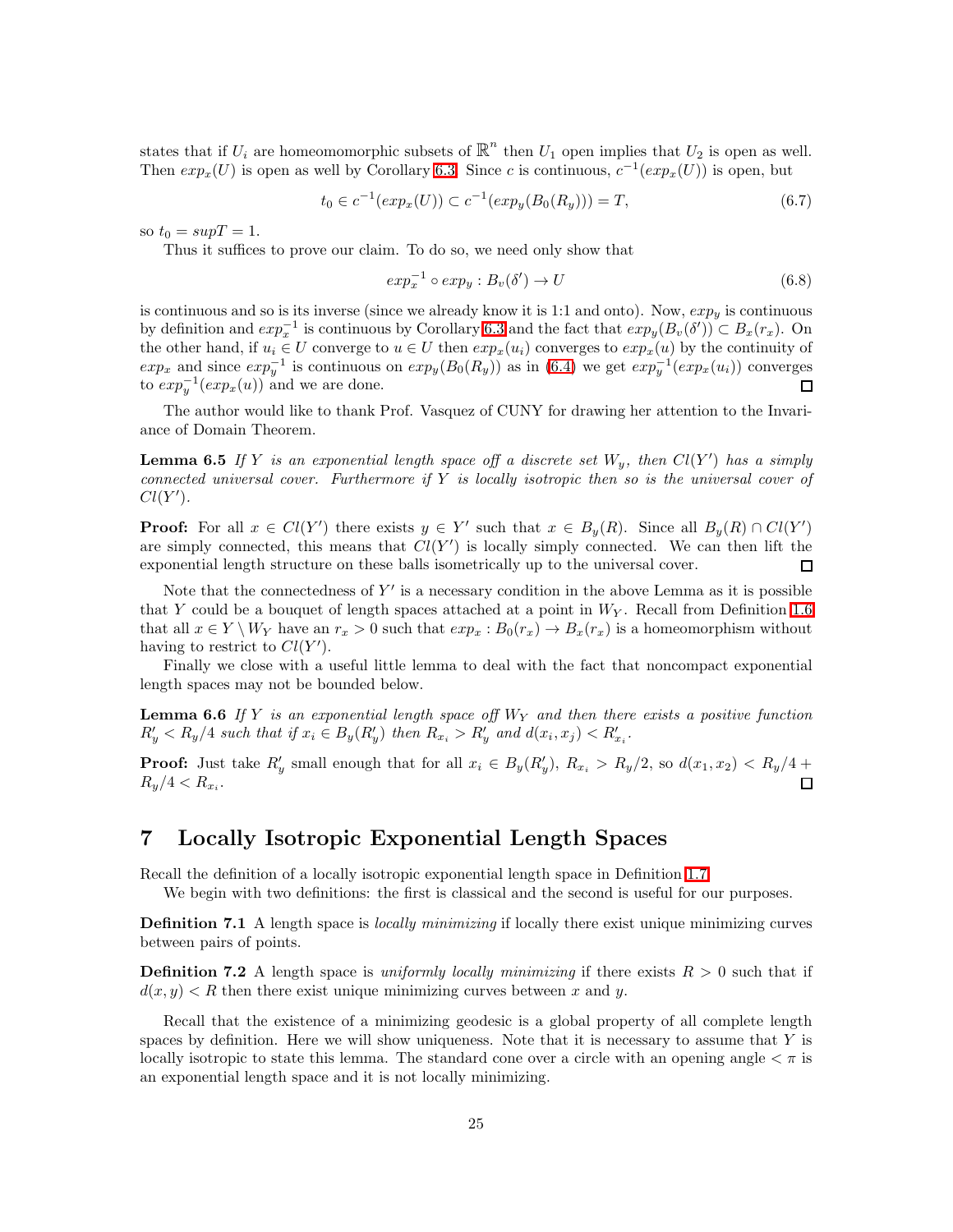**Lemma 7.1** Let Y denote an everywhere locally isotropic exponential length space. Then for any length minimizing curve  $c(s)$  from y to  $x \in B_y(R)$ , there exists a unique  $v \in S^{n-1}$  such that  $c(s) = exp<sub>u</sub>(sv).$ 

This has an immediate corollary which follows from Lemma [6.6.](#page-24-3)

Corollary 7.2 Let Y denote an everywhere locally isotropic exponential length space. Then it is locally minimizing and if Y has a positive exponential radius R then it is uniformly locally minimizing.

Before we prove this lemma we need a technical lemma.

<span id="page-25-1"></span>**Lemma 7.3** If Y is a locally isotropic exponential length space off a set  $W_Y$ , then for all  $y \in Y \setminus W_Y$ ,  $a, b \in (0, R), \theta \in (0, \pi), F_u(\theta, a, b) > F_u(0, a, b).$ 

**Proof:** Recall that by by [\(1.23\)](#page-7-0)  $F_y(\pi, a, a) > 0$ . Given any  $\theta > 0$ , there exists a natural number k such that  $\theta > \pi/(2k)$  so by  $(1.22)$ ,  $F_y(\theta, a, b) > F_y(\pi/(2k), a, b)$ . However by the triangle inequality applied to a polygon of  $2k$  points alternatively distances a and b from y, we know

$$
k(F_y(\pi/(2k), a, b) + F_y(\pi/(2k), b, a)) \ge F_y(\pi, a, a). \tag{7.1}
$$

 $\Box$ 

Thus by the symmetry of  $F_y$ , we have  $F_y(\pi/(2k), a, b) = F_y(\pi/(2k), b, a) > 0$ .

We can now prove our Lemma [7.1.](#page-24-2)

**Proof of Lemma [7.1:](#page-24-2)** Let  $C : [0, L] \rightarrow Y$  be a length minimizing curve from y to x. Then  $L = d_Y(x, y) < R$  so  $C([0, L]) \subset B_y(R)$ . Since  $W_Y = \emptyset$  in our hypotheses, we have  $r_y = R_y = R$  and Corollary [6.3](#page-23-2) implies that  $exp^{-1}: B_y(R) \to B_0(R)$  is continuous. Thus we can define a continuous map  $v(s) = exp_y^{-1}(C(s))$  and we need only show that  $v(s)/|v(s)|$  is constant for  $s > 0$ .

If not then there exists  $s \in (0, L)$  such that  $v(s)/|v(s)| \neq v(1)/|v(1)|$  and they have some angle  $\theta$  between them. Thus using C is parametrized by arclength and Lemma [7.3](#page-25-1) we have,

$$
L = d_Y(y, x) = d_Y(x, C(s)) + d_Y(C(s), y) = d_Y(exp_y(Lv(1)), exp_y(v(s)) + s = (7.2)
$$

$$
= F_y(\theta, L, s) + F_y(\theta, s, 0) > F_y(0, L, s) + s = (L - s) + s = L \tag{7.3}
$$

which is a contradiction.

Thus we can set  $v = v(1)/|v(1)|$  and since we know  $exp_y$  is 1 : 1 on  $B_0(R)$ , v must be unique. Note Y is locally minimizing because on any  $B_x(R/2)$ , any pair of points is at most R apart.  $\Box$ 

We can now prove a significantly stronger technical lemma.

<span id="page-25-0"></span>**Lemma 7.4** If Y is a locally isotropic exponential length space off a set  $W_Y$ , then for all  $y \in Y \setminus W_Y$ ,  $a, b \in (0, R)$ , we can solve  $F_y(\theta, a, b) = d$  uniquely for  $\theta$  if a solution exists unless  $a = b = 0$ .

**Proof:** Suppose  $F_y(\theta_1, a, b) = F_y(\theta_2, a, b) = F_0$  with  $\theta_2 > \theta_1$ . Without loss of generality because  $F_y$ is symmetric in its last two variables we may assume  $b \geq a$ .

<span id="page-25-2"></span>Then, by [\(1.22\)](#page-7-0),  $F_y(\theta, a, b) = F_y(\theta_2, a, b) = F_0$  for all  $\theta \in [\theta_1, \theta_2]$ . So

$$
d_Y(exp_y(aw), exp_y(bv)) = F_0 \forall v, w \text{ s.t. } d_S(v, w) \in [\theta_1, \theta_2].
$$
\n(7.4)

Fix  $v_0, w_0 \in S^{n-1}$  such that  $d_S(v_0, w_0) = \theta_2$  and look at the triangle between the points y,  $exp_y(aw_0)$  and  $exp_y(bv_0)$ . Join the latter two points by a length minimizing curve  $c(t)$  parametrized by arclength such that  $c(0) = exp_y(bv_0)$ . Since  $b < R$  we know  $c(t) \in B_y(R)$  for  $t < R-b$ . Thus since  $exp_y^{-1}: B_y(R) \to B_0(R)$  is a continuous map, there exists continuous curves  $v(t) \in S^{n-1}$  and  $b(t)$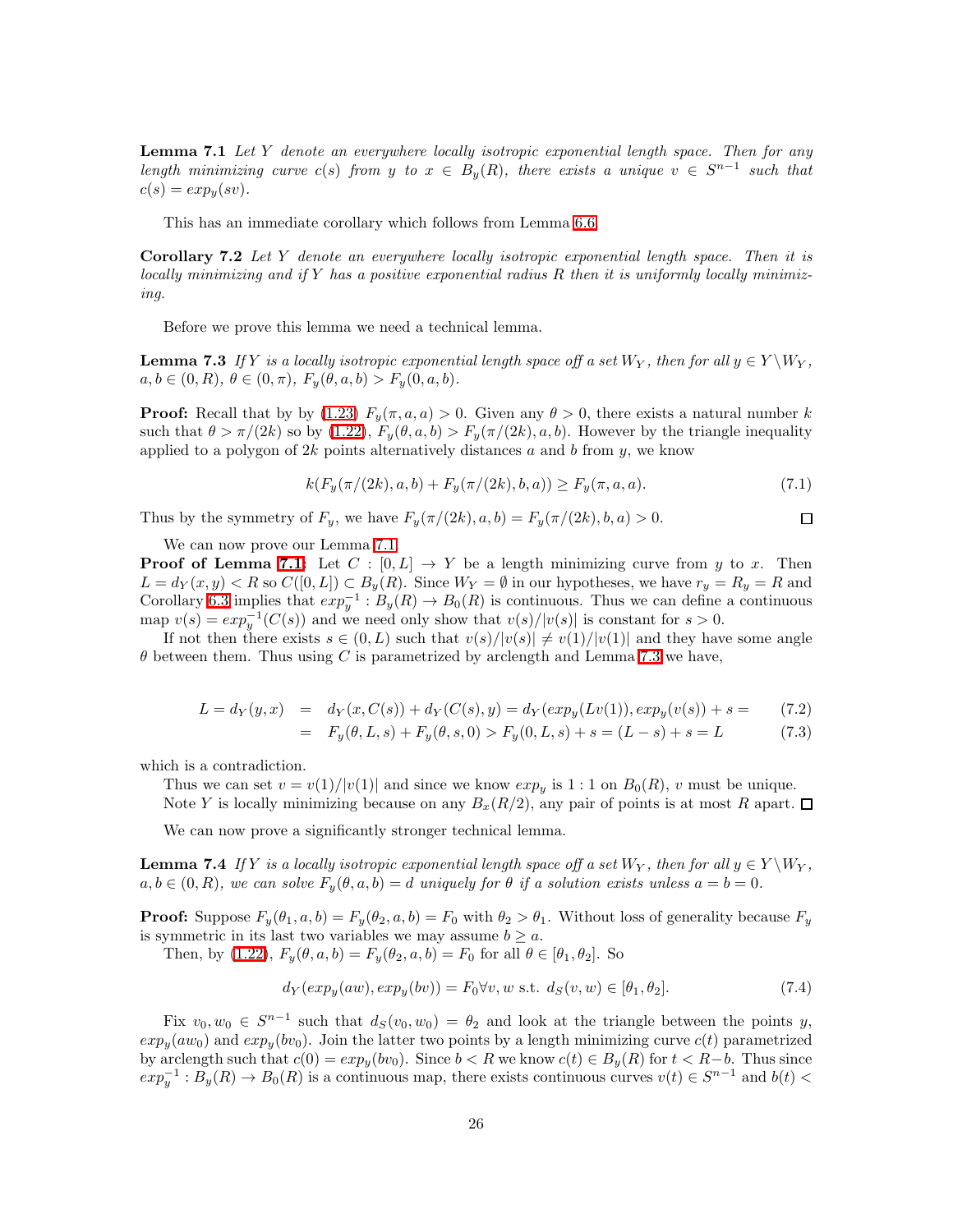R such that  $c(t) = exp<sub>w</sub>(b(t)v(t))$  for  $t < R-b$ . Now  $v(0) = v<sub>0</sub>$ , so for small  $t \, d<sub>S</sub>(v(t), v<sub>0</sub>) < \theta<sub>2</sub> - \theta<sub>1</sub>$ so  $d_S(v(t), w_0) \in (\theta_1, \theta_2)$  which combined with [\(7.4\)](#page-25-2) implies that  $d_Y(exp_u(bv(t)), exp_u(aw_0)) = F_0$ .

By the triangle inequality and the fact that  $exp_u(b(t)v(t)) = c(t)$  running minimally towards  $exp_u(aw_0)$ , we know

$$
F_0 = d_Y(exp_y(bv(t)), exp_y(aw_0))
$$
\n
$$
(7.5)
$$

$$
\leq d_Y(\exp_y(bv(t)), \exp_y(b(t)v(t)) + d_Y(\exp_y(b(t)v(t)), \exp_y(aw_0)) \tag{7.6}
$$

$$
= |b - b(t)| + (F_0 - t). \tag{7.7}
$$

Thus  $|b(t) - b| \ge t$  for small  $t > 0$ .

However, by Lemma [7.1,](#page-24-2)  $exp_u(sv_0)$  is the unique minimizing curve joining y to  $exp_u(bv_0)$  so

$$
b = d_Y(exp_y(bv_0), y) < d_Y(exp_y(bv_0), exp_y(b(t)v(t)) + d_Y(exp_y(b(t)v(t)), y) = t + b(t). \tag{7.8}
$$

Furthermore  $exp_y(sv(t))$  is the unique minimizing curve joining y to  $exp_y(b(t)v(t))$  so

$$
b(t) = d_Y(exp_y(b(t)v(t)), y) < d_Y(exp_y(bv_0), exp_y(b(t)v(t)) + d_Y(exp_y(bv_0), y) = t + b. \tag{7.9}
$$

<span id="page-26-0"></span>Thus  $|b(t) - b| < t$  and we have a contradiction.

**Lemma 7.5** Suppose Y is a locally isotropic exponential length space off a discrete set  $W_Y$ . If  $y \in Y'$  and  $g \in S0(n)$  then there is an isometry  $f_g : B_y(R_y) \cap Cl(Y') \to B_y(R_y) \cap Cl(Y')$  such that  $f_g(x) = exp_y(g(exp_y^{-1}(x))).$ 

**Proof:** By Lemma [6.4,](#page-23-0) we know  $exp_y : B_0(R_y) \to B_y(R_y) \cap Cl(Y')$  is a homeomorphism so the inverse is well defined. We need only verify that  $f<sub>g</sub>$  is an isometry.

For any  $x_1, x_2 \in B_y(R_y)$ , we know there exists  $s_i \in [0, R_y)$  and  $v_i \in S^{n-1}$  such that  $exp_y(s_i v_i)$  $x_i$ , and since g is an isometry on  $S^{n-1}$ , we have

$$
d_Y(f_g(x_1), f_g(x_2)) = F_y(d_S(g(v_1), g(v_2)), s_1, s_2)
$$
\n(7.10)

$$
= F_y(d_S(v_1, v_2), s_1, s_2) \tag{7.11}
$$

$$
= d_Y(x_1, x_2). \t\t(7.12)
$$

<span id="page-26-1"></span>Thus we are done.

**Lemma 7.6** Suppose Y is a locally isotropic exponential length space off a discrete set  $W_Y$ . Given any  $y \in Y$ , there exists  $R = R'_y > 0$  such that if  $y_1, y_2 \in B_y(R) \cap Y'$  have a length minimizing curve  $\gamma$  running from  $y_1$  to  $y_2$  of length d such that  $\gamma(d/2) \notin W_Y$ , then there is an isometry  $f: B_{\gamma(d/2)}(R) \cap Cl(Y') \to B_{\gamma(d/2)}(R)) \cap Cl(Y')$  which fixes  $\gamma(d/2)$  and maps  $y_1$  to  $y_2$  and  $y_2$  to  $y_1$ .

**Proof:** First we set  $R'_y > 0$  as defined in Lemma [6.6.](#page-24-3) So  $R_{y_1}, R_{y_2} > R$ .

By Lemma [6.4,](#page-23-0) we know  $exp_{\gamma(d/2)}: B_0(R) \to B_y(R) \cap Cl(Y')$  is a homeomorphism. Furthermore  $\exp_{\gamma(d/2)}^{-1}(\gamma(0))$  and  $\exp_{\gamma(d/2)}^{-1}(\gamma(d))$  are both vectors of length  $d/2 < R$ . Thus there is an isometry of  $\mathbb{R}^n$  fixing 0 that interchanges these two vectors. Call it g.

So we can define the isometry

$$
f: B_{\gamma(d/2)}(R) \cap Cl(Y') \to B_{\gamma(d/2)}(R)) \cap Cl(Y')
$$
\n
$$
(7.13)
$$

as in Lemma [7.5,](#page-26-0)

$$
f(x) = f_g(x) = exp_{\gamma(d/2)}(g(exp_{\gamma(d/2)}^{-1}(x)))
$$
\n(7.14)

By the definition of g,  $f_g(y_1) = y_2$  and visa versa.

 $\Box$ 

 $\Box$ 

 $\Box$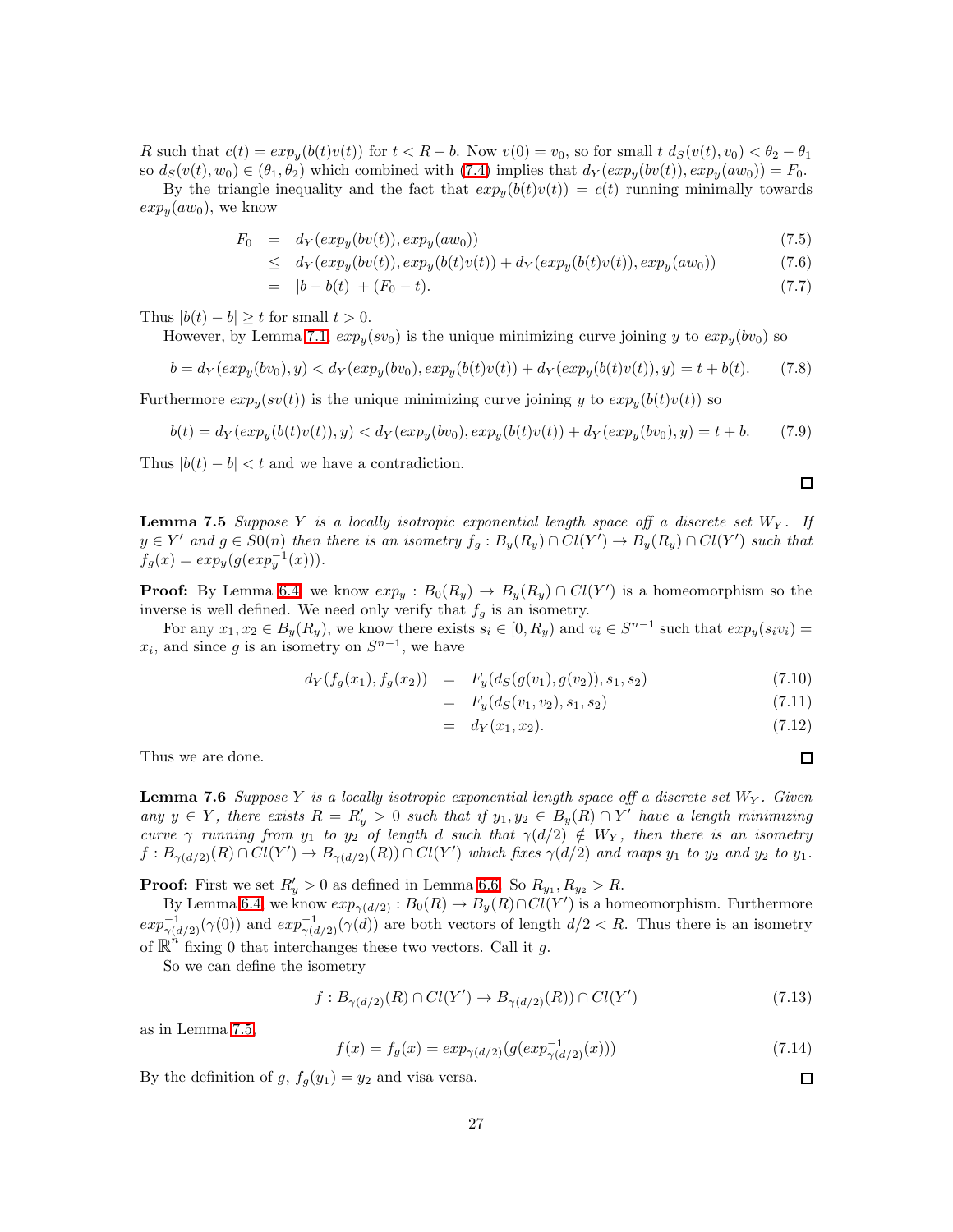<span id="page-27-0"></span>**Corollary 7.7** Suppose Y is a locally isotropic exponential length space off a discrete set  $W_Y$  and  $x, y \in Cl(Y')$ , then there is an isometry

$$
f: B_x(R/2) \cap Cl(Y') \to B_y(R/2) \cap Cl(Y') \tag{7.15}
$$

where  $R = \min_{z \in B_y(2d(x,y))} R'_z$ .

Note that  $x, y$  must be in the closure of the same connected component Y' or this is not true as can be seen when  $Y$  is a sphere joined to a plane at a point.

**Proof:** First we assume  $x, y \in Y'$ . Let  $C : [0, L] \to Y' \cap B_y(2d(x, y))$  be a piecewise length minimizing curve running from  $x$  to  $y$ . We only need to show that for all  $t$  there is an isometry  $f_t: B_x(R) \cap Cl(Y') \to B_{C(t)}(R) \cap Cl(Y')$  for all  $t \in [0, L]$ .

We know  $f_0$  exists trivially. Now if  $f_s$  exists then for s near t,  $f_t$  exists as well using the isometry from Lemma [7.6](#page-26-1) to get from  $B_{C(s)}(R) \cap Cl(Y')$  to  $B_{C(t)}(R) \cap Cl(Y')$ . Furthermore by the standard Arzela Ascoli Theorem, if  $f_{t_i}$  exist and  $t_i \to t$  then a subsequence converges to a limit isometry with the same domain and range as the required  $f_t$ . So  $f_t$  is defined on open and closed intervals and we are done.

Now suppose  $x, y \in Cl(Y')$ . Then there exists  $x_i \in Y'$  and  $y_i \in Y'$  converging to x and y respectively. By the above, we have isometries  $f_i : B_{x_i}(R) \cap Cl(Y') \to B_{y_i}(R) \cap Cl(Y')$ . For all  $r < R$  we can restrict these isometries to the closed ball  $\overline{B}_x(r)$  and we can apply Arzela Ascoli to say that a subsequence converges to a map

$$
f_r: \bar{B}_x(r) \cap Cl(Y') \to B_y(R) \cap Cl(Y') \tag{7.16}
$$

which preserves distances and is 1:1. In particular  $f_{R/2}$  is an isometry from  $\bar{B}_x(R/2) \cap Y'$  to  $\bar{B}_y(R/2) \cap Y'.$  $\Box$ 

<span id="page-27-1"></span>**Lemma 7.8** If Y is a locally isotropic exponential length space off a discrete set  $W_Y$  then we can we can define a locally isotropic exponential length structure everywhere on  $Y'$  which is isometric to the original metric restricted to Y'. This new exponential structure has  $exp_x : B_0(R_x) \to B_x(R_x) \cap$  $Cl(Y')$ .

We do not claim this extension is unique and clearly the extension will depend on which connected component of  $Y \setminus W_Y$  we are completing. Note any radius  $\lt R$  will do just as in Lemma [7.7.](#page-27-0)

Later in Lemma [12.2](#page-38-2) we will show to what extent isometries preserve length structures. See also Example [9.1](#page-30-1) below. It should also be noted that we have not claimed that  $inf_{y \in Y} R_y > 0$ . In fact Y could be a Riemannian manifold with constant sectional curvature −1 and a cusp end so that  $inf_{y\in Y} R_y = 0.$ 

**Proof:** For all  $x \in Cl(Y') \setminus Y'$ , let  $R_x = R'_x$  as in Lemma [6.6](#page-24-3) and let  $y \in B_x(R'_x)$ . Then just define  $exp_x: B_0(R_x/2) \to B_x(R_x/2)$  by taking the isometry  $f: B_y(R_x/2) \cap Cl(Y') \to B_x(R_x/2) \cap Cl(Y')$ defined in Lemma [7.7.](#page-27-0) Then let  $exp_x(v) = f(exp_y(v))$  and we are done.

<span id="page-27-2"></span>**Lemma 7.9** If Y is a locally isotropic exponential length space then we can define a locally isotropic exponential length structure everywhere on Y which is isometric to the original metric on Y but has  $F_x = F_y$  for all  $x, y \in Y$  and  $s, t < \min\{R_x, R_y\}.$ 

**Proof:** Fix any  $y \in Y$  and for any  $x \in Y$  define R as in Lemma [7.7](#page-27-0) and then define  $exp_x$ :  $B_0(R/2) \to B_x(R/2)$  by taking the isometry  $f : B_y(R/2) \to B_x(R/2)$  defined in that lemma and let  $exp_x(v) = f(exp_u(v))$ .  $exp_x(v) = f(exp_u(v)).$ 

Later in Lemma [12.2](#page-38-2) we will show this new exponential length structure agrees with the old exponential length structure in some sense. However, this is not necessary at this time. We will only apply this lemma occasionally and will not in general assume that  $F_y$  is constant.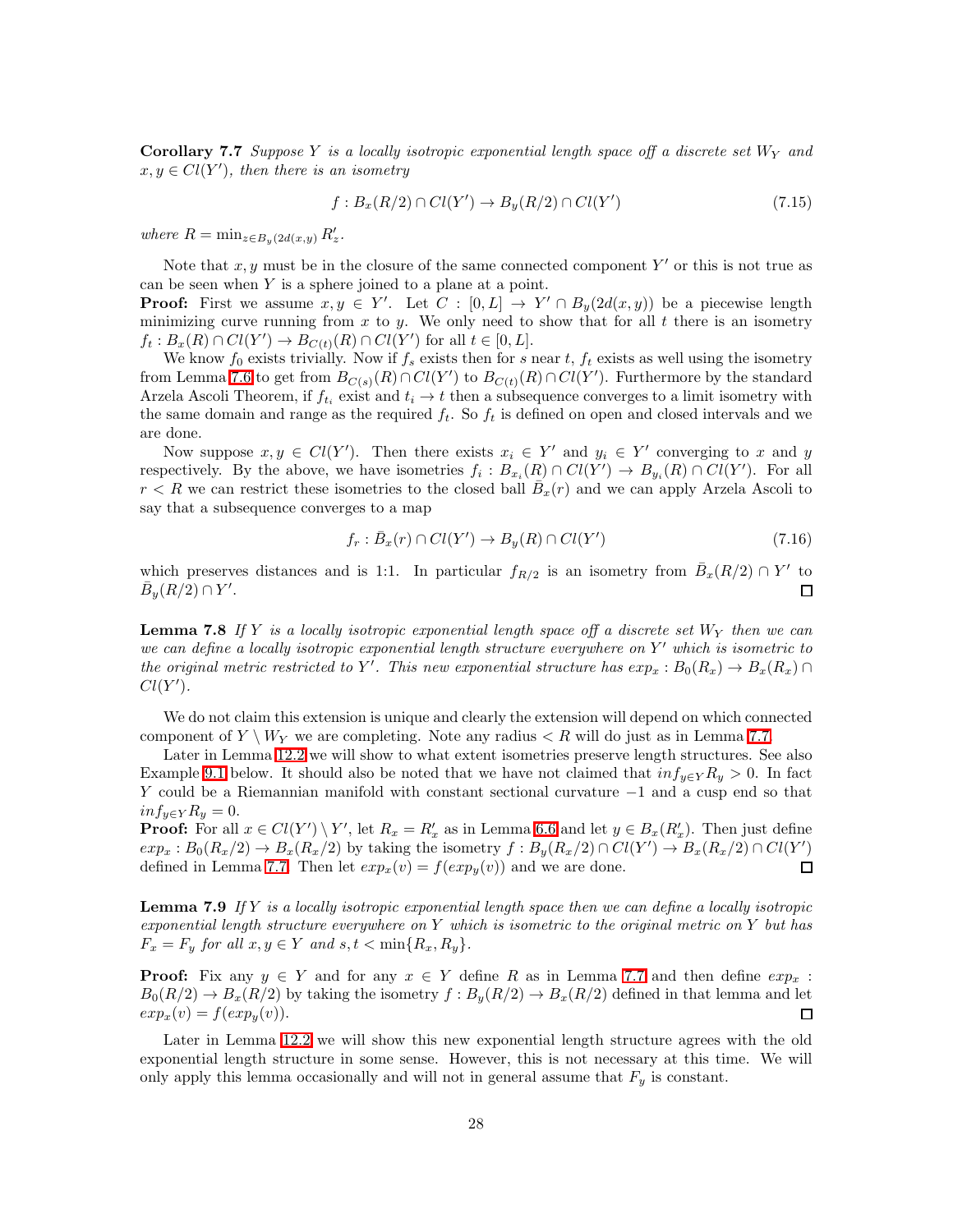#### <span id="page-28-0"></span>8 Exponential Curves and Locally Minimizing Spaces

In this section we will assume that  $Y$  is an exponential length space everywhere which is locally minimizing. So  $W_Y = \emptyset$  and  $r_x = R_x$  in Definition [1.6.](#page-7-3) For simplicity, we will take  $R_x$  to be small enough both to satisfy the properties of  $R_x$  of the definition of exponential length space and the  $R_x$ of the local minimizing property [Definition [7.1\]](#page-24-4).

The following definition should be thought of intuitively as the standard differential equation for a geodesic in a Riemannian manifold adjusted to make sense in an exponential length space. We do not yet claim that such curves exist and are unique.

<span id="page-28-1"></span>**Definition 8.1** An exponential curve is a curve C :  $[a, b] \rightarrow Y$  such that for all  $t \in [a, b]$ , there exists  $v(t) \in S^{n-1}$  and satisfying

$$
C(s) = exp_{C(t)}((s-t)v(t)) \quad \forall s \in [t, t + R_t/4] \cap [a, b].
$$
\n(8.1)

<span id="page-28-4"></span>Here  $R_t = R_{c,t} = R'_{c(t)}$  where  $R'_x$  is defined in Lemma [6.6.](#page-24-3)

The following lemma is immediately seen from the definition.

<span id="page-28-6"></span>**Lemma 8.1** If C is an exponential curve on [a, b] and on [b, c] and on [t<sub>1</sub>, t<sub>2</sub>] where  $t_1 \in (a, b)$  and  $t_2 \in (b, c)$ , then C is exponential on  $[a, c]$ .

<span id="page-28-3"></span>**Lemma 8.2** If Y is a locally minimizing exponential length space everywhere then all length minimizing curves in Y are exponential curves.

Note that if Y has a nonempty  $W_Y$  then length minimizing curves joining points in distinct connected components of  $Y \setminus W_Y$  are not exponential as can be seen in the example with the sphere attached to the plane at one point [Example [6.1\]](#page-22-0).

**Proof:** Let  $c : [a, b] \to Cl(Y')$  be a length minimizing curve. For any  $t \in [a, b]$  let  $t' = \min\{t + R_c, b\}$ . Since  $t' - t \le R_b < R'_{c(t)}$  and Y is locally minimizing,  $c([t, t'])$  is a unique length minimizing curve running from  $c(t)$  to  $c(t')$ . Let  $v_t \in S^{n-1}$  be defined as  $exp_{c(t)}^{-1}(c(t'))$ . Then by the definition of an exponential length space, we know  $exp_{c(t)}((s-t)v(t))$  with  $s \in [t, t'] \subset [t, t + R_c]$  is also a length minimizing curve from  $c(t)$  to  $c(t')$ . Thus these curves agree and we are done.

<span id="page-28-2"></span>**Lemma 8.3** If Y is a locally minimizing exponential length space everywhere, the function  $exp_x$ can be extended uniquely so that  $exp_x : \mathbb{R}^n \to Y$ , such that  $exp_x(sv)$  is an exponential curve for all  $s \in \mathbb{R}$ .

**Proof:** Fix  $y \in Y$  and  $v \in S^{n-1}$ . We treat [\(8.1\)](#page-28-4) like a differential equation. We can call the possible solution  $C(t)$ .

We know  $C(t) = exp_y(tv)$  is defined for  $t \in [0, R_y]$ , so now we must extend it. Clearly if  $C(t)$  is defined on an open set it can be defined on a closed set by extending it continuously.

It suffices to show that if  $C(s)$  satisfies [\(8.1\)](#page-28-4) for  $t \in [0, a]$  then it does for  $t \in [0, a + R_a/8]$  as well. Although  $R_a$  may decrease, we will have proven that C is defined on a right open set, and since it is defined on a closed set, it is defined on all of  $[0.\infty)$ .

<span id="page-28-5"></span>Assume  $C(s)$  is defined on [0, a]. So for all  $t \in [0, a]$ 

$$
C(s) = exp_{C(t)}((s-t)v_t) \qquad \forall s \in [t, t + R_a/4] \cap [0, a]
$$
\n(8.2)

So it is minimizing on  $[a - R_a/2, a]$  by the definition of an exponential length space the fact that  $R_a \ge R_{c(a)}$ . Let  $s' = a - R_a/4$ . Since  $C : [a - R_a/2, a] \rightarrow B_{C(s')}(R/2)$  is minimizing and  $R_a \ge$  $R_{c(a-R_a/4)}$  by Lemma [6.6,](#page-24-3) we know that there exists some  $w \in S^{n-1}$  such that

$$
C(s) = exp_{C(s')}((s - s')w) \qquad \forall s \in [s', s' + R_{C(s')}] \subset [s', a].
$$
\n(8.3)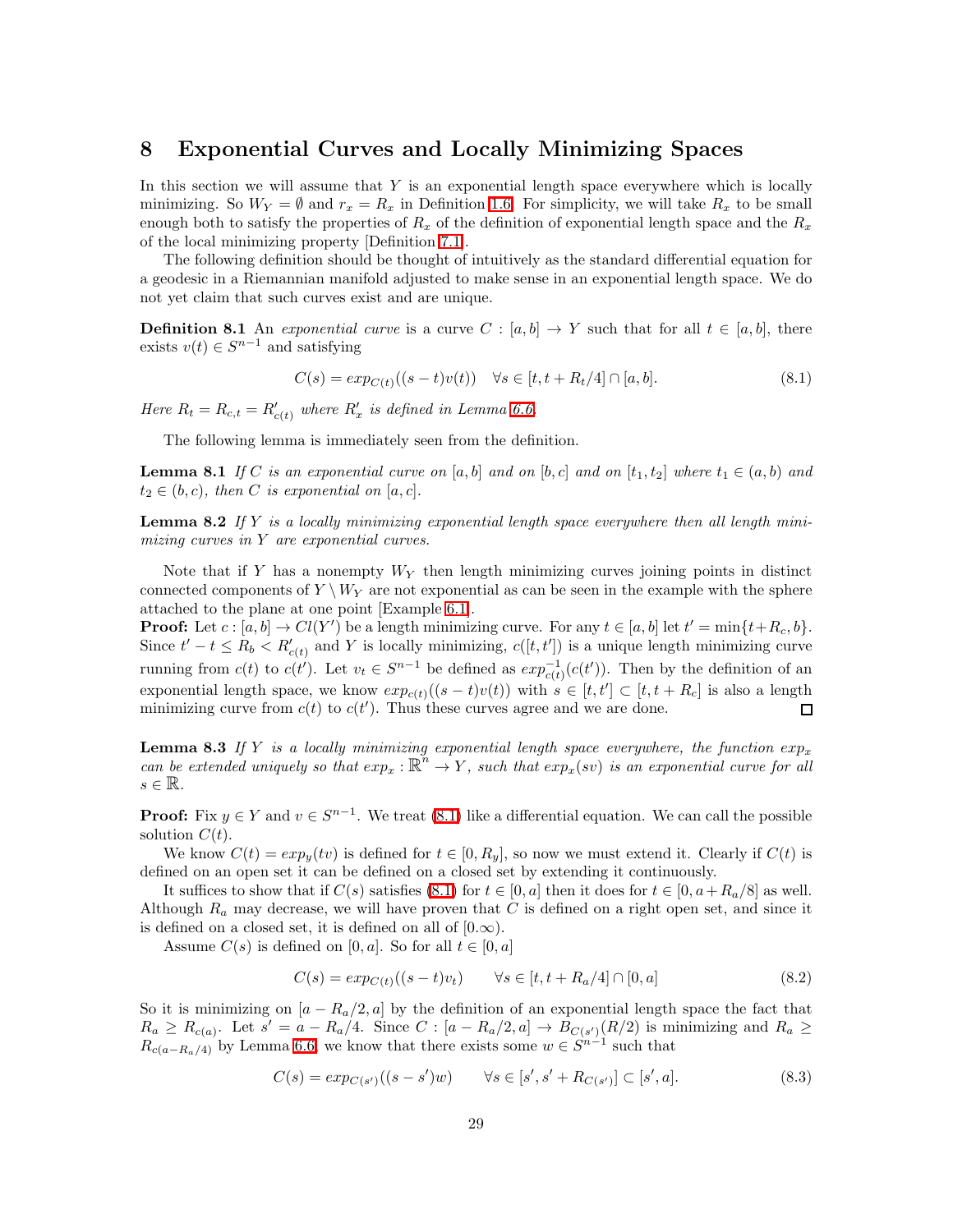Extend the definition of C to  $[s', a + R_a/4] \subset [s', s' + R_a]$  using this w.

$$
C(s) := exp_{C(s')}((s - s')w) \qquad \forall s \in [s', a + R_a/4].
$$
\n(8.4)

This extension is a length minimizing curve on  $[a - R_a/4, a + R_a/4]$  thus for all  $t \in [a, a + R_a/4]$  we know

$$
C(s) = exp_{C(t)}((s-t)v_t) \qquad \forall s \in [t, a + R_a/4]. \tag{8.5}
$$

<span id="page-29-3"></span>Using [\(8.2\)](#page-28-5) for  $t \in [0, a - R_a/4]$  and [\(8.5\)](#page-29-3) for  $t \in [a - R_a/4, a + R_a/4]$  we see that C is an exponential curve on  $[0, a + R_a/4]$ . In fact it is slightly better than exponential since  $R_a \geq R_{a+R_a/4}$ .

Since this was true for all  $a > 0$ , C is exponential on  $[0, \infty)$ .

Note further that  $C(t)$  is the only exponential curve which agrees with  $exp_u(tv)$  for  $t < R$ , since at any point a where they might split, we are forced to have both satisfy  $(8.5)$  with the same  $v_t$  at  $t = a - R/4$ . So  $exp<sub>y</sub>(tv)$  has been extended uniquely to all  $t \in [0, \infty)$  using this solution  $C(t)$ .  $\Box$ 

<span id="page-29-1"></span>We now show this extended exponential map is continuous. It is not 1:1 as can be seen when  $Y = \mathbb{S}^n$  or  $Y = \mathbb{T}^n$ .

**Lemma 8.4** If Y is a locally minimizing exponential length space everywhere the extended exponential map based at any fixed point is continuous.

**Proof:** Suppose  $t_i \to t$  and  $v_i \to v \in S^{n-1}$ , we need to show  $exp_y(t_i v_i)$  converges to  $exp_y(tv)$ . Clearly we need only show  $exp_y(tv_i)$  converges to  $exp_y(tv)$  since  $|t_i-t| \to 0$ ,  $exp_y(tv_i)$  is parametrized proportional to arclength and the triangle inequality holds.

By Arzela Ascoli Theorem a subsequence of  $c_i(t) = exp_u(tv_i)$  converges to a curve  $C(t)$  which is parametrized by arclength. Well we know  $R_t = R_{c_i,t} = \min_{s \in [a,t]} R'_{c_i(s)} / 2$  where  $R'_x$  is defined in Lemma [6.6](#page-24-3) so that  $R'_x < R_z$  for all z near x. In particular

$$
R_{c_i,t} > R_{min,t} = \min_{x \in B_y(t + R_{max})} R_x
$$
\n(8.6)

where  $R_{max} = \max_{x \in B_y(t)} R'_x$ . So each  $c_i$  is a minimizing curve on intervals of length  $R_{min,t}$  in [0, t]. Since this is uniform in  $i$ , the same holds for  $C$ .

Since  $C$  is minimizing on intervals then it must be exponential on those intervals by Lemma [8.2.](#page-28-3) Thus it must be an exponential curve by Lemma [8.1.](#page-28-6) Since it must agree with  $exp_u(tv)$  for small t, it must be its unique extension by Lemma [8.3.](#page-28-2) Thus the  $exp_p(tv_i)$  must have converged without taking a subsequence and we are done.  $\Box$ 

To show that the exponential map is open in Riemannian manifolds it is necessary to avoid conjugate points. So we need to make a similar argument in this case. We can study conjugate points in any space with an extended exponential map so we will do so in the following separate section.

#### <span id="page-29-2"></span>9 Extended Exponential Length Spaces

In this section we generalize the properties of the exponential map and its relationship with conjugate points. Recall that in Riemannian manifolds a conjugate point y occurs at  $exp_y(t_0v)$  iff  $d(exp_y)(t_0v)$ is not invertible. The Implicit Function Theorem is used to show that a lack of conjugate points on a ball implies that  $exp_u$  is a local diffeomorphism on that ball. Here we have no differentiability, but we can use the definition of a conjugate point which refers only to length minimizing curves and we can obtain a local homeomorphism using the Invariance of Domain Theorem.

<span id="page-29-0"></span>We begin with a definition.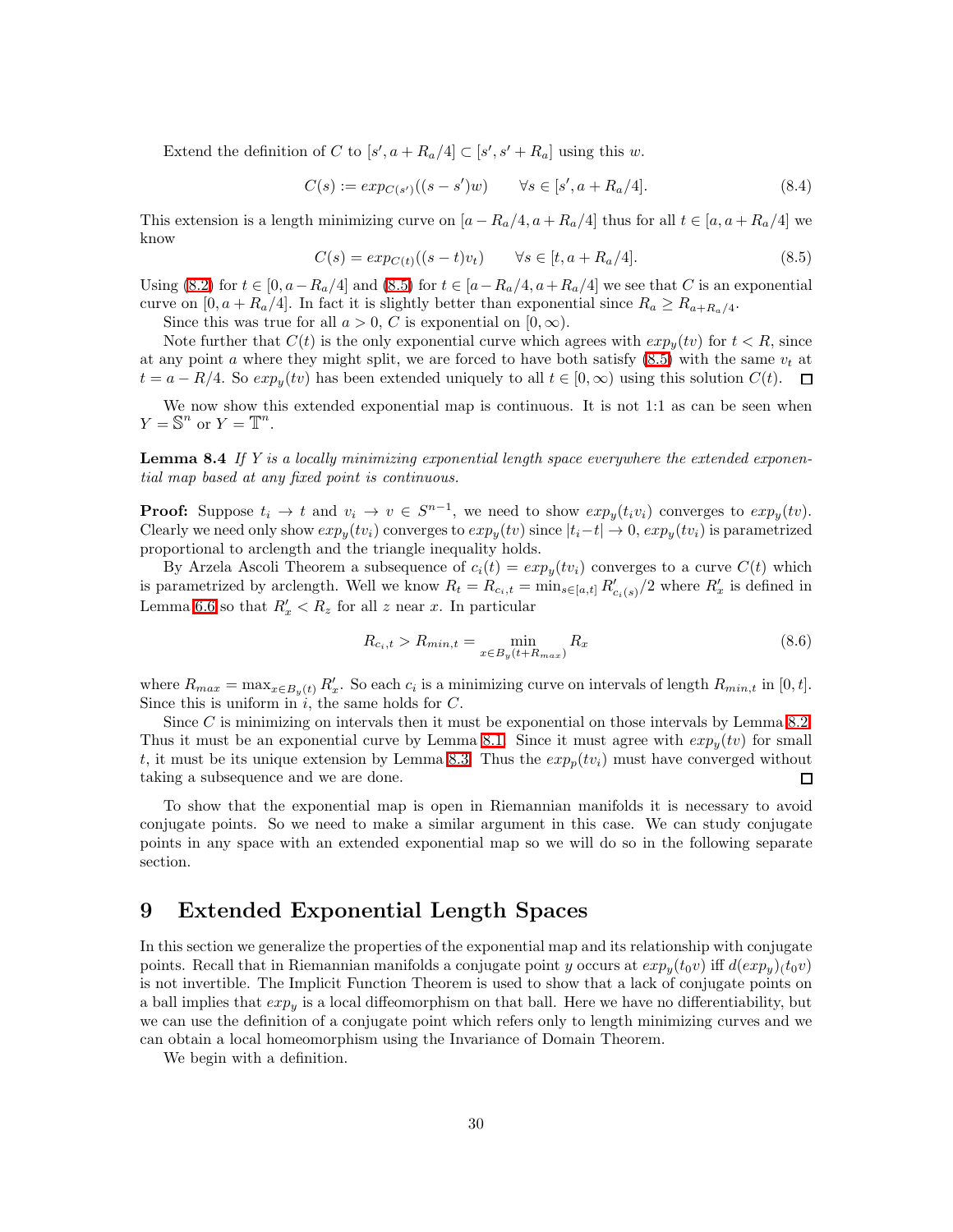**Definition 9.1** A complete length space Y is an *extended exponential length space* if there exists  $n \in \mathbb{N}$  for all  $y \in Y$  there exists a map  $exp_y : \mathbb{R}^n \to Y$  which is continuous and there exists a continuous function  $R_y > 0$  such that  $exp_y : B_0(R_y) \to B_y(R_y)$  is a homeomorphism.

We also assume that for all  $t > s > 0$ , for all  $y \in Y$  and  $v \in S^{n-1}$  there exists  $w \in S^{n-1}$  satisfying

$$
expy(tv) = expexpy(sv)((t - s)w)
$$
\n(9.1)

and all length minimizing curves are of the form  $exp<sub>y</sub>(tv)$  with  $t \geq 0$ .

We have already proven that uniformly locally length minimizing exponential length spaces are extended exponential length spaces in Lemmas [8.2,](#page-28-3) [8.3](#page-28-2) and [8.4.](#page-29-1) Conversely, since the exponential maps in an extended exponential length space are assumed to be invertible up to some radius  $R_y > 0$  and since here we assume length minimizing curves are exponential, we know that extended exponential length spaces are locally minimizing.

<span id="page-30-1"></span>**Example 9.1** Note that the definition of an extended exponential length space works only in the positive direction. We want  $exp_u(tv)$  to be an exponential map when t runs from -1 to 1 but this is not necessarily the case. For example, one could define an extended exponential length structure on  $\mathbb{E}^2$  where

$$
exp_0(t(cos(\theta), sin(\theta)) = (t cos(\theta^2/\pi), t sin(\theta^2/\pi))
$$
\n(9.2)

for  $\theta \in [0, \pi]$  and

$$
exp_0(t(cos(\theta), sin(\theta)) = (t cos(\theta), t sin(\theta))
$$
\n(9.3)

<span id="page-30-2"></span>for  $\theta \in [-\pi, 0]$  and  $exp_0(tv)$  would have a corner at 0.

**Lemma 9.1** If Y is an extended exponential length space then for all  $y \in Y$   $exp_y : \mathbb{R}^n \to Y$  is surjective.

**Proof:** For all  $x \in Y$ , there is a length minimizing curve from y to x by the definition of a complete length space. By Definition 9.1 that curve must be exponential and have the form  $exp_u(tv)$ . length space. By Definition [9.1](#page-29-0) that curve must be exponential and have the form  $exp_u(tv)$ .

Recall that a *cut point* of  $y$  has two distinct length minimizing curves joining it to  $y$ .

<span id="page-30-3"></span>**Lemma 9.2** In an exponential length space Y. If  $exp_u(tv)$  is length minimizing on [0, L] then it has no cut points before L.

**Proof:** Let  $x = exp<sub>y</sub>(Lv)$ . Suppose that  $exp<sub>y</sub>(tv)$  has a cut point at  $t<sub>0</sub> \in (0, L)$ . Then there exists two distinct length minimizing curves from x to y which both agree with  $exp_y((L-s)y)$  for  $s \in [0, L - t_0]$  and then diverge. Since length minimizing curves are exponential curves, they cannot diverge, so they agree everywhere and there is no cut point. diverge, so they agree everywhere and there is no cut point.

Now we make a definition of conjugate point for extended exponential spaces which does not agree exactly with the definition in Riemannian geometry but is the appropriate extension for our purposes.

<span id="page-30-0"></span>**Definition 9.2** In an exponential length space, an exponential curve  $exp<sub>w</sub>(tv)$  has a conjugate point  $exp_y(t_0v)$  at  $t_0 > 0$  if there exists  $v_i \neq w_i$  both converging to v and  $t_i, s_i \to t_0$  such that  $exp<sub>u</sub>(t<sub>i</sub>v<sub>i</sub>) = exp<sub>u</sub>(s<sub>i</sub>w<sub>i</sub>).$ 

Recall that in a Riemannian manifold, not all conjugate points take this form, but any point which has this property is a conjugate point (c.f. [\[doC\]](#page-42-15)).

As in Riemannian manifolds, some conjugate points are also cut points. It is easy to see that the first conjugate point along an exponential curve must have  $t_0 > R_y$  because  $exp_y : B_0(R_y) \to B_y(R_y)$ is one to one.

<span id="page-30-4"></span>We now follow with lemmas extending standard theory of conjugate points from Riemannian manifolds to this setting.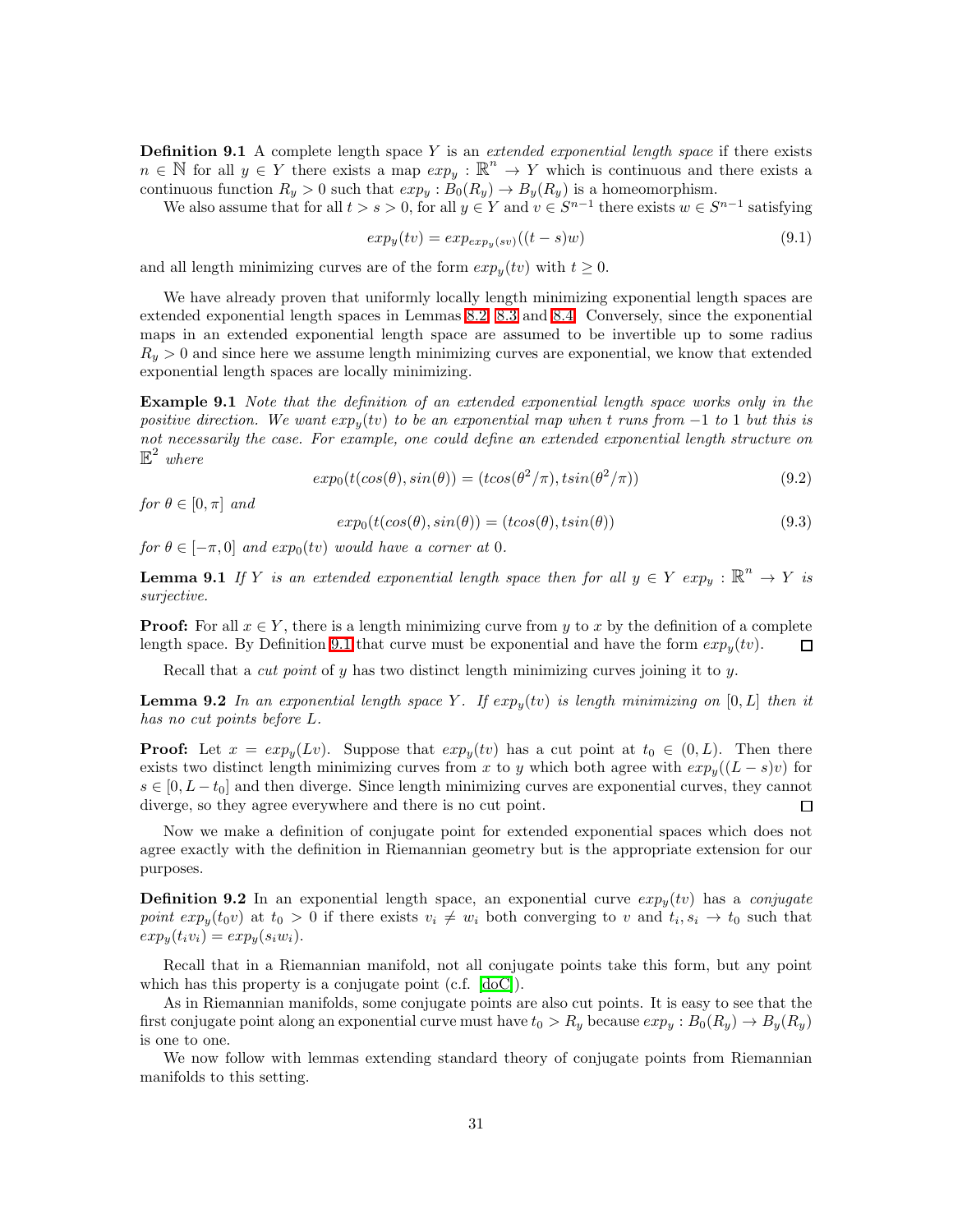**Lemma 9.3** In an extended exponential length space Y: if  $exp_u(tv)$  is an exponential curve with no conjugate or cut points before  $L$ , then it is length minimizing on  $[0, L]$ .

**Proof:** Suppose  $d_y(exp_y(Lv), y) < L$ , then by continuity, for t near L  $d_y(exp_y(tv), y) < t$ . Let  $t_0 = \inf\{t : d(exp_y(tv), y) < t\} \ge R_y$ . Let  $s_i$  decrease to  $t_0$ , then there are length minimizing curves  $exp_y(tv_i)$  running from y to  $exp_y(s_i v)$  of length  $t_i < s_i$ . If a subsequence of  $v_i$  converges to v then we have a conjugate point.

<span id="page-31-0"></span>Otherwise a subsequence must converge to some w giving a length minimizing curve  $exp_u(tw)$ from y to  $exp_u(t_0v)$ . The latter must then be a cut point.  $\Box$ 

**Lemma 9.4** Suppose Y is an extended exponential length space. If  $y \in Y$  has no conjugate points before  $t_0 > 0$  then  $exp_y : B_0(t_0) \rightarrow B_y(t_0)$  is locally one-to-one.

Note that it is clearly not actually one-to-one as can be seen in the cylinder.

**Proof:** We need only show that for all  $s_0v \in B_0(t_0)$  there exists a neighborhood  $U \subset B_0(t_0)$  of  $s_0v$  such that  $exp_y: U \to exp_y(U)$  is 1:1. If not,  $\exists (t_iv_i) \neq (s_iw_i)$  both converging to  $s_0v$  s.t.  $exp_y(t_i v_i) = exp_y(s_i w_i)$ . Then  $v_i, w_i \to v$  so there is a conjugate point at  $s_0 < t_0$  unless  $v_i = w_i$ . However if  $v_i = w_i$  then there are increasingly small exponential loops converging on the point  $exp<sub>y</sub>(t<sub>0</sub>v)$ :

$$
expy(tivi) = expy(sivi)
$$
 with  $si \neq ti$ . (9.4)

However if we take  $r = R_{exp_y(t_0 v)}/2$  then for i sufficiently large we have  $R_{exp_y(t_i v_i)} > r$  and so it cannot have a loop shorter than r. Taking i possibly larger we get  $|s_i - t_i| < r$  and a contradiction.

<span id="page-31-3"></span>**Lemma 9.5** Suppose Y is an extended exponential length space. If  $y \in Y$  has no conjugate points before  $t_0 > 0$  then  $exp_y : B_0(t_0) \rightarrow B_y(t_0)$  is open.

**Proof:** Since there are no conjugate points we can apply Lemma [9.4](#page-31-0) so  $\forall v \in B_0(R') \exists \epsilon > 0$  s.t.  $exp_u: B_v(\epsilon) \to im(B_v(\epsilon))$  is 1:1 and continuous.

I claim it is also open. So I first show  $exp_y^{-1}$ :  $im(B_v(\epsilon/2)) \rightarrow B_v(\epsilon/2)$  is continuous. Let  $x_i \in im(B_v(\epsilon/2))$  and  $x_i \to x \in im(B_v(\epsilon/2))$  Then  $\exists v_i \in s.t. exp_y(v_i) = x_i$ , and a subsequence of  $v_i$ converging to some  $v_{\infty} \in B_v(\epsilon)$ . By continuity of  $exp_y, x_i = exp_y(v_i)$  converges to  $exp_y(v_{\infty})$ . Thus  $exp_y(v_\infty) = x$ , but  $exp_y^{-1}$  is unique so all subsequences of the  $v_i$  must converge to the same  $v_\infty$ , so in fact  $v_i$  themselves must converge to  $v_{\infty}$  and  $exp_y^{-1}$  is continuous.

Now we prove that  $exp_y$  is open. Let  $U \in B_0(R')$  be any open set, We must show  $exp_y(U)$  is open. That is for any  $v \in U$ , we need to find an  $r_v$  such that  $B_{exp_u(v)}(r_v) \subset exp_u(U)$ . Please consult Figure [8](#page-32-2) while reading this proof.

Now take any  $\delta > 0$  sufficiently small that  $B_v(\delta) \subset U$  and  $\delta < \epsilon$ . Thus  $exp_u(B_v(\delta))$  is homeomorphic to  $B_v(\delta)$  and is relatively open as a subset of U. For  $\delta$  sufficiently small

$$
exp_y(B_v(\delta)) \subset B_{exp_y(v)}(r_{exp_y(v)}).
$$
\n(9.5)

<span id="page-31-1"></span>Now

<span id="page-31-2"></span>
$$
exp_{exp_y(v)}^{-1}(exp_y(B_v(\delta))) \subset B_0(r_{exp_y(v)}) \subset \mathbb{R}^n
$$
\n(9.6)

is homeomorphic to the open set  $B_v(\delta) \subset \mathbb{R}^n$ , so it must be open by the Invariance of Domain Theorem [\[EilSt\]](#page-42-12).

So using  $exp_{exp_u(v)}$  as a homeomorphism, we map the sets in [\(9.6\)](#page-31-1) back to the corresponding sets in [\(9.5\)](#page-31-2) and conclude that  $exp_y(B_v(\delta))$  is a relatively open set in  $B_{exp_y(v)}(r_{exp_y(v)})$ , so it is open. Thus there exists  $r_v > 0$  such that  $B_{exp_y(v)}(r_v) \subset exp_y(B_v(\delta) \subset exp_y(U))$  and we are done.  $\Box$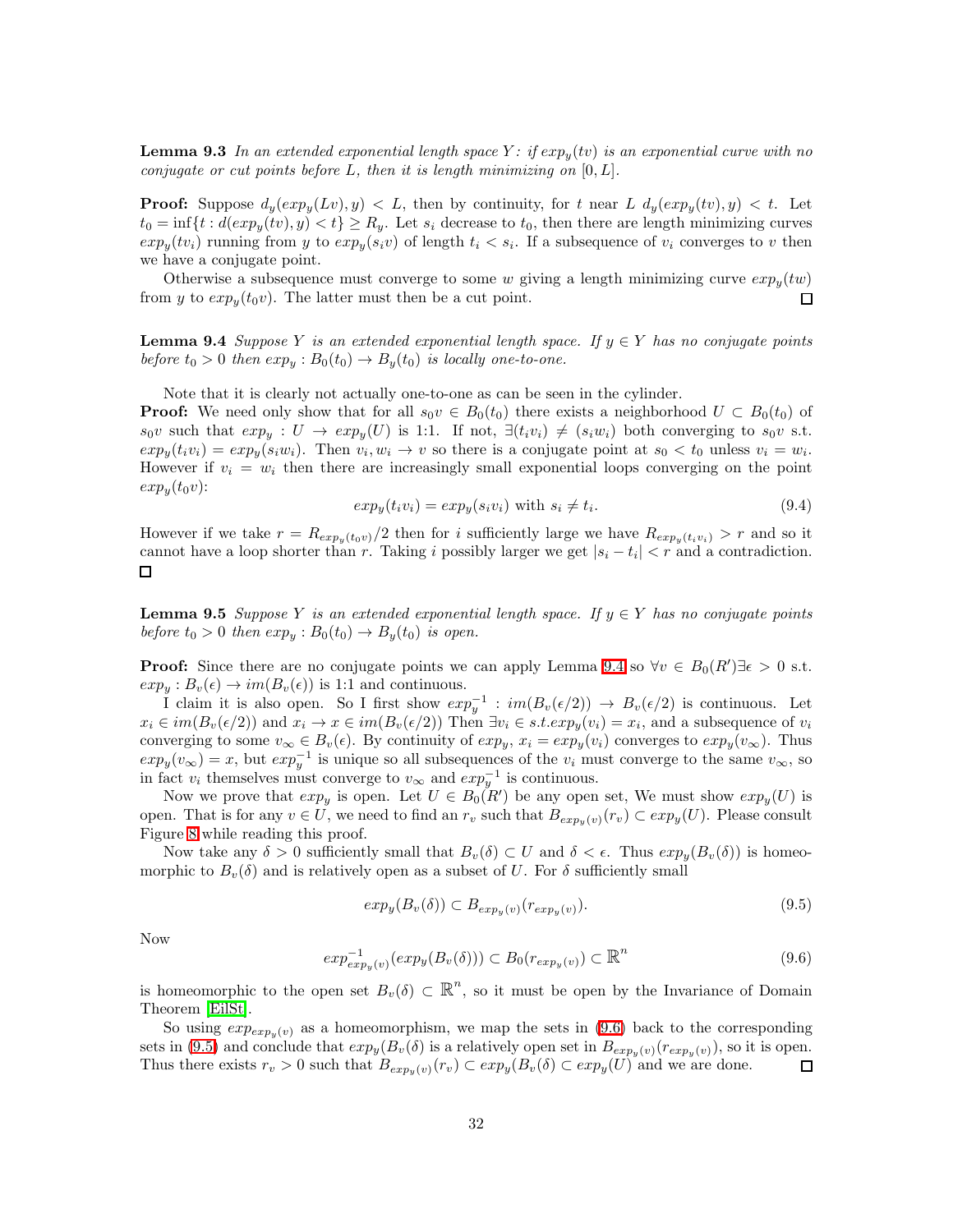

<span id="page-32-2"></span>Figure 8: Setting up homeomorphisms from  $B_v(\delta)$  to  $exp_y(B_v(\delta))$  to  $exp_{exp_y(v)}^{-1}(exp_y(B_v(\delta)))$ .

<span id="page-32-0"></span>**Theorem 9.1** Suppose Y is an extended exponential length space with no conjugate points about a given point y before  $t = t_0$ , then the exponential map  $exp_{\tilde{u}}$  is a local homeomorphism from  $B_0(t_0)$ onto  $B_n(t_0)$ . So if Y is simply connected it is a homeomorphism.

**Proof:** The exponential map is continuous, open, locally 1:1 and onto by Lemmas [9.5,](#page-31-3) [9.4](#page-31-0) and [9.1,](#page-30-2) so it is a local homeomorphism, thus when applied to a simply connected space it is a homeomorphism.  $\Box$ 

#### <span id="page-32-1"></span>10 Local Isotropy and Conjugate Points

We now return to locally isotropic exponential length spaces Y with  $W<sub>Y</sub>$  empty. Our goal is to show that the universal covers of such spaces must be  $\mathbb{S}^n$ ,  $\mathbb{H}^n$  or  $\mathbb{E}^n$ . Recall that when proving that complete simply connected Riemannian manifolds with constant sectional curvature are limited to these three cases, one first shows that either there are no conjugate points or there is exactly one conjugate point and thus the exponential map can be inverted to get either a map from the Riemannian manifold to  $\mathbb{R}^n$  or to  $S^n$ .

Here we complete this first step [Lemma [10.6\]](#page-35-0). To show that all exponential curves have conjugate points at the same locations, we first construct isometries of balls along the exponential curves [Lemma [10.2\]](#page-33-0) and then study the behavior of exponential curves which are located near each other [Lemma [10.4\]](#page-34-0). (c.f. [\[doC\]](#page-42-15)).

Recall that we've proven that all locally isotropic exponential length spaces have extended exponential length structures. Recall also that the definition of an exponential curve is only in a positive direction so that in general  $exp_p(tv)$  is not an exponential curve through  $t = 0$  [Example [9.1\]](#page-30-1).

<span id="page-32-3"></span>**Lemma 10.1** For all y in a locally isotropic exponential length space Y, the curve  $c(t) = exp<sub>y</sub>(tv)$ is exponential for all  $t \in \mathbb{R}$ .

**Proof:** We need only show there exists  $\epsilon > 0$  such that  $d_Y(exp_y(-\epsilon v), exp_y(\epsilon v)) = 2\epsilon$  since all length minimizing curves are exponential and then we'd be able to apply Lemma [8.1.](#page-28-6)

Now

$$
d_Y(exp_y(\epsilon v), exp_y(-\epsilon v)) = F_y(\pi, \epsilon, \epsilon) > F_y(\theta, \epsilon, \epsilon)
$$
\n(10.1)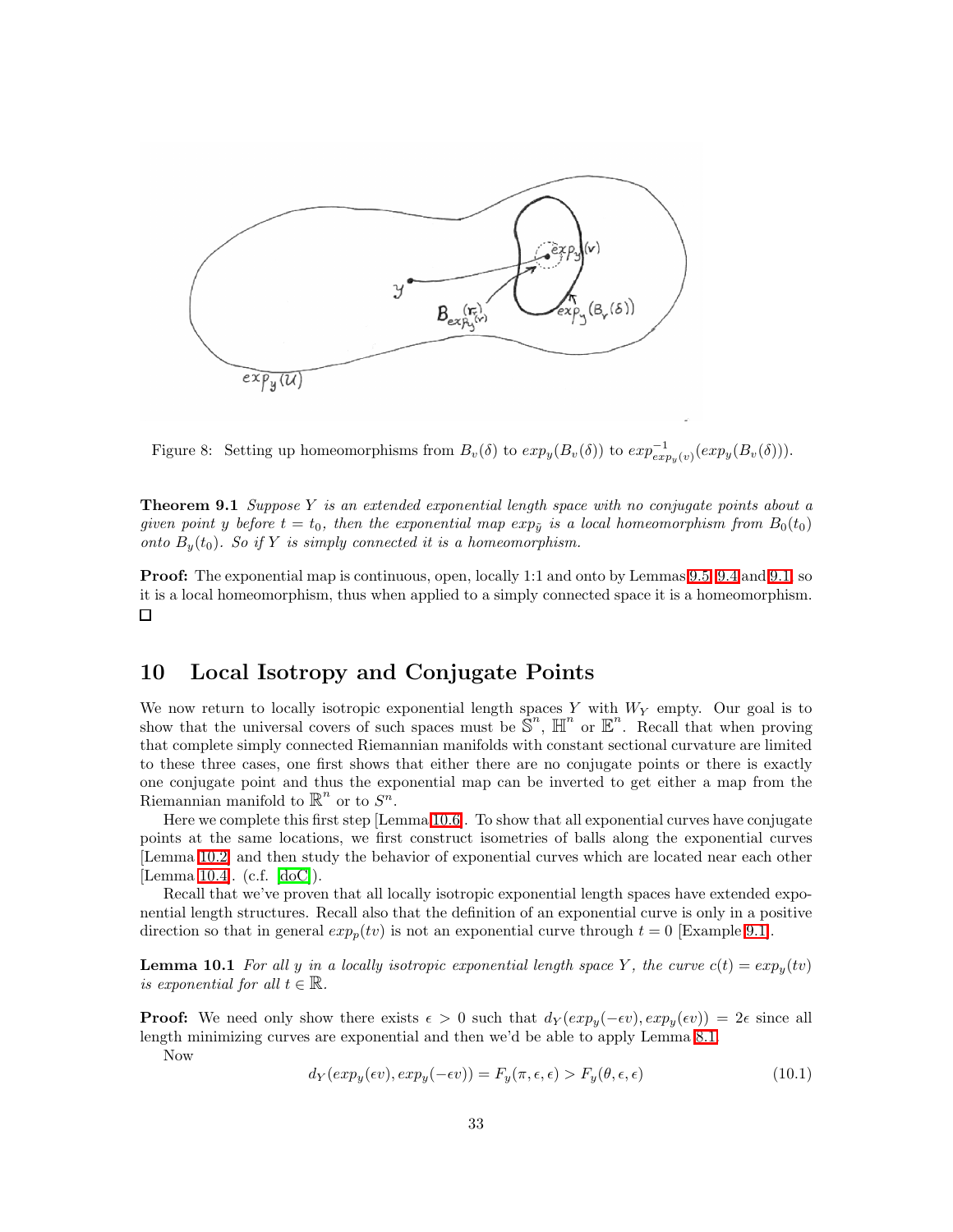for all  $\theta < \pi$  by Lemma [7.4](#page-25-0) combined with [\(1.22\)](#page-7-0) of the definition of locally isotropic. Thus we have a one point set:

$$
\partial B_y(\epsilon) \cap \partial B_{exp_y(\epsilon v)}(2\epsilon) = \{exp_y(-\epsilon v)\}\tag{10.2}
$$

<span id="page-33-1"></span>Take  $\epsilon < R_y/3$  sufficiently small that if  $x \in \bar{B}_y(\epsilon)$  we know  $R_x > 2R_y/3$ . Set  $x = exp_y(\epsilon v)$ . Then there exists  $w \in S^{n-1}$  such that  $exp_x(tw) = exp_y(($ 

epsilon – t)v) because  $exp_y((\epsilon-t)v)$  is minimizing on  $(0, \epsilon) \subset [0, R_y]$ . On the other hand  $exp_x(tw)$ is minimizing on  $[0, 2\epsilon] \subset [0, R_x]$  so  $d_Y(\exp_x(2\epsilon w), x) = 2\epsilon$  and by  $(10.2) \exp_x(2\epsilon w) = \exp_y(-\epsilon v)$ <br>and we are done. and we are done.

<span id="page-33-0"></span>**Lemma 10.2** Let Y denote an everywhere locally isotropic exponential length space with isotropy radius R, where R may be infinity.

Suppose  $f: A \to B$  is an isometry and  $A \subset B_x(R/2)$  and  $B \subset B_{f(x)}(R/2)$ . Then we can extend the map f so that  $f : B_x(R/2) \to B_{f(x)}(R/2)$  is an isometry.

We do not claim this extension is unique.

**Proof:** First of all Y can be temporarily given a locally isotropic exponential length structure such that  $F_x = F_y$  for all  $x, y \in Y$  by Lemma [7.9.](#page-27-2)

Let  $y = f(x)$ ,  $A' = exp<sub>x</sub><sup>-1</sup>(A) \subset B<sub>0</sub>(R)$  and  $B' = exp<sub>y</sub><sup>-1</sup>(B) \subset B<sub>0</sub>(R)$ . Let  $df<sub>x</sub> : A' \to B'$  be defined as

$$
df_x(v) = exp_y^{-1}(f(exp_x(v))).
$$
\n(10.3)

We claim  $df_x$  is in  $S0(n)$ . Clearly  $df_x(0) = 0$  and  $df_x(v) = |v|$  for all  $v \in A'$  by the choice of x and y. Thus for all  $v, w \in A'$  we have

$$
|df_x(v) - df_x(w)|^2 = |v|^2 + |w|^2 - 2|v||w|cos(\theta), \qquad (10.4)
$$

where  $\theta = d_S(df_x(v), df_x(w))$ . Now using  $F_x = F_y$  we have

$$
F_x(\theta, |v|, |w|) = d_Y(\exp_x(df_x(v)), \exp_x(df_x(w))) = d_Y(\exp_y(v), \exp_y(w)) \tag{10.5}
$$

$$
= F_y(d_S(v, w), |v|, |w|) = F_x(d_S(v, w), |v|, |w|). \tag{10.6}
$$

This implies  $\theta = d_S(v, w)$  by Lemma [7.4,](#page-25-0) so

$$
|df_x(v) - df_x(w)|^2 = |v|^2 + |w|^2 - 2|v||w|cos(\theta) = |v - w|
$$
\n(10.7)

and we have our claim.

Now since  $df_x$  is in  $SO(n)$ , although it may not completely be determined depending on the size of A', we can extend  $df_x$  to an element of  $S0(n)$  mapping  $B_0(R) \to B_0(R)$ . Note that  $df \cdot g$  is also a possible extension of df as long as g is in the subgroup of  $S0(n)$  preserving A'.

We can extend the definition of f as  $f(z) = exp_y(df_x(exp_x^{-1}(z)))$  which agrees with f on A. Then given  $x_i \in B_x(R)$  let  $s_i v_i = exp_x^{-1}(x_i)$  with  $|v_i| = 1$  and we have

$$
d_Y(f(x_1), f(x_2)) = F_y(d_S(df_x(v_1), df_x(v_2)), s_1, s_2)
$$
\n(10.8)

$$
= F_y(d_S(v_1, v_2), s_1, s_2) \tag{10.9}
$$

$$
= F_x(d_S(v_1, v_2), s_1, s_2) \tag{10.10}
$$

$$
= d_Y(x_1, x_2). \t\t(10.11)
$$

so we have an isometry.

 $\Box$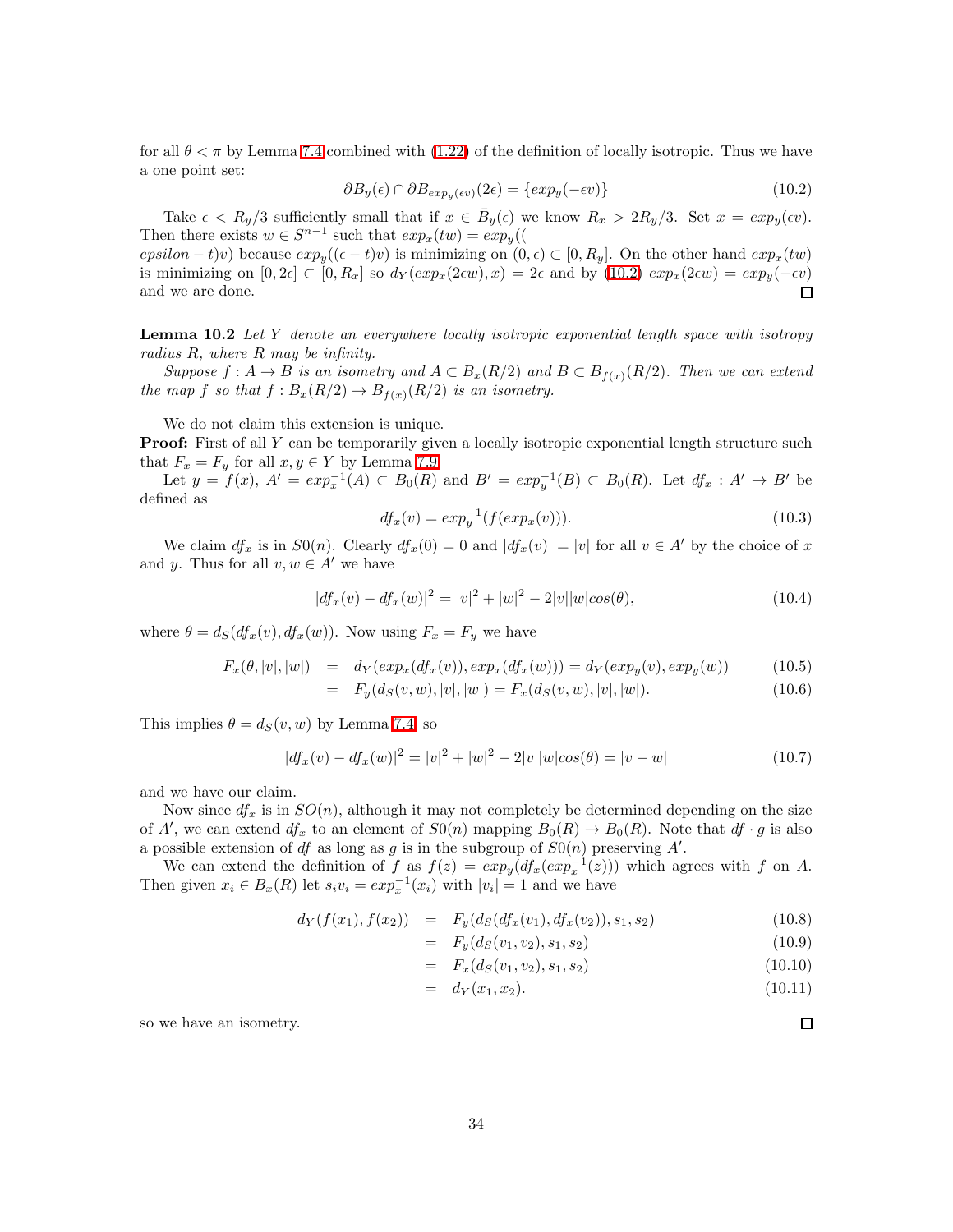**Corollary 10.3** Suppose Y is a locally isotropic exponential length space everywhere. Given any  $L > 0$  and  $r \in (0, R/4)$  there exists a sector defined by some  $\theta_{L,x,r} > 0$  such that

$$
d_Y(exp_x(tw), exp_x(tv)) < r \qquad \forall t \in [0, L] \tag{10.12}
$$

for all  $v, w \in S^{n-1}$  such that  $d_S(v, w) < \theta_{L,x,v}$ .

**Proof:** If not then there exist  $w_i, v_i \in S^{n-1}, d_S(v_i, w_i) \to 0$  and  $t_i \in [0, L]$  such that

$$
d_Y(exp_x(t_iw_i), exp_x(t_iv_i)) \ge r.
$$
\n(10.13)

<span id="page-34-0"></span>Since we know there exist converging subsequences of  $t_i w_i$  and of  $t_i v_i$ , and they must converge to the same tv, and the exponential map is continuous, we get a contradiction. □

**Lemma 10.4** Suppose Y is a locally isotropic length space everywhere with isotropy radius  $R$  and  $N \in \mathbb{N}$ . Then we can extend the isotropic behavior in thin sectors: given

$$
d_S(v_1, w_1) = d_S(v_2, w_2) = \theta < \min\{\theta_{(N+1)R/4, x_1, R/4}, \theta_{(N+1)R/4, x_2, R/4}\},\tag{10.14}
$$

and

$$
d_S(v_1, \bar{w}_1) = d_S(v_2, \bar{w}_2) = \bar{\theta} < \min\{\theta_{(N+1)R/4, x_1, R/4}, \theta_{(N+1)R/4, x_2, R/4}\},\tag{10.15}
$$

<span id="page-34-1"></span>and  $d_S(w_1, \bar{w}_1) = d_S(w_2, \bar{w}_2)$ , then

$$
d_Y(exp_{x_1}(tv_1), exp_{x_1}(sw_1)) = d_Y(exp_{x_2}(tv_2), exp_{x_2}(sw_2))
$$
\n(10.16)

$$
d_Y(exp_{x_1}(tv_1), exp_{x_1}(\bar{s}\bar{w}_1)) = d_Y(exp_{x_2}(tv_2), exp_{x_2}(\bar{s}\bar{w}_2))
$$
\n(10.17)

$$
d_Y(exp_{x_1}(\bar{s}\bar{w}_1), exp_{x_1}(sw_1)) = d_Y(exp_{x_2}(\bar{s}\bar{w}_2), exp_{x_2}(sw_2))
$$
\n(10.18)

whenever  $t, s, \bar{s} \in [0, NR/4]$  with  $|t - s| < R/4$  and  $|t - \bar{s}| < R/4$ .

**Proof:** By our choice of  $\theta$ , for all  $k = 0..N$  we know that  $exp_x([0, kR/4]w_i) \subset T_{exp_x([0, kR/4]v}(R/(4k))$ and  $exp_x([0, kR/4]\bar{w}_i) \subset T_{exp_x([0, kR/4]v}(R/(4k)).$  We will prove [\(10.16\)](#page-34-1)-[\(10.18\)](#page-34-1) inductively with  $t, s, \overline{s} \in [0.kR/4]$  and k increasing to N.

We start with  $k = 0$ . Choose  $g \in S(0,n)$  which maps  $v_1$  to  $v_2$ ,  $w_1$  to  $w_2$  and  $\bar{w}_1$  to  $\bar{w}_2$ , then by Lemma [7.6,](#page-26-1) there is an isometry  $f_g: B_{x_1}(R) \to B_{x_2}(R)$  which maps  $exp_{x_1}([0, R]v_1)$  to  $exp_{x_2}([0,R]v_2)$ ,  $exp_{x_1}([0,R]w_1)$  to  $exp_{x_1}([0,R]w_2)$  and  $exp_{x_1}([0,R]\bar{w}_1)$  to  $exp_{x_1}([0,R]\bar{w}_2)$  and we have  $(10.16)-(10.18)$  $(10.16)-(10.18)$  for  $t, s \in [0, R/2]$ .

Suppose we have [\(10.16\)](#page-34-1)-[\(10.18\)](#page-34-1) for  $t, s, \bar{s} \in [0, kR/4]$  Set  $y_1 = exp_{x_1}((kR/4)v_1)$  and  $y_2 =$  $exp_{x_2}((kR/4)v_2)$  and let

$$
A = B_{y_1}(R/2) \cap (exp_{x_1}([0, kR/4]v_1) \cup (exp_{x_1}([0, kR/4]w_1) \cup (exp_{x_1}([0, kR/4]\bar{w}_1)).
$$
 (10.19)

Let

$$
B = B_{y_2}(R/2) \cap (exp_{x_2}([0, kR/4]v_2) \cup (exp_{x_2}([0, kR/4]w_2) \cup (exp_{x_2}([0, kR/4]\bar{w}_2)).
$$
 (10.20)

By the fact that [\(10.16\)](#page-34-1)-[\(10.18\)](#page-34-1) holds for  $t, s, \overline{s} \in [0, kR/4]$  and all other distances in A and B are determined by the fact that the exponential curves are length minimizing, we can define an isometry  $f: A \to B$  such that  $f(exp_{x_1}(tv_1)) = exp_{x_2}(tv_2), f(exp_{x_1}(sw_1)) = exp_{x_2}(sw_2)$  and

$$
f(exp_{x_1}(s\bar{w}_1)) = exp_{x_2}(s\bar{w}w_2).
$$
\n(10.21)

By Lemma [10.2](#page-33-0) we can extend this isometry to an isometry  $f : B_{y_1}(R/2) \to B_{y_2}(R/2)$ .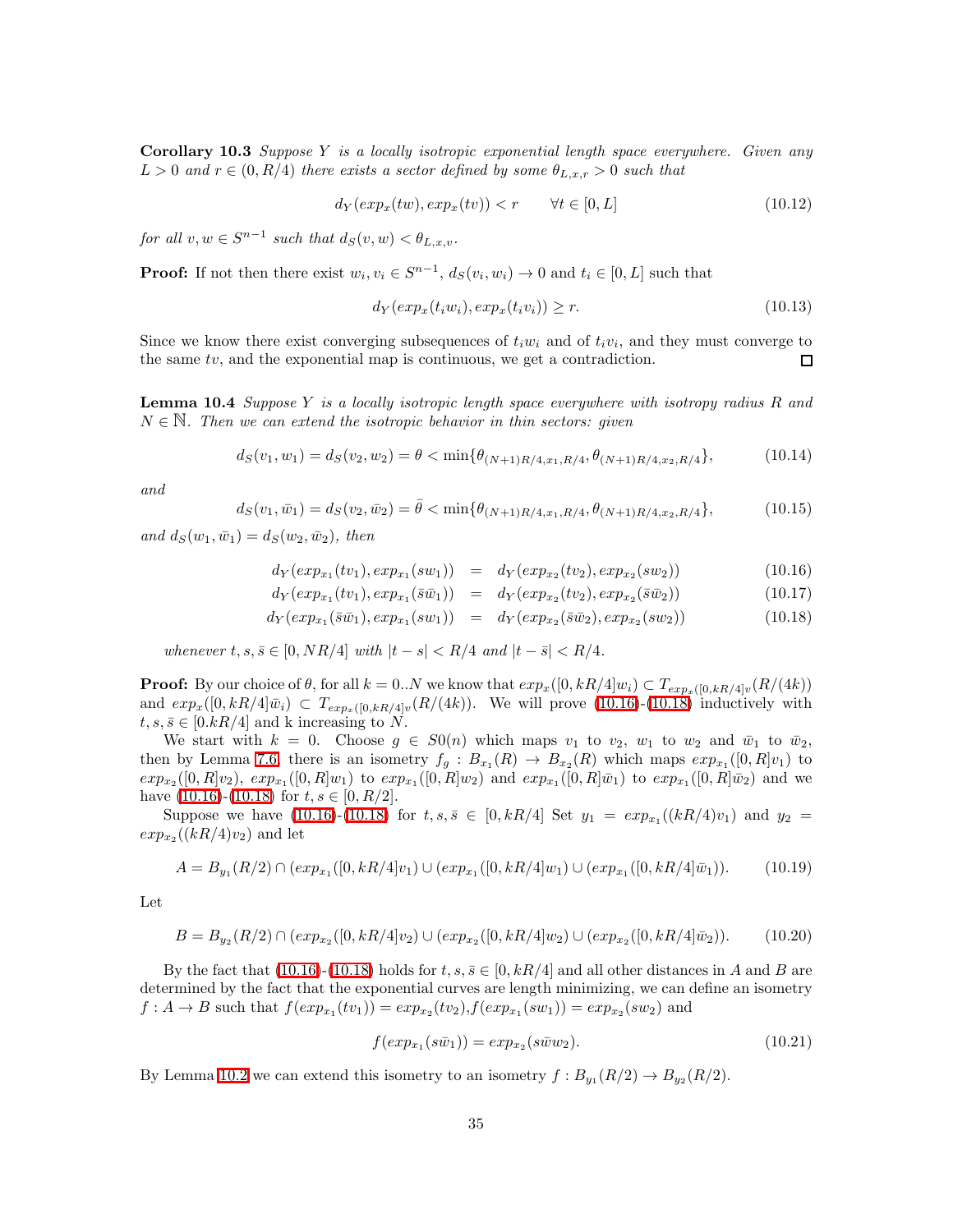Since by the choice of  $\theta$ ,

$$
exp_{x_1}([kR/4 - R/4, kR/4 + R/4]w_1) \subset B_{y_1}(R/2)
$$
\n(10.22)

and, by the choice of  $\bar{\theta}$ ,

$$
exp_{x_1}([kR/4 - R/4, kR/4 + R/4]\bar{w}_1) \subset B_{y_1}(R/2)
$$
\n(10.23)

these exponential curves restricted to  $[kR/4-R/4, kR/4]$  are in A. Since isometries map exponential curves to exponential curves we know  $f$  must map these entire segments to the corresponding exponential curves extended as well. That is  $f(exp_{x_1}(tv_1)) = exp_{x_2}(tv_2)$ ,  $f(exp_{x_1}(sw_1)) = exp_{x_2}(sw_2)$ and  $f(exp_{x_1}(s\bar{w}_1)) = exp_{x_2}(s\bar{w}_2)$  for  $t, s \in ((k-1)R/4, (k+1)R/4)$  and we have [\(10.16\)](#page-34-1)-[\(10.18\)](#page-34-1) for  $t, s \in ((k-1)R/4, (k+1)R/4).$ 

<span id="page-35-3"></span>Thus by induction we have [\(10.16\)](#page-34-1)-[\(10.18\)](#page-34-1) for  $t, s, \bar{s} \in ((k-1)R/4, (k+1)R/4)$  where  $k = 0..N$ .<br>
ren any  $t, s \in [0, NR/4]$  such that  $|t - s| < R/4$  we set  $k = [4 \min_{t,s} / R]$  and similarly for  $\bar{s}$ . Given any  $t, s \in [0, NR/4]$  such that  $|t - s| < R/4$  we set  $k = [4 \min_{t,s} /R]$  and similarly for  $\bar{s}$ .

**Lemma 10.5** In a locally isotropic exponential length space Y, if  $exp_y(tv)$  is length minimizing on  $[0, L]$  then it has no conjugate points before L.

**Proof:** Suppose that  $exp_y(tv)$  has a conjugate point in  $(0, L)$ . So there exists  $v_i \neq w_i$  both converging to v and  $t_i, s_i \to t_0$  such that  $exp_y(t_i v_i) = exp_y(s_i w_i)$ . For i sufficiently large,

$$
d_S(v_i, w_i) < \min\{\theta_{2L, y, R/4}\} \text{ and } |s_i - t_i| < \min\{R/4, L - t_0\}. \tag{10.24}
$$

<span id="page-35-1"></span>Let  $\bar{v}_i$  be chosen such that  $d_S(\bar{v}_i, v) = d_S(v_i, w_i)$ , so by Lemma [10.4,](#page-34-0) we get

$$
d_Y(exp_y(t_i v), exp_y(s_i \bar{v}_i)) = d_Y(exp_y(t_i v_i), exp_y(s_i w_i)) = 0,
$$
\n(10.25)

<span id="page-35-2"></span>and

$$
d_Y(exp_y(s_i v), exp_y(t_i \bar{v}_i)) = d_Y(exp_y(t_i v_i), exp_y(s_i w_i)) = 0.
$$
\n(10.26)

Since  $exp_y(tv)$  is length minimizing curve up to L, and  $t_i, s_i \leq L$ , [\(10.25\)](#page-35-1) implies that

$$
s_i \le d_Y(y, \exp_y(t_i v_i)) = t_i \tag{10.27}
$$

while [\(10.26\)](#page-35-2) implies that  $t_i \leq d_Y(y, exp_y(s_i v_i)) = s_i$ . Thus  $s_i = t_i$  and both  $exp_y(t_i \bar{v}_i)$  and  $exp_y(t_i v)$ are distinct length minimizing curves which gives us a cut point before L. This is impossible on a length minimizing curve by Lemma [9.2.](#page-30-3)  $\Box$ 

<span id="page-35-0"></span>**Lemma 10.6** Let Y denote an everywhere locally isotropic exponential length space. If there is an exponential curve with a conjugate point at  $t_0$  then every exponential curve from a point in Y' has a conjugate point at  $t_0$ . In fact so do all exponential curves in any covering space of Y.

Note that this is not true for cut points as can be seen when  $Y$  is a cylinder. **Proof:** Fix  $x, y \in Y$  and  $v, \overline{v} \in S^{n-1}$ .

If an exponential curve  $exp_x(tv)$  has a conjugate point at  $t_0$  then there exist distinct exponential curves  $exp_x(tv_i)$ ,  $exp_x(tw_i)$  running from x to  $exp_x(t_iv_i) = exp_x(s_iw_i)$  converging to it with  $t_i, s_i \rightarrow$  $t_0$  and  $v_i, w_i \to v$ . Eventually

$$
\max\{d_S(v_i, v), d_S(w_i, v), d_S(v_i, w_i)\} < \min\{\theta_{(N+1)R/4, x, v, R/4}, \theta_{(N+1)R/4, y, w, R/4}\} \tag{10.28}
$$

where we take  $N > 8t_0/R$ .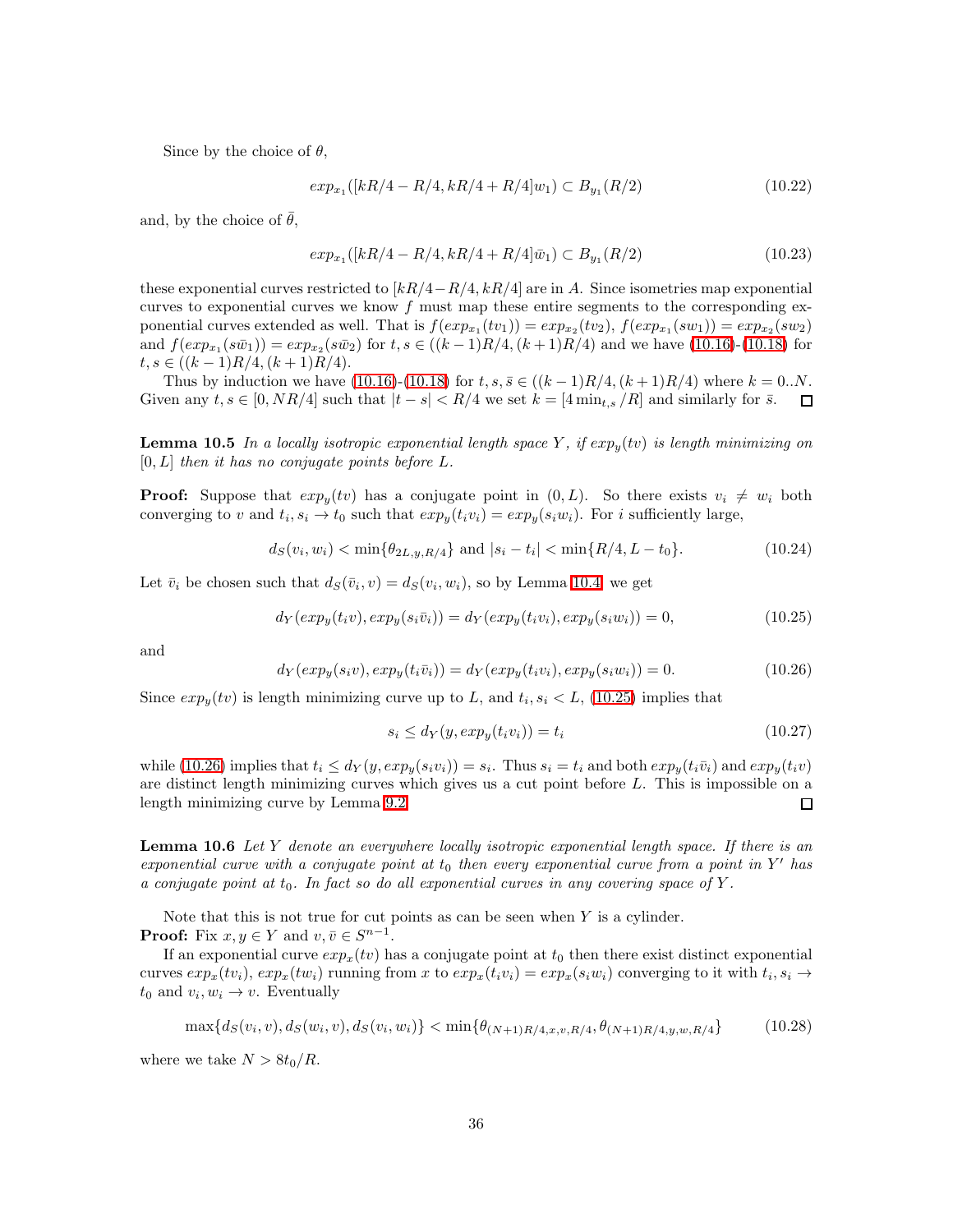Choose  $\bar{v}_i$  and  $\bar{w}_i$  in  $S^{n-1}$  such that

 $d_S(\bar{v}, \bar{v}_i) = d_S(v, v_i) \qquad d_S(\bar{v}, \bar{w}_i) = d_S(v, w_i) \qquad d_S(\bar{w}_i, \bar{v}_i) = d_S(w_i)$  $(10.29)$ 

Then by Lemma [10.4](#page-34-0) we have

$$
d_Y(exp_x(tv_i), exp_x(sv)) = d_Y(exp_y(t\bar{v}_i), exp_y(s\bar{v})) \qquad (10.30)
$$

$$
d_Y(exp_x(tw_i), exp_x(sv)) = d_Y(exp_y(t\bar{w}_i), exp_y(s\bar{v})) \qquad (10.31)
$$

$$
d_Y(exp_x(tv_i), exp_x(sw_i)) = d_Y(exp_y(t\bar{v}_i), exp_y(s\bar{w}_i))
$$
\n(10.32)

whenever  $t, s \in [0, NR/4]$  with  $|t - s| < R/4$ .

Since  $t_i, s_i \to t_0$ , eventually they are close and  $\in [0, NR/4]$  thus

$$
0 = d_Y(exp_x(t_i v_i), exp_x(s_i w_i)) = d_Y(exp_y(t_i \bar{v}_i), exp_y(s_i \bar{w}_i)).
$$
\n
$$
(10.33)
$$

 $\Box$ 

<span id="page-36-1"></span><span id="page-36-0"></span>11 Simply Connected Locally Isotropic Spaces

In this section we study simply connected locally isotropic exponential length spaces proving that they are homeomorphic to either  $\mathbb{R}^n$  or  $\mathbb{S}^n$  [Theorem [11.1\]](#page-36-1) and constructing global isometries [Lemmas [11.1](#page-37-1) and [11.2\]](#page-38-1). We also prove a nice result about triangles [Lemma [11.3\]](#page-37-0).

**Theorem 11.1** A simply connected locally isotropic exponential length space Y is homeomorphic to  $\mathbb{R}^n$  or  $\mathbb{S}^n$  where n is the exponential dimension of Y. The homeomorphism is  $exp_y: U \to Y$  where  $U = \mathbb{R}^n$  if Y is unbounded and, if Y is bounded,  $U = B_0(D) \backslash \sim$  where  $v \sim w$  if  $|v| = |w| = D$  where  $diam(Y) = D.$ 

**Proof:** Clearly if there are no conjugate points then we are done by Lemma [9.1.](#page-32-0) Otherwise there is a first conjugate point at some  $t_0 > R$  and by Lemma [10.6](#page-35-0) every exponential curve has a first conjugate point at the same  $t_0 > R$ . Choose one point  $p \in Y$ . Then  $\sup_{q \in Y} d_Y(p,q) \leq t_0$  by Lemmas [10.5](#page-35-3) and [9.2.](#page-30-3)

Since this is true for all  $p \in Y$ , we have  $t_0 = diam(Y)$ . Furthermore  $exp_p : B_0(t_0) \to B_p(t_0)$  is a homeomorphism by Lemma [9.1.](#page-32-0) If  $exp_p$  maps  $\partial B_0(t_0)$  to a single point then we are done.

Fix  $v \in S^{n-1}$ . We know there exists  $v_i \neq \bar{v}_i$  both converging to v and  $s_i, t_i \to t_0$  such that  $exp_p(t_i v_i) = exp_p(s_i \overline{v}_i)$ . Note that either  $t_i \geq t_0$  or  $s_i \geq t_0$  since  $exp_p$  is 1:1 on  $B_0(t_0)$ .

Let  $\theta_i = d_S(v_i, v)$  and  $th\bar{e}ta_i = d_S(\bar{v}_i, v)$  so  $\theta_i \to 0$  and  $\bar{\theta}_i \to 0$ . Eventually

$$
\max{\{\theta_i, \bar{\theta}_i\}} < \theta_{2t_0, p, R/4} / 2. \tag{11.1}
$$

So applying Lemma [10.4](#page-34-0) taking p to p,  $v_i$  to itself and  $\bar{v}_i$  to some vector  $w_i$ , we get  $exp_p(t_i w_i)$  $exp_p(s_i\bar{v}_i)$ . So in fact

$$
exp_p(t_i w_i) = exp_p(t_i v_i). \t\t(11.2)
$$

Since  $d_s(v_i, w_i) = \overline{\theta}_i \leq \theta_i + \overline{\theta}_i \to 0$ , we know eventually it is  $\langle \theta_{2t_0,p,R/4}/2 \text{ Given any } \overline{v}, \overline{w} \in S^{n-1}$ such that  $d_S(\bar{w}, \bar{v}) = \bar{\theta}_i$  we can apply Lemma [10.4](#page-34-0) again mapping p to p,  $v_i$  to  $\bar{v}$  and  $w_i$  to  $\bar{w}$  to get

$$
exp_p(t_i\bar{v}) = exp_p(t_i\bar{w})
$$
 whenever  $d_S(\bar{v}, \bar{w}) < \bar{\theta}_i$ . (11.3)

<span id="page-36-2"></span>Now for any  $w \in S^{n-1}$ ,  $d_S(w, v_0) = k_i \overline{\theta}_i + \phi_i$  where  $\phi_i < \theta_i$ . So there exists  $\overline{w}_i \in S^{n-1}$  such that  $d_S(w, w_i) < \theta_i$ . Applying [\(11.3\)](#page-36-2) repeatedly along an exponential curve from  $w_i$  to  $v_0$  at intervals of length  $\theta_i$ , we get  $exp_p(t_i v) = exp_p(t_i \bar{w}_i)$ . Taking i to infinity and using the continuity of  $exp_p$ ,  $t_i \rightarrow t_0$ ,  $w_i \rightarrow w$  we get  $exp_y(t_0v_0) = exp_y(t_0w)$ .  $\Box$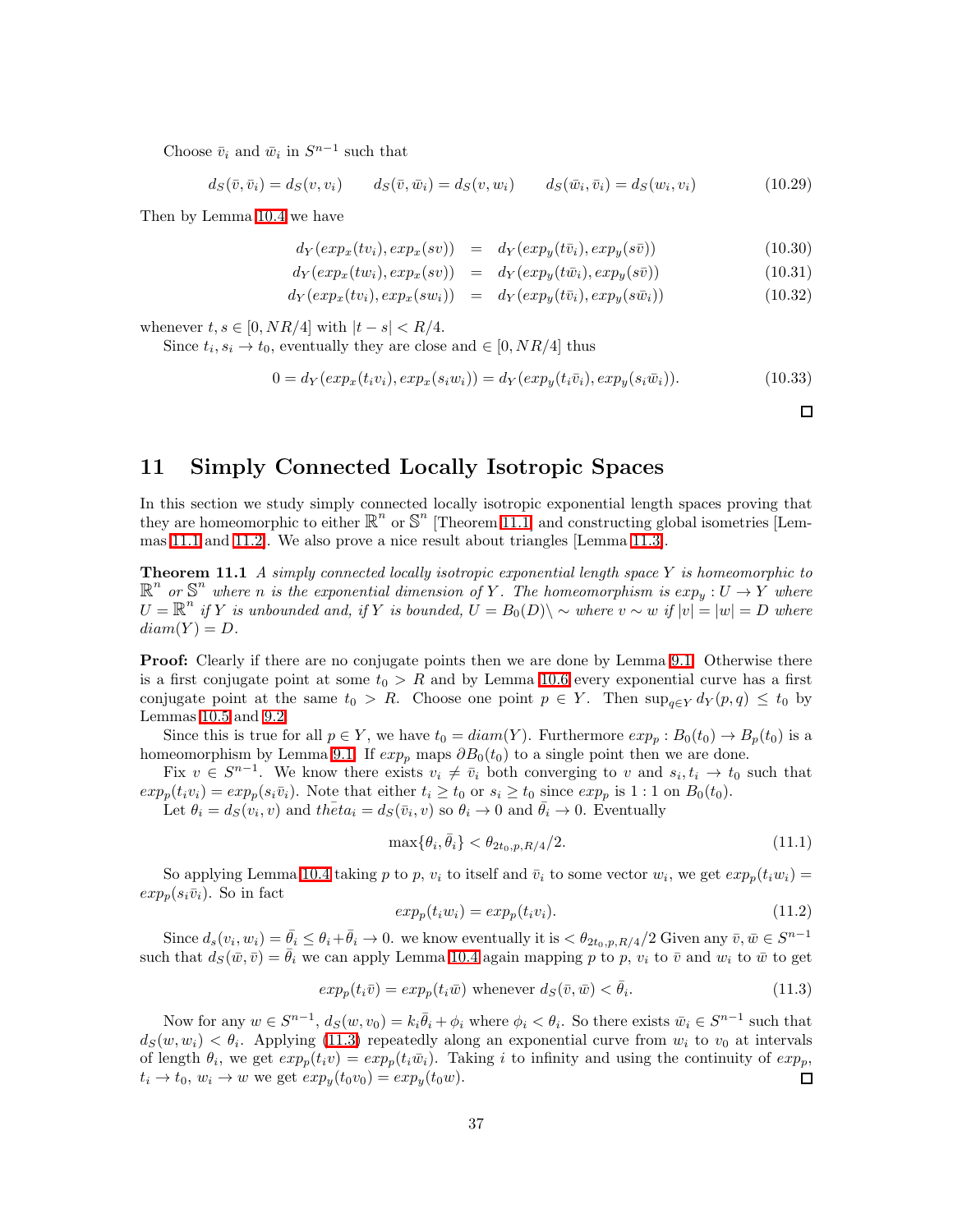<span id="page-37-1"></span>**Lemma 11.1** Suppose Y is a simply connected locally isotropic exponential length space. If  $y_1, y_2 \in$ Y and  $g \in S0(n)$  then there is an isometry  $f_g: Y \to Y$  such that  $f_g(x) = exp_{y_2}(g(exp_{y_1}^{-1}(x)))$  for all  $x \in B_y(D)$  where  $D = diam(Y) \in (0, \infty]$ .

**Proof:** By Lemma [11.1](#page-36-1) we know that  $exp_{y_1}^{-1}$  is well defined on  $B_{y_1}(t_0)$  where  $t_0$  is both the first conjugate point and the diameter. Here  $t_0$  may be infinity. We need only verify that  $f_g$  is an isometry from  $B_{y_1}(D) \to B_{y_2}(D)$  since then it is forced to be a global isometry by continuity since  $\partial B_y(D)$  is a single point for all  $y \in Y$ .

Since Y is simply connected we need only verify that  $f_q$  is a local isometry. That is, for all  $x \in Y$ , there exists  $r > 0$  such that  $f_q$  restricted to  $B_x(r)$  maps isometrically onto  $B_{f(x)}(r)$ . We will choose  $r < D - d_Y(x, y_1)$  to avoid trouble in the  $\mathbb{S}^n$  case.

Now fix  $x_1 \in B_{y_1}(D)$  and let  $s_1v_1 = exp_{y_1}^{-1}(x_1)$ . Let

$$
\theta_1 = \min\{\theta_{(D,y_1,R/4}, \theta_{D,y_2,R/4}\},\tag{11.4}
$$

Since  $exp_{y_1}$  is a homeomorphism, we can take r to be sufficiently small that for all  $x \in B_{x_1}(r)$ , we have  $d_S(exp_{y_1}^{-1}(x)/|exp_{y_1}^{-1}(x)|, v_1) < \theta_1$ .

For any  $z_1, z_2 \in B_{x_1}(r)$ , let  $s_i w_i = exp_{y_1}^{-1}(z_i)$ . Since  $d_S(w_i, v_1) < \theta$ , we can apply Lemma [10.4](#page-34-0) to see that

$$
d_Y(z_1, z_2) = d_Y(exp_{y_1}(s_1w_1), exp_{y_1}(s_2w_2))
$$
\n(11.5)

$$
= d_Y(exp_{y_2}(s_1gw_1), exp_y(s_2gw_2)) = d_Y(f_g(z_1), f_g(z_2)).
$$
\n(11.6)

 $\Box$ 

Note that the above Lemma implies that if we have a triangle formed by two length minimizing curves of lengths  $a < D$  and  $b < D$  and any angle  $\theta$  between them then the length of the third side is determined depending only on  $\theta$ , a and b.

<span id="page-37-2"></span>**Corollary 11.2** Suppose Y is a simply connected locally isotropic exponential length space then its isotropy radius is the diameter D or infinity in the unbounded case.

<span id="page-37-0"></span>We now prove that given a triangle with sides of length  $a, b$  and  $c$  we can determine the angle opposite c, however we must restrict our lengths to avoid the pole which causes indeterminacy even  $\sin S^n$ .

**Lemma 11.3** If Y is a simply connected locally isotropic exponential length space with diameter  $D \in [R, \infty]$  then for all  $y \in Y$ ,  $a, b, c \in (0, D)$ , if  $d_Y(exp_y(bv), exp_y(aw)) = c$  then  $d_S(v, w) = c$  $\theta(a, b, c)$ . In particular, if  $a + b + c = 2D$  then  $\theta(a, b, c) = \pi$ .

**Proof:** Corollary [11.2](#page-37-2) and Lemma [7.4](#page-25-0) imply the existence of  $\theta(a, b, c)$ .

Look at the triangle between the points  $x_2$ ,  $exp_{x_2}(aw_2)$  and  $exp_{x_2}(bv_2)$ . Join the later two points by a length minimizing curve  $C(t)$  parametrized by arclength such that  $C(0) = exp_{x_2}(bv_2)$ . Note that since  $d_Y(x_2, C(t)) \leq D$  then  $a + t \leq D$  and  $b + (c - t) \leq D$  so  $a + b + c \leq 2D$ .

If  $a+b+c=2D$  then  $C(t)$  hits the point  $\bar{x}_2 = \partial B_{x_2}(D)$ . Since  $C(t)$  runs minimally to this point and  $d(exp_{x_2}(tw_2), \bar{x}_2) = D - t$  including  $t = a$ , we know  $C(t) = exp_{x_2}((t + a)w_2)$  for  $t \in [0, D - a]$ . Similarly  $C(c-t) = exp_{x_2}((t+b)v_2)$ . So we have an exponential curve running from  $x_2$  through  $\bar{x}_2$  and back to  $x_2$  and  $a + b + c = 2D$ . Since this curve must be minimizing on segments of length  $D = t_0$  by the by Corollary [9.3](#page-30-4) we have  $d_Y(exp_{x_2}((D/2)v_2), exp_{x_2}((D/2)w_2)) = D$ . However, we can join these points by a curve through  $x_2$  of length D so that curve must be an exponential curve and so  $d_S(v_2, w_2) = \pi$  by Lemma [10.1.](#page-32-3)

 $\Box$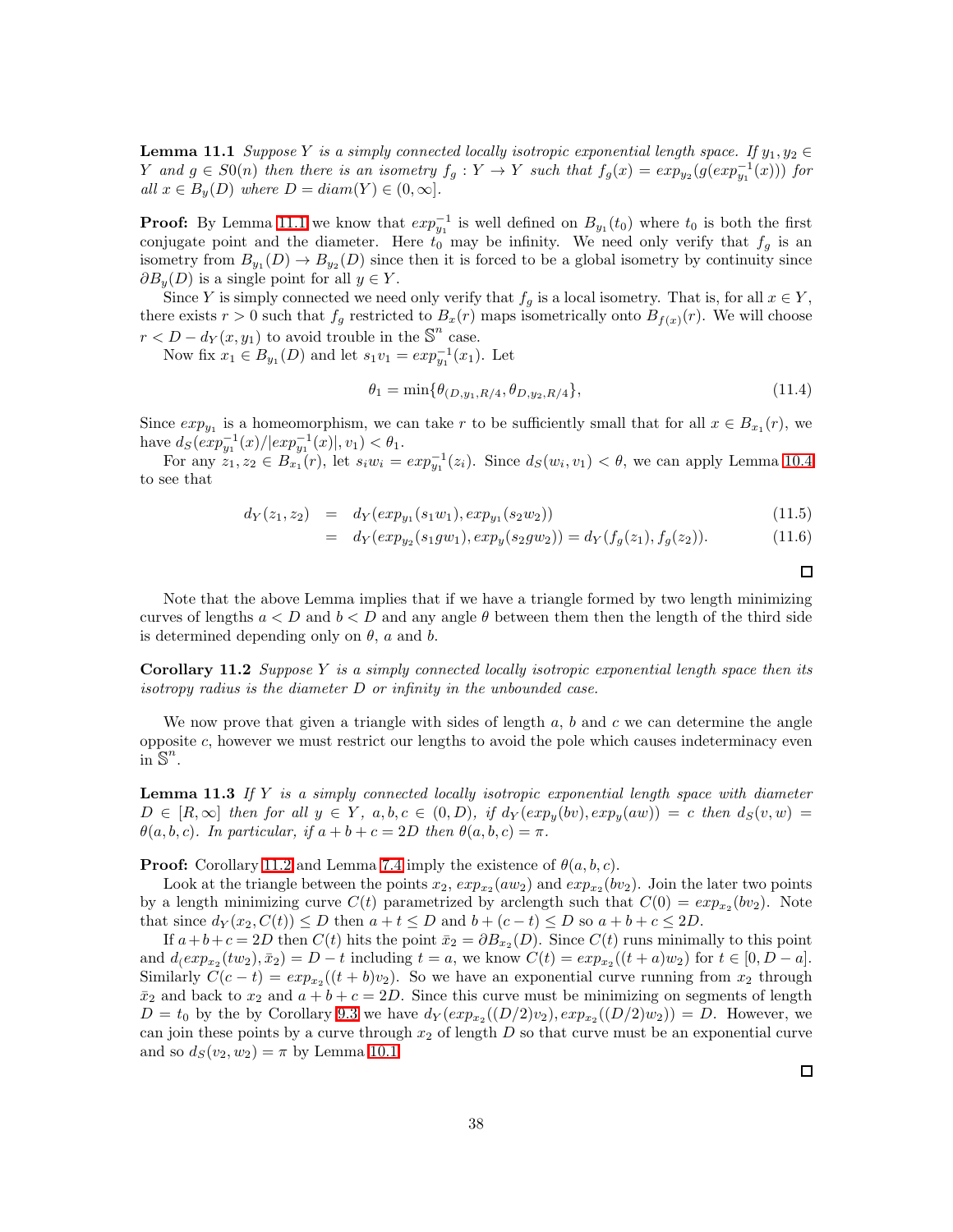We can now use Lemma [10.2](#page-33-0) to extend isometries between subdomains of  $Y$  to all of  $Y$ .

<span id="page-38-1"></span>**Theorem 11.2** If Y is a locally isotropic exponential length space which is simply connected. If  $f: A \to B$  is an isometry between subsets of Y, then there is an extension of f to an isometry from  $Y$  to  $Y$ .

**Proof:** If Y is unbounded then by Corollary [11.2,](#page-37-2)  $R = \infty$  and this is a consequence of Lemma [10.2.](#page-33-0) Suppose  $Y$  is bounded.

If  $A = Y$  then there is nothing to do. If there exists  $x \in Y \setminus A$  then  $A \subset B_u(D)$  where  $d_Y(y, x) = D$ . So we can apply Corollary [11.2](#page-37-2) and Lemma [10.2,](#page-33-0) to extend f to  $B_y(D)$ . Let  $f(x)$  be the only point in  $Y \setminus B_x(D)$ . Then f is continuous so it must be an isometry.  $\Box$ 

As a consequence of this theorem we know that there are global isometries mapping any point to any other point, that there are global isometries mapping any triangle to any other congruent triangle. In the unbounded case, combined with the fact that there the space is globally minimizing, we can use Busemann's Theorem to state that Y is either Euclidean or Hyperbolic space [\[Bu\]](#page-42-16).

#### <span id="page-38-0"></span>12 Birkhoff 's Theorem and Local Isotropy

In this section we apply Birkhoff's Theorem to complete proofs of Theorems [1.3](#page-7-2) and [2.1](#page-9-3) [\[Birk\]](#page-42-17). This theorem dates to 1941 and there are similar earlier theorems by Busemann which characterize  $\mathbb{H}^n$ and  $\mathbb{E}^n$  [\[Bu\]](#page-42-16). The difficulty with Busemann's theorems is that they assume extendibility of the geodesics as minimizing curves and this is not true in the sphere. Birkhoff's Theorem is stated in the following proof.

<span id="page-38-3"></span>**Theorem 12.1** If Y is a locally isotropic exponential length space which is simply connected then Y is isometric to  $S^n$ ,  $\mathbb{H}^n$  or  $\mathbb{R}^n$  where n is the exponential dimension of Y.

**Proof:** By Birkhoff's Theorem [\[Birk\]](#page-42-17) any length space such that the following hold is such a simply connected space form:

a)  $\overline{Y}$  has locally unique minimal geodesics.

b) any isometry on subsets of  $\overline{Y}$  extends to an isometry of the whole space.

Now (a) follows from Lemma [7.1](#page-24-2) and (b) follows from Theorem [11.2.](#page-38-1) Then we apply Theorem [11.1](#page-36-1) to show that n matches the dimension of the space form.  $\Box$ 

Remark 12.1 We could also prove this theorem without quoting Birkhoff, but rather using a more recent theorem which states that all locally compact two point homogeneous manifolds are Riemannian manifolds. Our space is locally compact by the definition of exponential length space and it can be seen to be two point homogeneous by taking A to contain exactly two points in Theorem [11.2.](#page-38-1) Once Y is isometric to a Riemannian manifold, we know the exponential curves are geodesics because they are locally minimizing. We also know it is an n dimensional manifold by Theorem [11.1](#page-36-1) where  $n$  is the exponential dimension of Y. Then we can apply Theorem [11.2](#page-38-1) again with A and B sharing a geodesic and forcing the existence of isometries rotating around that geodesic to get constant sectional curvature. All simply connected space forms must be either  $\mathbb{S}^n$ ,  $\mathbb{H}^n$  or  $\mathbb{E}^n$  (c.f. [\[doC\]](#page-42-15)).

<span id="page-38-2"></span>This would appear to be sufficient to complete the paper but we must relate the exponential structure of the space form to that of the exponential length space.

**Lemma 12.2** If X and Y are locally isotropic exponential length spaces off  $W_X$  and  $W_Y$  that are isometric to each other then they have the same exponential length structure. That is  $f: Y \to X$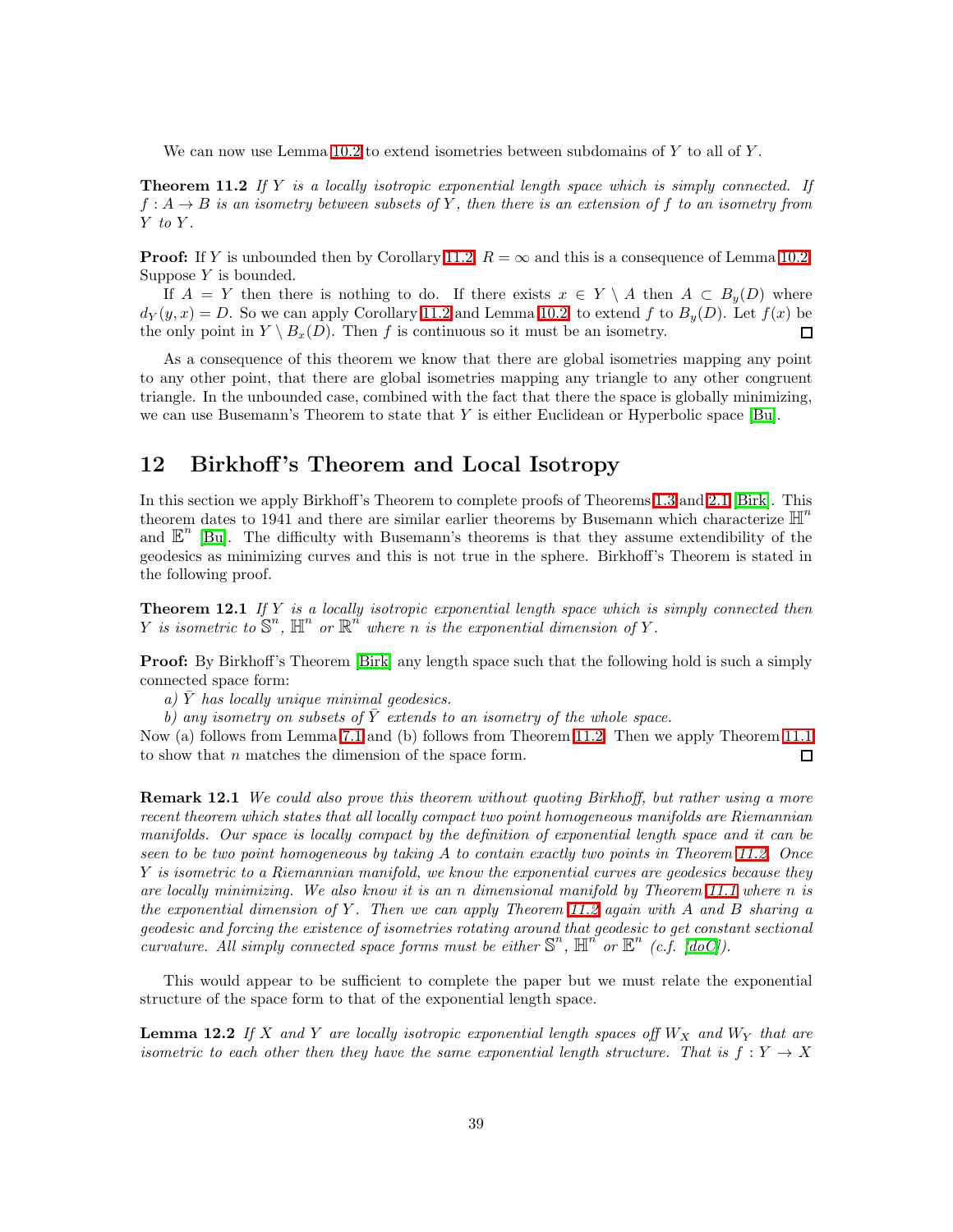an isometry implies that for all  $y \in Y \setminus W_Y$  mapped to  $f(y) \in X \setminus W_X$  there exists  $g_y \in S(x)$  such that

$$
f(exp_y(v)) = exp_{f(x)}(g_y v). \tag{12.1}
$$

and if R is the minimum of the isotropy radii of X and Y, we have

$$
F_y(\theta, s, t) = F_{f(y)}(\theta, s, t) \qquad \forall s, t < R. \tag{12.2}
$$

Note that without assuming local isotropy on X this is false since  $\mathbb{R}^n$  can be given two distinct exponential length structures that are both isometric to Euclidean space. See Example [9.1.](#page-30-1) Note also that  $g_x$  need not be continuous in x.

**Proof:** First since we are only making a statement about  $y \in Y \setminus W_Y$  and  $f(y) \in X \setminus W_X$  we can first choose  $Y'$  and  $X'$  to be their respective connected components and then extend the exponential structures to  $Cl(Y')$  and  $Cl(X')$  respectively using Lemma [7.8.](#page-27-1)

Thus, without loss of generality, we may assume  $W_Y$  and  $W_X$  are empty sets and can then apply all our lemmas concerning such spaces, using the fact that they are extended exponential length spaces.

Since  $\gamma(t) = exp_u(tv)$  is a length minimizing curve for  $t \in (0, R)$ ,  $f(\gamma(t))$  must be as well. So  $f(\gamma(t))$  is an exponential curve starting at  $f(p)$ . Thus there is a map  $g_p : \mathbb{R}^n \to \mathbb{R}^n$  such that  $f(exp_p(v)) = exp_{f(p)}(g_p(v))$ . By Lemma [10.1](#page-32-3) we have  $g_p(tv) = tg_p(v)$  even for negative t. Using the fact that exponential curves are parametrized proportional to arclength we see that  $|g_p(v)| = L(f(\gamma([0,L])) = L(\gamma([0,L])) = |v|$ . So we need only verify that  $g_p$  is an isometry from  $S^{n-1}$  to  $S^{n-1}$ .

By Lemma [10.1](#page-32-3) we know that for  $\epsilon > 0$  sufficiently small

$$
F_y(\pi, \epsilon, \epsilon) = d_Y(\exp_y(\epsilon v), \exp_y(-\epsilon v)) = 2\epsilon
$$
\n(12.3)

and

$$
F_{f(y)}(\pi, \epsilon, \epsilon) = d_Y(\exp_{f(y)}(\epsilon v), \exp_{f(y)}(-\epsilon v)) = 2\epsilon.
$$
\n(12.4)

We will prove that for any isometry f and  $g_f$  as above,

$$
F_y(\pi/2^k, \epsilon, \epsilon) = F_{f(y)}(\pi/2^k, \epsilon, \epsilon)
$$
\n(12.5)

<span id="page-39-1"></span>and

<span id="page-39-0"></span>
$$
d_S(v_1, v_2) = \pi/2^k \text{ implies that } d_S(g_f(v_1), g_f(v_2)) = \pi/2^k \tag{12.6}
$$

by induction on  $k$ .

When  $k = 0$ , [\(12.5\)](#page-39-0) holds by Lemma [10.1](#page-32-3) as described above. On the other hand  $d_S(v_1, v_2) = \pi$ implies  $v_1 = -v_2$  so  $g_f(v_1) = -g_f(v_2)$  and we are done.

Assuming it is true for  $k = j$ , let  $v_1, v_2 \in S^{n-1}$  be chosen such that  $d_S(v_1, v_2) = \pi/2^j$ . Let  $w = (v_1 + v_2)/|v_1 + v_2|$ . So

$$
d_Y(\exp_y(\epsilon v_1), \exp_y(\epsilon w)) = F_y(\pi/2^{j+1})d_Y(\exp_y(\epsilon v_2), \exp_y(\epsilon w))
$$
\n(12.7)

Thus by the isometry,

$$
d_X(exp_{f(y)}(\epsilon g_f(v_1)), exp_{f(y)}(\epsilon g_f(w))) = F_y(\pi/2^{j+1}) = d_X(exp_{f(y)}(\epsilon g_f(v_2)), exp_{f(y)}(\epsilon g_f(w))).
$$
\n(12.8)

Thus by Lemma [7.4,](#page-25-0)  $d_S(g_f(v_1), g_f(w)) = d_S(g_f(v_2), g_f(w))$ . Since the triangle inequality gives,  $d_S(g_f v_1, g_f w) + d_S(g_f v_2, g_f w) \ge d_S(g_f v_1, g_f v_2)$ , we know  $d_S(g_f v_1, g_f w) = d_S(g_f v_2, g_f w) \ge \pi/2^{j+1}$ . By the properties of  $F_{f(y)}$  this implies that

$$
F_{f(y)}(\pi/2^{j+1}, \epsilon, \epsilon) \leq F_{f(y)}(d_S(g_f v_1, g_f w), \epsilon, \epsilon)
$$
\n(12.9)

$$
= d_X(exp_{f(y)}(eg_f(v_1)), exp_{f(y)}(eg_f(w))) = F_y(\pi/2^{j+1}). \tag{12.10}
$$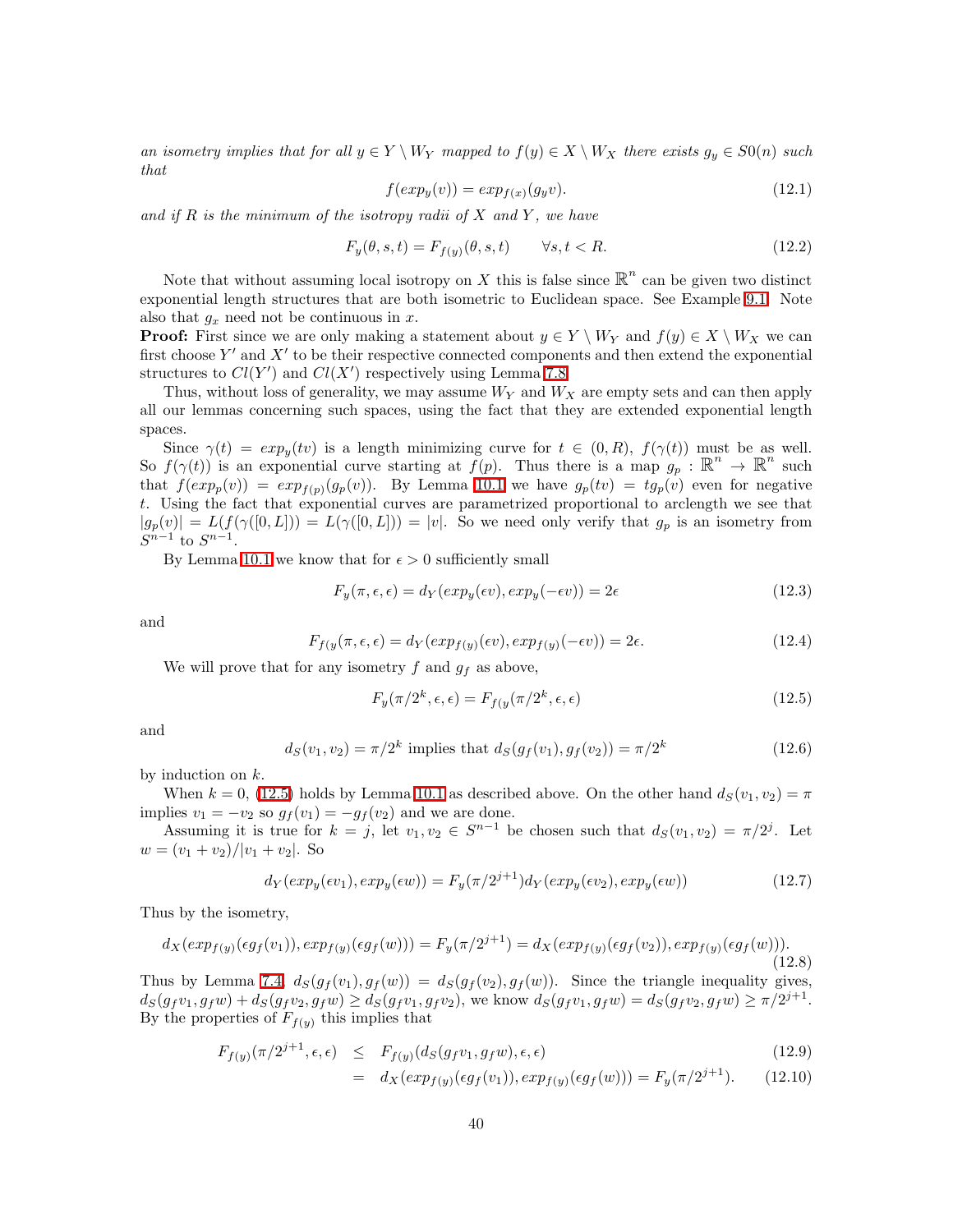However, the same holds for the isometry  $f^{-1}$  so we get the opposite inequality. Thus we get [\(12.5\)](#page-39-0) for  $k = j + 1$  and then Lemma [7.4](#page-25-0) gives us [\(12.6\)](#page-39-1).

Thus applying [\(12.6\)](#page-39-1) and the properties of  $g_f$  shown at the top, we get,

$$
F_y(\pi/2^k, s, t) = d_Y(exp_y(tv_1), exp_y(sv_2)) = d_X(exp_{f(y)}(tg_fv_1), exp_{f(y)}(sg_fv_2))
$$
 (12.11)

$$
= F_{f(y)}(\pi/2^k, s, t) \qquad \forall s, t < \min\{R_y, R_{f(y)}\}.
$$
 (12.12)

Now choose any  $j \in \mathbb{N}$  such that  $j\pi/2^k < \pi$  and any  $v_1, v_2$  with  $d_S(v_1, v_2) = j\pi/2^k < \pi$ . Let c be a length minimizing curve from  $c(0) = exp<sub>y</sub>(tv<sub>1</sub>)$  to  $c(L) = exp<sub>y</sub>(sv<sub>2</sub>)$  where  $L = F<sub>y</sub>(j\pi/2<sup>k</sup>, s, t)$ . Note that  $L < R$ , so c cannot leave  $B_y(R)$ . Then  $f(c(t))$  is length minimizing from  $exp_{f(y)}(tg_f v_1)$ to  $exp_{f(y)}(sg_f v_2)$  so  $L = F_{f(y)}(ds(g_f v_1, g_f v_2), s, t)$ .

We claim that  $v_t = exp_y^{-1}(c(t))/|exp_y^{-1}(c(t))|$  is in the minimizing geodesic segment between  $v_1$ and  $v_2$  for all  $t \in [0, L]$ . If not at some point t, there is an element  $g \in S0(n)$  which maps  $v_i$  to  $v_i$ but moves  $v_t$ . Then the isometry  $f_q$  of Lemma [11.1](#page-37-1) maps  $c(t)$  to another length minimizing curve with the same end points. But our space is locally minimizing, so there cannot be a second such curve and we have a contradiction.

Thus we can choose  $t_0 = 0 < t_1 < t_2 < \ldots < t_j = L$  so that  $c(t_h) = exp_y(s_h w_h)$  where  $d_S(w_h, w_{h+1}) = \pi/2^k$ . This can be done using the intermediate value theorem and continuity of  $exp_y^{-1}$  on  $B_y(R)$ . By [\(12.6\)](#page-39-1)  $d_S(g_f w_h, g_f w_{h+1}) = \pi/2^k$ , so in fact

$$
\to d_S(g_f v_1, g_f v_2) \le \sum_{i=0}^{j-1} d_S(g_f w_h, g_f w_{h+1}) = j\pi/2^k.
$$
\n(12.13)

<span id="page-40-1"></span>Since this whole argument works for  $f^{-1}$  as well we get

$$
d_S(v_1, v_2) = j\pi/2^k \text{ implies that } d_S(g_r f(v_1), g_f(v_2)) = j\pi/2^k. \tag{12.14}
$$

<span id="page-40-0"></span>Using this fact and the fact that  $L$  was preserved under the isometry  $f$ , we get

$$
F_y(j\pi/2^k, s, t) = L = F_{f(y}(j\pi/2^k, s, t) \qquad \forall s, t < R = \min\{R_y, R_{f(y)}\}.\tag{12.15}
$$

Now given any  $\theta \in [0, \pi]$  and any  $v, w$  such that  $d_S(v, w) = \theta$  there exists  $v_i, w_i$  such that  $d_S(v_i, w_i) = j_i \pi/2^{k_i}$  so that substituting these  $v_i$  and  $w_i$  in [\(12.15\)](#page-40-0) and [\(12.14\)](#page-40-1) and taking  $i \to \infty$ we get

$$
d_S(v, w) = d_S(g_r f(v), g_f(w))
$$
\n(12.16)

 $\Box$ 

and

$$
F_y(\theta, s, t) = F_{f(y}(\theta, s, t) \qquad \forall s, t < R = \min\{R_y, R_{f(y)}\}.\tag{12.17}
$$

We can now prove that a locally isotropic exponential length space is a collection of manifolds with constant sectional curvature joined at discrete points.

Proof of Theorem [1.3:](#page-7-2)

For the first part we need only show that if  $\overline{Y}$  is the universal cover of  $(Cl(Y'))$  then it is either  $S^n$ ,  $H^n$  or  $E^n$  with their standard metrics. By Lemma [7.8,](#page-27-1) we know the  $Cl(Y')$  is isometric to a locally isometric exponential length space and so by Lemma [6.5](#page-24-5) its universal cover  $\bar{Y}$  exists and is a simply connected locally isometric exponential length space. So by Theorem [12.1,](#page-38-3)  $\bar{Y}$  is isometric to  $\mathbb{S}^n$ ,  $\mathbb{H}^n$  or  $\mathbb{E}^n$ . Thus  $Cl(Y')$  is isometric to a space form of some constant curvature K. Lemma [12.2](#page-38-2) then says that the exponential structures match and  $F_y(\theta, s, t) = F_K(\theta, s, t)$  for all  $y \in Y'$ .

Once this is known we use the fact that  $W_Y$  is discrete, to piece together the various connected components of  $Y' \cap W_Y$  in a countable way.  $\Box$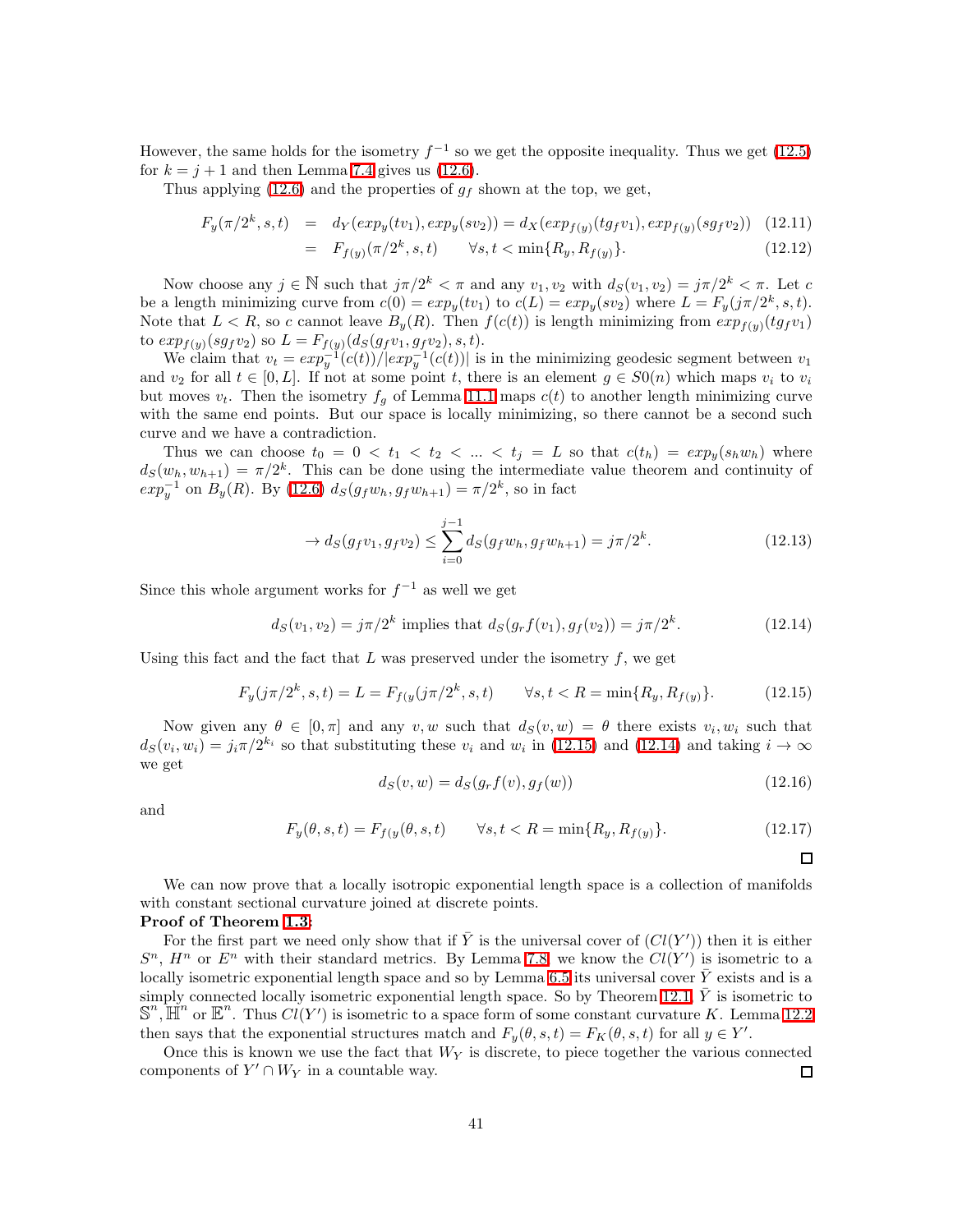Finally we can prove Theorem [2.1](#page-9-3) which implies Theorem [1.2.](#page-5-0)

**Proof of Theorem [2.1:](#page-9-3)** By Gromov's Compactness Theorem and the  $f$  ball packing property, we know that a subsequence of these  $M_i$  (also called  $M_i$ ) converges to some complete length space Y.

By Theorem [4.1,](#page-17-1) Lemma [5.1](#page-20-1) and Lemma [6.4,](#page-23-0) we know that  $Y$  is a locally isotropic exponential length space off a discrete set  $W_Y$ . We can thus apply Theorem [1.3](#page-7-2) to obtain the required properties of  $Y$ .

Since the exponential length structure originally given to Y as a limit of the  $M_i$  was defined to satisfy

$$
\lim_{i \to \infty} F_{q_i}(\theta, s, t) = F_y(\theta, s, t)
$$
\n(12.18)

and since Theorem [1.3](#page-7-2) says that the exponential length structure on any  $Cl(Y')$  must match that of a space form with constant sectional curvature K, we see that  $F_y(\theta, s, t) = F_K(\theta, s, t)$ . This implies  $(2.1).$  $(2.1).$ □

#### <span id="page-41-0"></span>13 Ricci Curvature

In this section we will apply Theorem [2.1](#page-9-3) combined with the lower Ricci curvature bound to prove Theorem [1.1.](#page-3-0)

**Proof of [1.1:](#page-3-0)** First note that if M has a fixed lower bound on Ricci curvature then by Bishop-Gromov, it satisfies the conditions of Theorem [1.2.](#page-5-0) Furthermore  $Y$  can be described as a limit of  $M_i$  satisfying this uniform Ricci curvature bound just as in Theorem [2.1](#page-9-3) except that now we have additional measure properties on  $Y$  proven by Colding. We will show  $Y$  is a space form by showing  $Y = Cl(Y')$ .

If  $Y \neq Cl(Y')$  then by Theorem [1.2](#page-5-0) we know that Y contains at least two space forms  $Cl(Y')$ and  $Cl(Y'')$  joined at a common point  $y_0$ . Let  $p_i \to y$ . We know  $vol(B_{p_i}(r))$  converges to  $vol(B_y(r))$ by Colding's Volume Convergence Theorem [\[Co\]](#page-42-13). By the properties of  $Cl(Y')$  and  $Cl(Y'')$ , we know

$$
vol(B_y(r)) \ge V(n, K', r) + V(n, K'', r) \forall r > 0.
$$
\n(13.1)

On the other hand, since we don't have dense bad points then there exists  $y_1$  near  $y$  in  $Y'$ , such that  $vol(B_{y_1}(r)) = V(n, K', r)$  for all r sufficiently small. Let  $d(y_1, y_0) = r_1$ . Take an annulus about  $y_1$ which includes  $y_0$  but no other bad points. By volume comparison with  $H = \min\{K', K''\}$ :

$$
Vol(Ann_{y_1}(r_1 - r, r_1 + r)) \leq \frac{V(n, H, r_1 + r) - V(n, H, r_1 - r)}{V(n, H, r_1 - r)} Vol(B_x(r_1 - r)).
$$
\n(13.2)

By the space forms:

$$
Vol(Ann_{y_1}(r_1 - r, r_1 + r)) \ge Vol(Ann \cap Y') + Vol(Ann \cap Y'')
$$
\n(13.3)

$$
\geq (V(n, K', r_1 + r) - V(n, K', r_1 - r)) + V(n, K'', r) \quad (13.4)
$$

Putting this together and using  $r_1 - r < r_x$ ,  $Vol(B_x(r_1 - r)) = V(n, K', r_1 - r)$  we have

$$
\frac{V(n, H, r_1 + r) - V(n, H, r_1 - r)}{V(n, H, r_1 - r)} \ge \frac{V(n, K', r_1 + r) - V(n, K', r_1 - r)) + V(n, K'', r)}{V(n, K', r_1 - r)}
$$
(13.5)

Now we can take any  $y_1$  close to  $y_0$  and set  $r_1 = 2r$ .

$$
\frac{V(n, H, 3r) - V(n, H, r)}{V(n, H, r)} \ge \frac{V(n, K', 3r) - V(n, K', r)) + V(n, K'', r)}{V(n, K', r)}
$$
(13.6)

Taking  $r \to 0$  and using the fact  $\lim_{r \to 0} V(n, H, r)/r^n = \omega_n$ , we get the impossible limit:

$$
\frac{3^n - 1^n}{1^n} \ge \frac{3^n - 1^n + 1^n}{1^n}.
$$
\n(13.7)

 $\Box$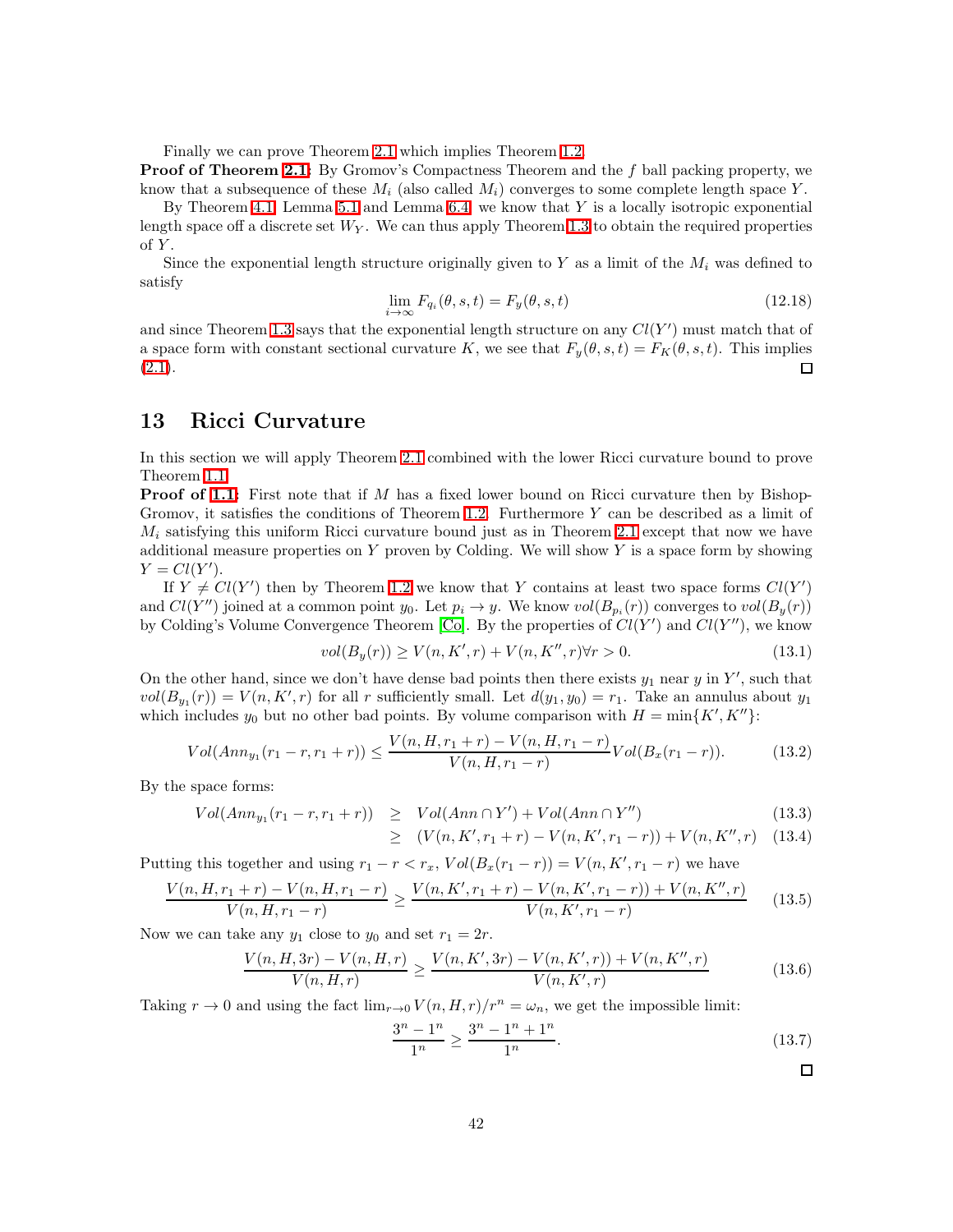# References

- <span id="page-42-8"></span>[And] M. T. Anderson. Convergence and rigidity of Manifolds under Ricci curvature bounds, Invent. Math. 102 (1990), no. 2, 429–445.
- [Bic] J. Bicak, Selected solutions of Einstein's field equations: their role in general relativity and astrophysics, Lect.Notes Phys. 540 (2000) 1-126
- <span id="page-42-17"></span>[Birk] G. Birkhoff. Metric foundations of geometry. Proc. Nat. Acad. Sci. U. S. A. 27, (1941). 402–406.
- <span id="page-42-9"></span>[BiCr] R. Bishop, R. Crittenden. Geometry of manifolds. Reprint of the 1964 original. AMS Chelsea Publishing, Providence, RI, 2001
- <span id="page-42-14"></span>[Br] H. L. Bray. Black holes and the Penrose inequality in general relativity, Proceedings of the ICM, Beijing 2002, vol. 2, 257–272.
- <span id="page-42-7"></span>[BBI] D. Burago, Y. Burago, S. Ivanov, A course in Metric Geometry. Graduate Studies in Mathematics Vol. 33, AMS, 2001.
- <span id="page-42-16"></span>[Bu] H. Busemann. On Leibnitz's Definition of planes,Amer. J. Math. 63, 101–111 (1941);
- <span id="page-42-13"></span>[Co] T.H. Colding. Ricci curvature and volume convergence. Ann. of Math. (2) 145 (1997), no. 3, 477–501.
- <span id="page-42-1"></span>[CW] N. J. Cornish, Neil J. and J.R. Weeks. *Measuring the shape of the universe*. Notices Amer. Math. Soc. 45 (1998), no. 11, 1463–1471.
- <span id="page-42-6"></span>[Cur] R. J. Currier. Spheres with locally pinched metrics. Proc. Amer. Math. Soc. 106 (1989), no. 3, 803–805.
- <span id="page-42-15"></span>[doC] M. DoCarmo. Riemannian Geometry. Translated by Francis Flaherty. Mathematics: Theory & Applications. Birkhauser Boston, Inc., Boston, MA, 1992
- <span id="page-42-2"></span>[DyRo] C. C. Dyer and R. C. Roeder, Astrophys. J. 180 L31 (1973)
- <span id="page-42-12"></span>[EilSt] S. Eilenberg and N. Steenrod. Foundations of algebraic topology. Princeton University Press, Princeton, New Jersey, 1952
- <span id="page-42-0"></span>[Fra] T. Frankel. Gravitational Curvature: An Introduction to Einstein's Theory. W.H. Freeman and Company, 1979.
- <span id="page-42-4"></span>[GabLab] A. Gabrielli and F. S. Labini, Fluctuations in galaxy counts: a new test for homogeneity versus fractality Europhys.Lett. vol. 54, issue 3, 1 May 2001
- <span id="page-42-5"></span>[Grib] I. V. Gribkov. A multidimensional problem on the correctness of Schur's theorem. (Russian) Mat. Sb. (N.S.) 120(162) (1983), no. 3, 426–440.
- <span id="page-42-10"></span>[Gr] M. Gromov. Metric structures for Riemannian and non-Riemannian spaces, PM 152, Birkhauser, 1999.
- <span id="page-42-11"></span>[GrPet] K. Grove and P. Petersen. Manifolds near the boundary of existence. Journal of Differential Geometry, Vol 33 (1991) 379-394.
- <span id="page-42-3"></span>[HoWa] D. E. Holz and R. M. Wald. New Method for Determining the cumulative gravitational lensing effects in inhomogeneous universes, Physical Review D. Vol 58, 063501 (1998)